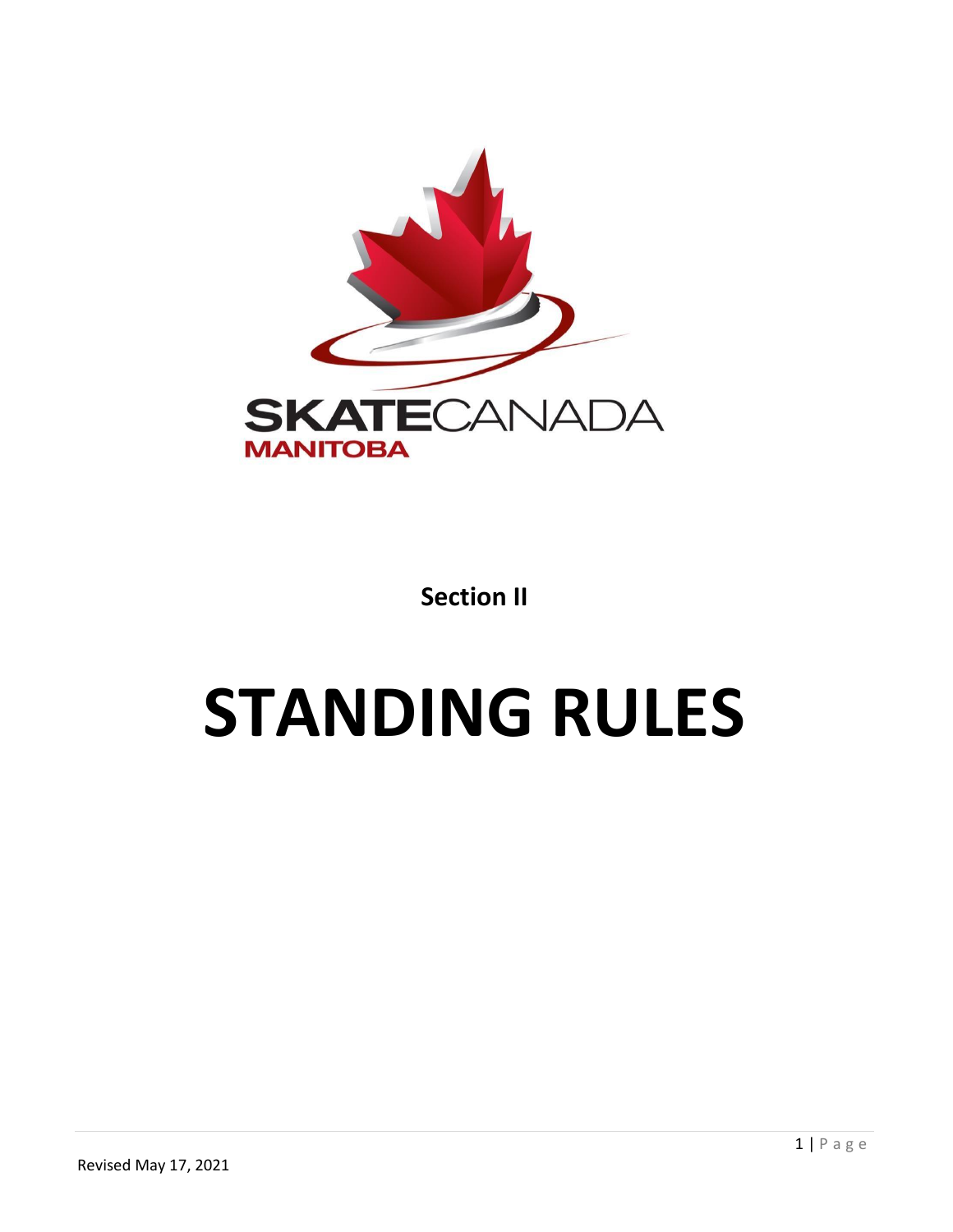

# **MISSION STATEMENT**

*Skate Canada supports quality skating programs that contribute to the growth of our sport and improve the development of all members throughout their skating journey for fun, fitness and achievement.* 

# **VISION**

*"A collective community that inspires Manitobans to ignite their passion for skating"* 

# **VALUES**

*Skating is at the heart of all that we do. We are passionate about making a difference in our sport. We do so by living our values every day.* 

COLLABORATION. As partners in the delivery of skating in Manitoba, we believe in working together to provide the best possible programs and services to our members.

RESPECT. We treat each other with integrity and fairness and are committed to creating a safe and welcoming environment

EXCELLENCE. We inspire, support and create the best possible environment to achieve individual and organizational excellence.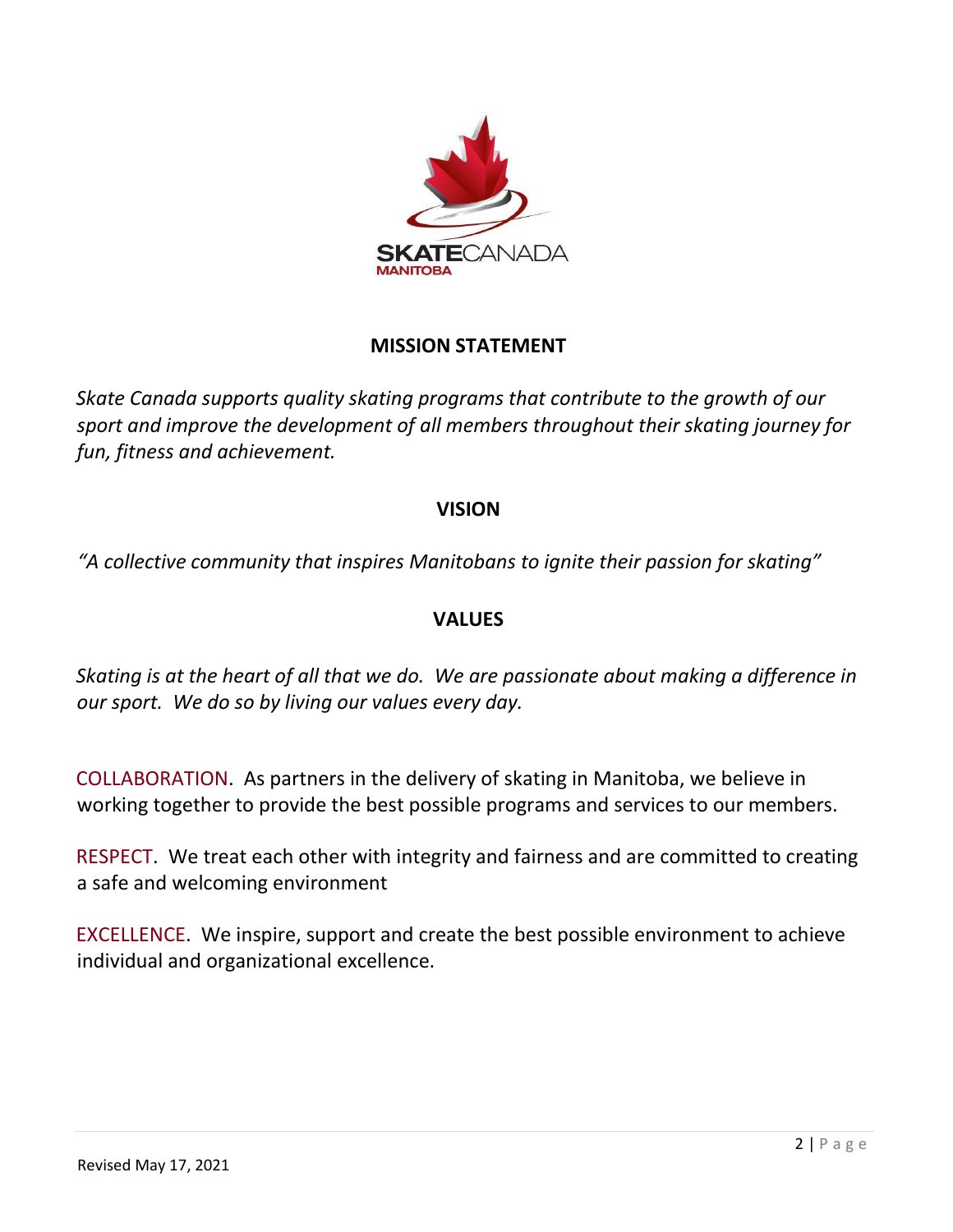# **Standing Rules Index**

# Table of Contents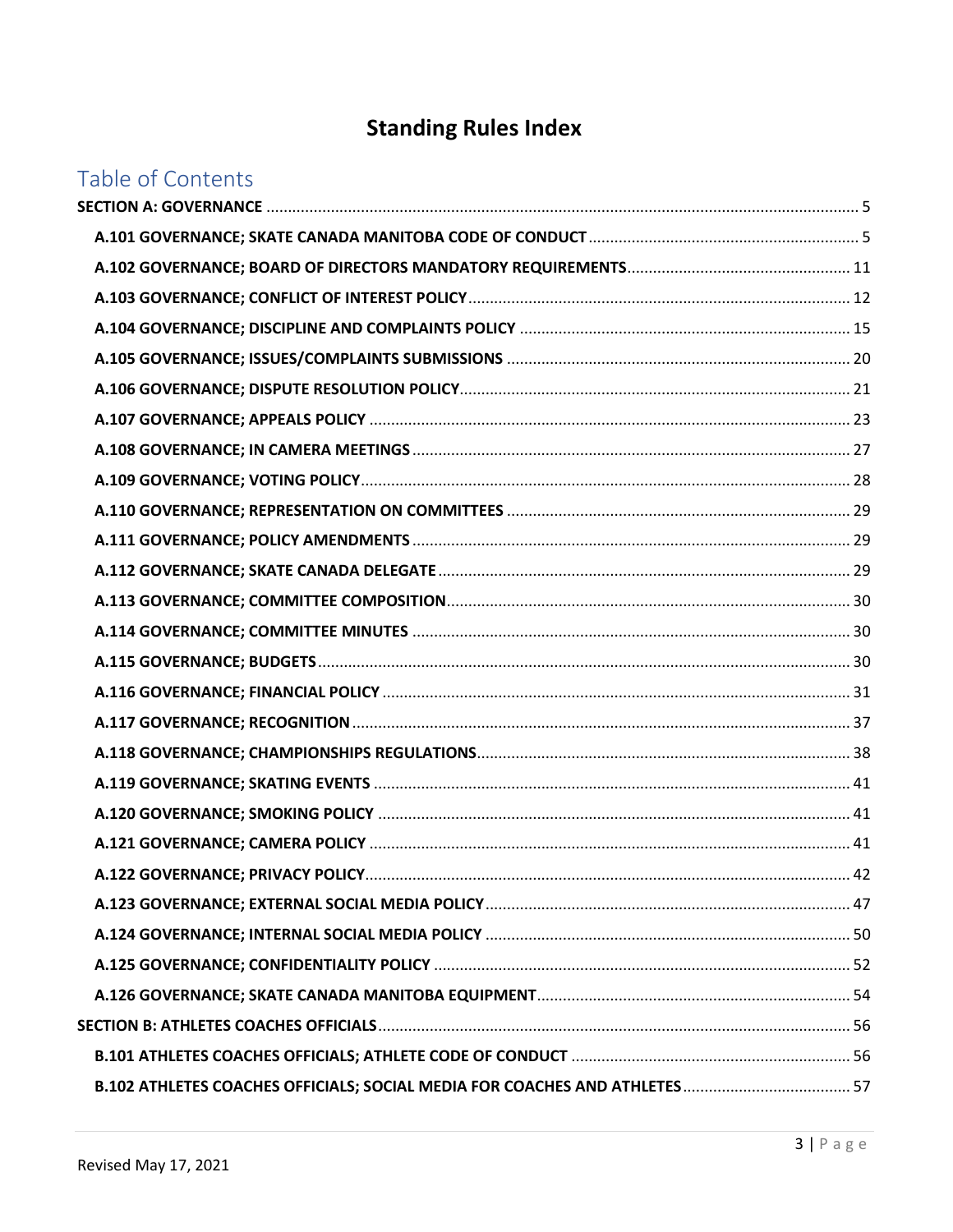| <b>B.109 ATHLETES COACHES OFFICIALS; COMPETITION ASSISTANCE TO MANITOBA REPRESENTATIVES  64</b> |  |
|-------------------------------------------------------------------------------------------------|--|
| B.110 ATHLETES COACHES OFFICIALS; FUNDING AND ACCREDITATION FOR COACHES  65                     |  |
| B.111 ATHLETES COACHES OFFICIALS; TRAVEL ASSISTANCE - COACH TRAINING GRANT  66                  |  |
|                                                                                                 |  |
|                                                                                                 |  |
| B.114 ATHLETES COACHES OFFICIALS; CLUB PROGRAMMING ENHANCEMENT SUPPORT  69                      |  |

**Note when reading Standing Rules:** Words importing the singular will include the plural and vice versa, words importing the masculine will include the feminine and vice versa, and words importing persons will include bodies corporate. Words importing an organization name, title, or program will include any successor organizational name, title, or program.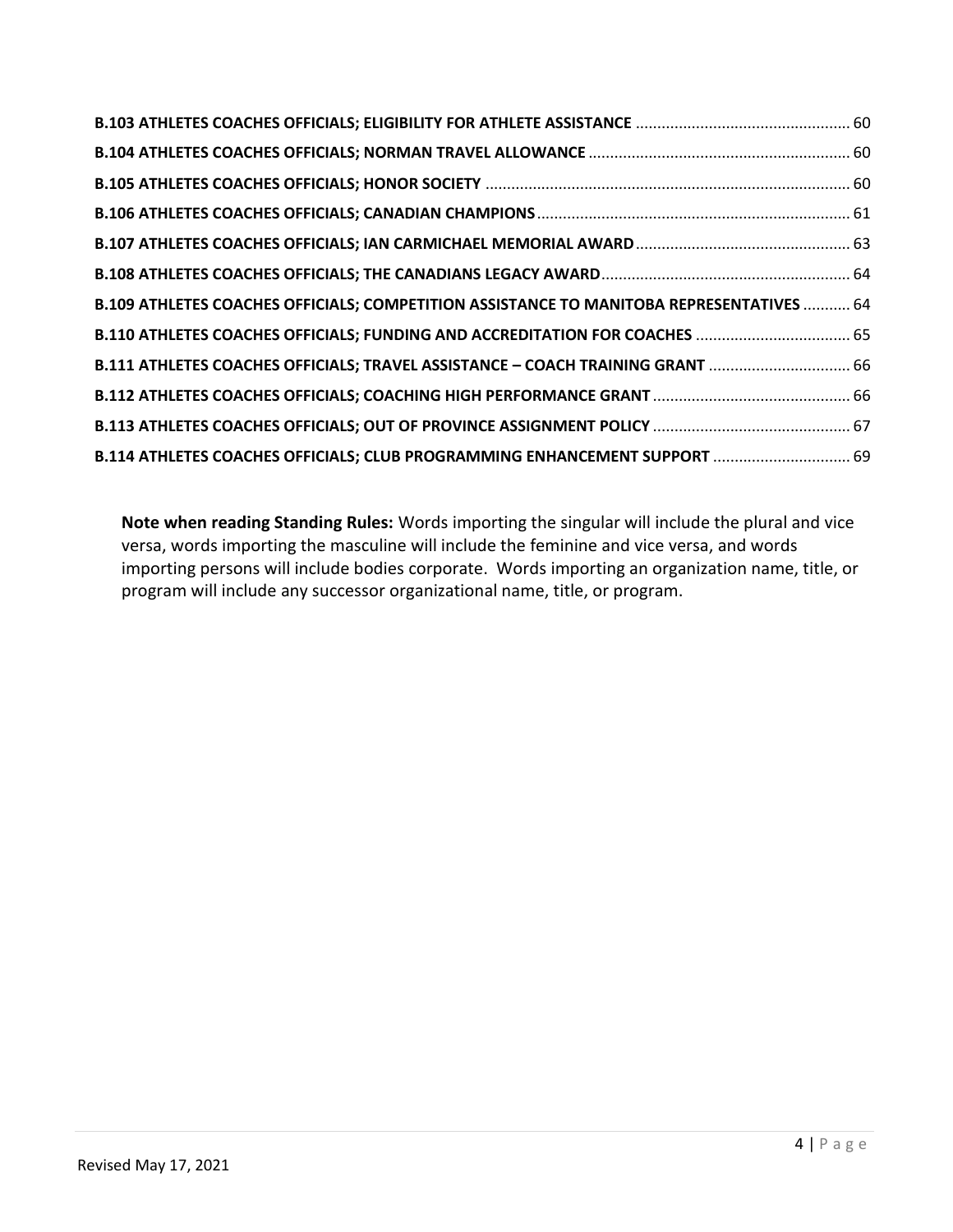# **SECTION A: GOVERNANCE**

# <span id="page-4-1"></span><span id="page-4-0"></span>**A.101 GOVERNANCE; SKATE CANADA MANITOBA CODE OF CONDUCT EFFECTIVE DATE: APRIL 2013 APPROVED DATE: APRIL 2013 REVISED DATE: MAY 9, 2020 – SCMB AGM**

#### Definitions

The following terms have these meanings in this Code:

"*Individuals*" **–** All categories of membership defined in Skate Canada Manitoba By-laws, as well as, all individuals engaged in activities with SKATE CANADA MANITOBA, including but not limited to, clubs, athletes, coaches, officials, volunteers, managers, administrators, directors and officers of SKATE CANADA MANITOBA, spectators of SKATE CANADA MANITOBA events and parents of SKATE CANADA MANITOBA members.

#### **Purpose**

The purpose of this Code of Conduct ("Code") is to ensure a safe and positive environment (within SKATE CANADA MANITOBA programs, activities, and events) by making all Individuals aware that there is an expectation, at all times, of appropriate behavior consistent with the values of SKATE CANADA MANITOBA, as set out in the paragraph below.

SKATE CANADA MANITOBA is committed to providing an environment in which all individuals are treated with respect. SKATE CANADA MANITOBA supports equal opportunity and prohibits discriminatory practices. Individuals are expected to conduct themselves at all times in a manner consistent with the values of SKATE CANADA MANITOBA that include fairness, integrity, accountability, excellence, accessibility, innovation, and respect.

Conduct that violates this Code may be subject to sanctions pursuant to the Skate Canada Manitoba Discipline and Complaints Policy.

#### Application of this Code

This Code applies to conduct that may arise during the course of SKATE CANADA MANITOBA business, activities, and events, including but not limited to: its office environment, competitions, practices, training camps, tryouts, travel, and any meetings of SKATE CANADA MANITOBA.

This Code also applies to the conduct of Individuals that may occur outside of Skate Canada Manitoba business, activities, events, and meetings when such conduct adversely affects relationships within SKATE CANADA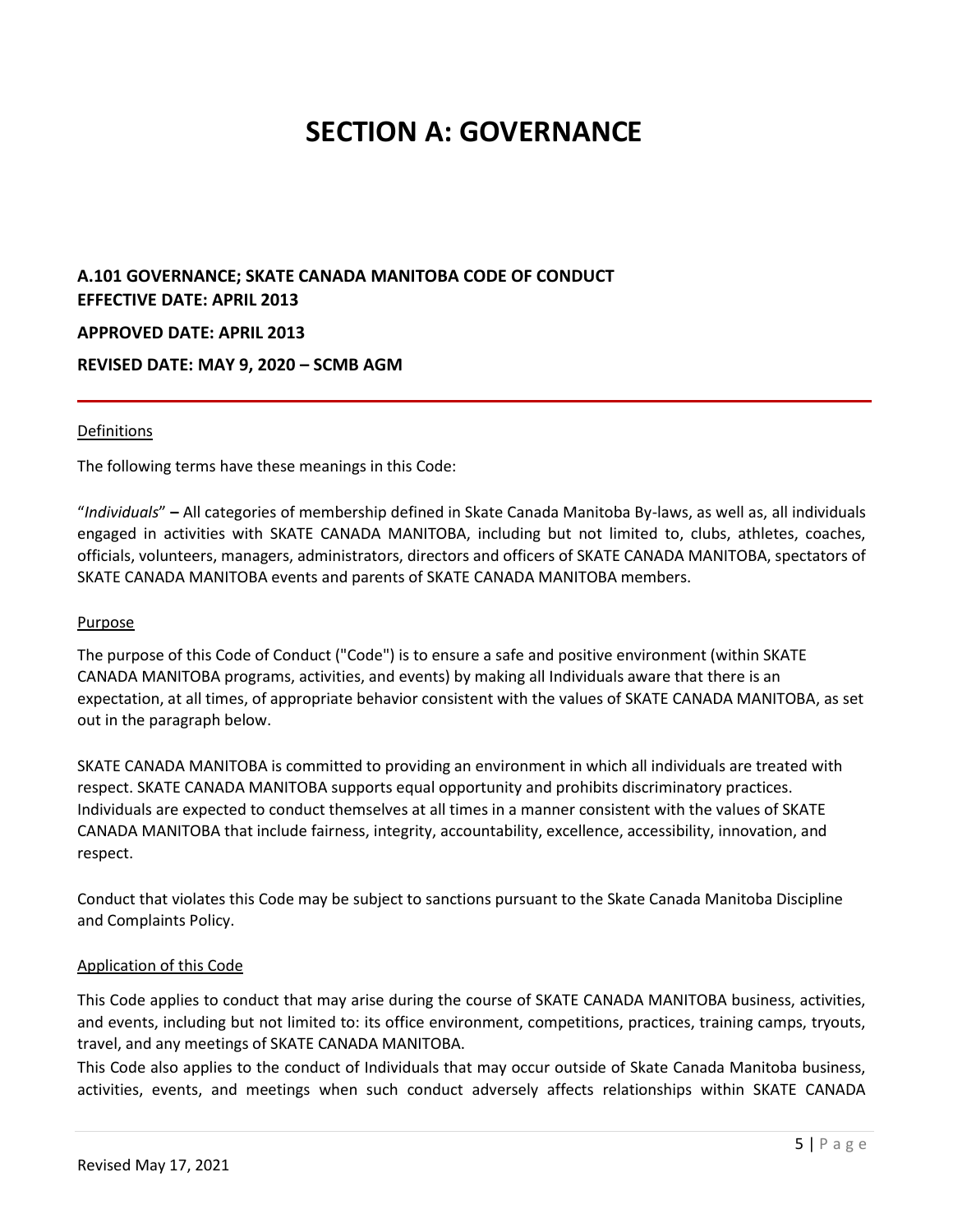MANITOBA (and its work and sport environment) and is detrimental to the image and reputation of SKATE CANADA MANITOBA. Such applicability will be made by SKATE CANADA MANITOBA in its sole discretion.

# Responsibilities

All Individuals have a responsibility to:

- Maintain and enhance the dignity and self-esteem of SKATE CANADA MANITOBA members and other Individuals by:
	- $\circ$  Demonstrating respect to individuals regardless of body type, physical characteristics, athletic ability, gender, ancestry, colour, ethnic or racial origin, nationality, national origin, sexual orientation, age, marital status, religion, religious belief, political belief, disability or economic status
	- $\circ$  Focusing comments or criticism appropriately and avoiding public criticism of athletes, coaches, officials, organizers, volunteers, employees and members
	- $\circ$  Consistently demonstrating the spirit of sportsmanship, sport leadership and ethical conduct
	- $\circ$  Acting, when appropriate, to prevent or correct practices that are unjustly discriminatory
	- o Consistently treating individuals fairly and reasonably
	- $\circ$  Ensuring adherence to the rules of Skate Canada and Skate Canada Manitoba and the spirit of those rules
- Refrain from any behavior that constitutes harassment, where harassment is defined as comment or conduct directed towards an individual or group, which is offensive, abusive, racist, sexist, degrading, or malicious. Types of behavior that constitute harassment include, but are not limited to:
	- o Written or verbal abuse, threats or outbursts
	- $\circ$  The display of visual material which is offensive or which one ought to know is offensive in the circumstances
	- $\circ$  Unwelcome remarks, jokes, comments, innuendo or taunts iv. Leering or other suggestive or obscene gestures
	- o Condescending or patronizing behavior which is intended to undermine self esteem, diminish performance or adversely affect working conditions
	- o Practical jokes which cause awkwardness or embarrassment, endanger a person's safety, or negatively affect performance
	- o Any form of hazing where hazing is defined as "*Any potentially humiliating, degrading, abusive, or dangerous activity expected of a junior-ranking athlete by a more senior team-mate, which does not contribute to either athlete's positive development, but is required to be accepted as part of a team, regardless of the junior-ranking athlete's willingness to participate. This includes, but is not limited to, any activity, no matter how traditional or seemingly benign, that sets apart or alienates any team-mate based on class, number of years on the team, or athletic ability."*
	- o Unwanted physical contact including, but not limited to, touching, petting, pinching, or kissing
	- o Unwelcome sexual flirtations, advances, requests, or invitations
	- o Physical or sexual assault
	- $\circ$  Behaviors such as those described above that are not directed towards a specific individual or group but have the same effect of creating a negative or hostile environment
	- o Retaliation or threats of retaliation against an individual who reports harassment to the SKATE CANADA MANITOBA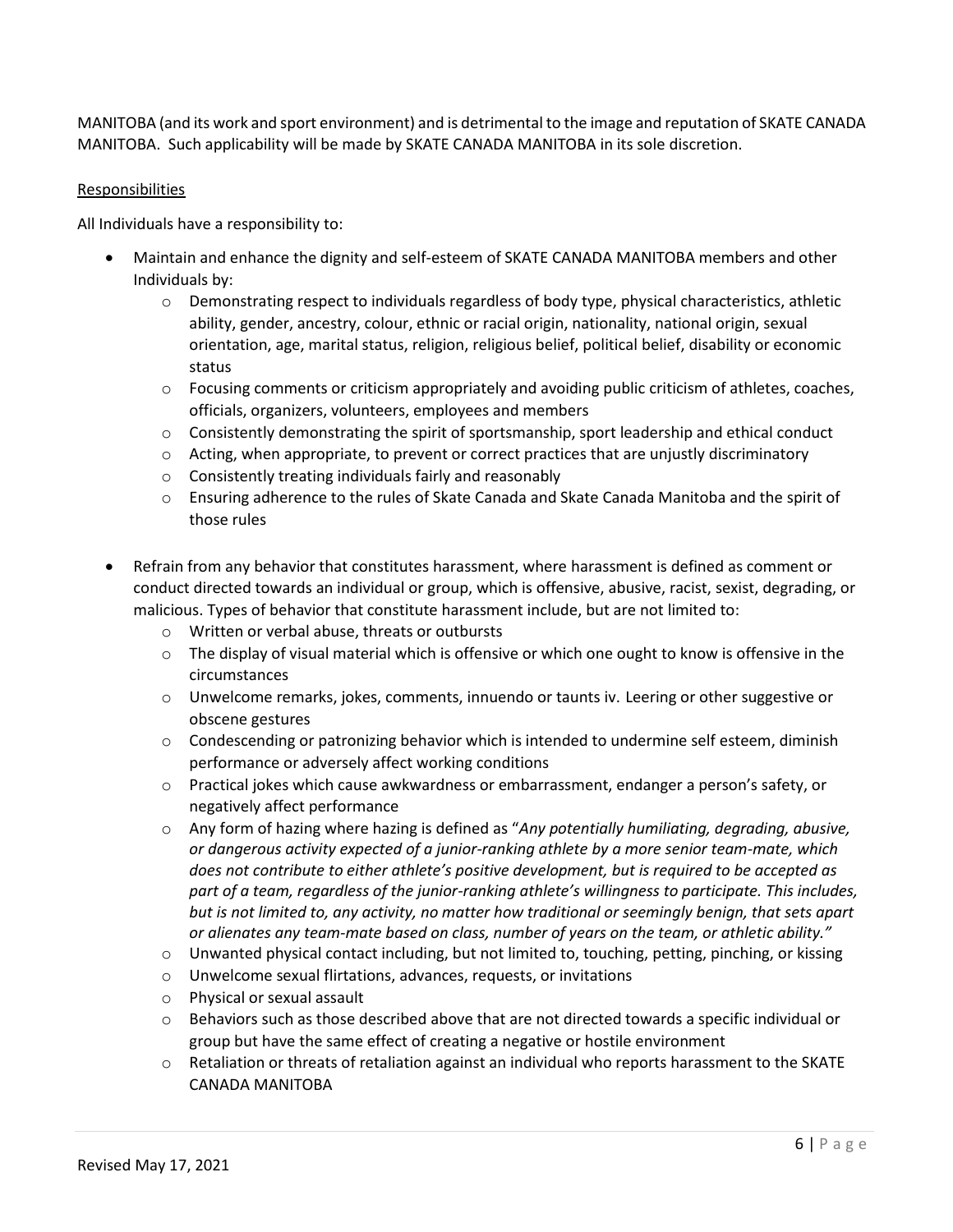- Refrain from any behavior that constitutes sexual harassment, where sexual harassment is defined as unwelcome sexual comments and sexual advances, requests for sexual favors, or conduct of a sexual nature.
	- $\circ$  Types of behavior that constitute sexual harassment include, but are not limited to:
		- Sexist jokes
		- Display of sexually offensive material
		- Sexually degrading words used to describe a person
		- Inquiries or comments about a person's sex life
		- Unwelcome sexual flirtations, advances or propositions
		- Persistent unwanted contact
- Abstain from the non-medical use of drugs or the use of performance enhancing drugs or methods. More specifically, SKATE CANADA MANITOBA adopts and adheres to the Canadian Anti-Doping Program. Any infraction under this Program shall be considered an infraction of this Code and shall be subject to disciplinary action, and possible sanction, pursuant to the SKATE CANADA MANITOBA Discipline and Complaints Policy. SKATE CANADA MANITOBA will respect any penalty enacted pursuant to a breach of the Canadian Anti-Doping Program, whether imposed by SKATE CANADA MANITOBA or any other sport organization
- Refrain from associating with any person for the purpose of coaching, training, competition, instruction, administration, management, athletic development or supervision of the sport of competitive Figure Skating or any Skate Canada program, who has incurred an anti-doping rule violation and is serving a sanction involving a period of ineligibility imposed pursuant to the Canadian Anti-Doping Program and/or the World Anti-Doping Code and recognized by the Canadian Centre for Ethics in Sport (CCES)
- Refrain from the use of power or authority in an attempt to coerce another person to engage in inappropriate activities
- In the case of adults, avoid consuming alcohol, cannabis, the use of smoking devices such as e-cigarettes or vaporizers in situations where minors are present, and take reasonable steps to manage the responsible consumption of alcoholic beverages and cannabis in adult-oriented social situations associated with SKATE CANADA MANITOBA events
- Respect the property of others and not willfully cause damage
- Promote Skate Canada Manitoba in the most constructive and positive manner possible
- Adhere to all federal, provincial, municipal and host country laws
- Comply at all times with the bylaws, policies, procedures, rules and regulations of the SKATE CANADA MANITOBA, as adopted and amended from time to time.

# Board/Committee Members and Staff

In addition to the section 'Responsibilities' of the SKATE CANADA MANITOBA Code of Conduct (above), Board and Committee Members and Staff will: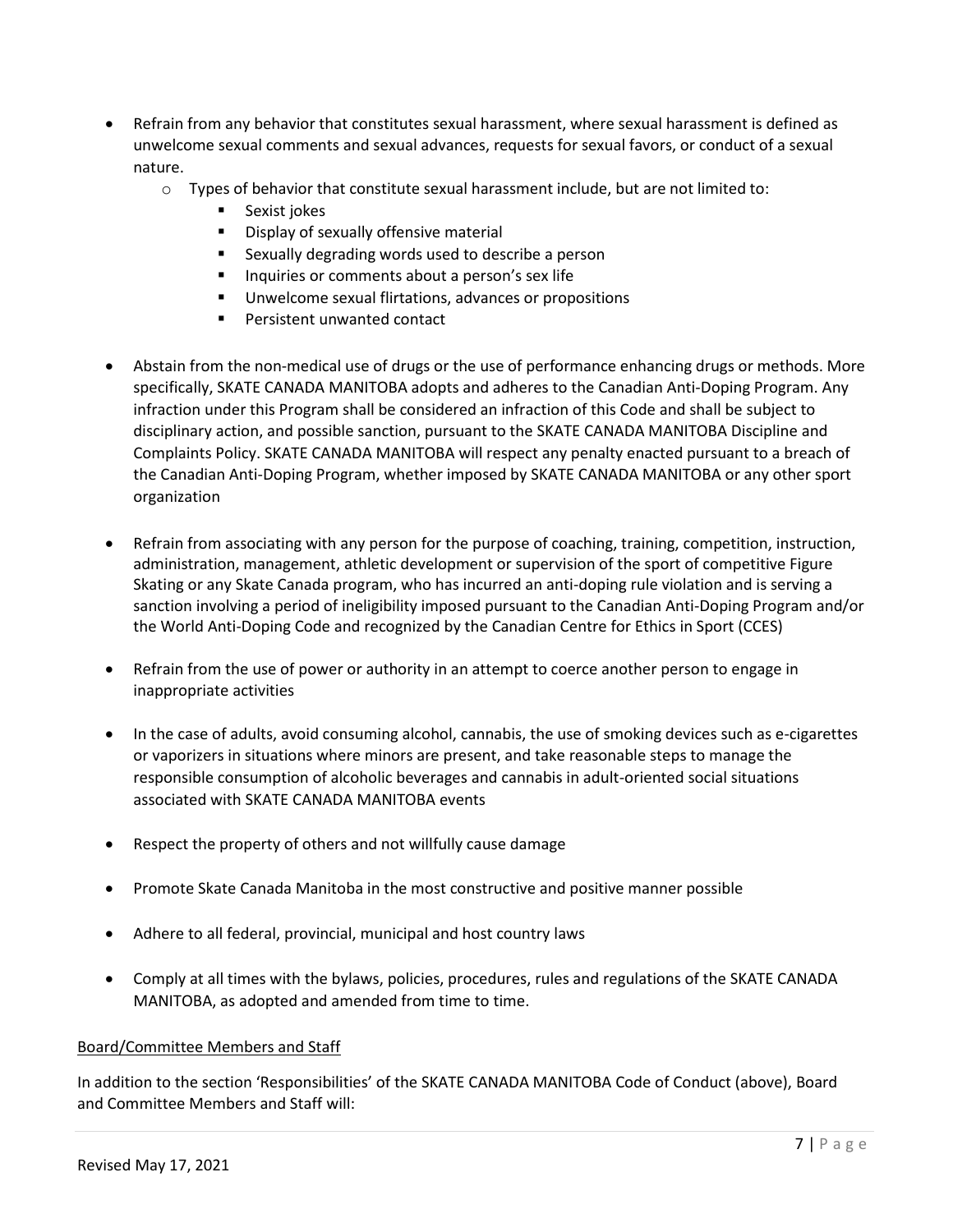- Function primarily as a member of the board and/or committee(s) of SKATE CANADA MANITOBA; not as a member of any other particular member or constituency Act with honesty and integrity and conduct himself or herself in a manner consistent with the nature and responsibilities of SKATE CANADA MANITOBA business and the maintenance of Member confidence
- Ensures that the financial affairs of SKATE CANADA MANITOBA are conducted in a responsible and transparent manner with due regard for his or her fiduciary responsibilities
- Conduct oneself openly, professionally, lawfully and in good faith in the best interests of SKATE CANADA MANITOBA
- Be independent and impartial and not be influenced by self-interest, outside pressure, expectation of reward or fear of criticism
- Behave with decorum appropriate to both circumstance and position and be fair, equitable, considerate and honest in all dealings with others
- Keep informed about the activities of SKATE CANADA MANITOBA, the provincial sport community, and general trends in the sectors in which it operates
- Exercise the degree of care, diligence and skill required in the performance of his or her duties pursuant to the laws under which SKATE CANADA MANITOBA is incorporated
- Respect the confidentiality appropriate to issues of a sensitive nature
- Ensure that all Members are given sufficient opportunity to express opinions, and that all opinions are given due consideration and weight
- Respect the decisions of the majority and resign if unable to do so
- Commit the time to attend meetings and to be diligent in preparation for, and participation in, discussions at such meetings
- Have a thorough knowledge and understanding of all SKATE CANADA MANITOBA governance documents
- Conforms to the bylaws and policies approved by SKATE CANADA MANITOBA, in particular this Code of Conduct as well as, for Directors, the Conflict of Interest Policy and Confidentiality Agreement

# Clubs

In addition to the section 'Responsibilities' of the SKATE CANADA MANITOBA Code of Conduct (above), Clubs will: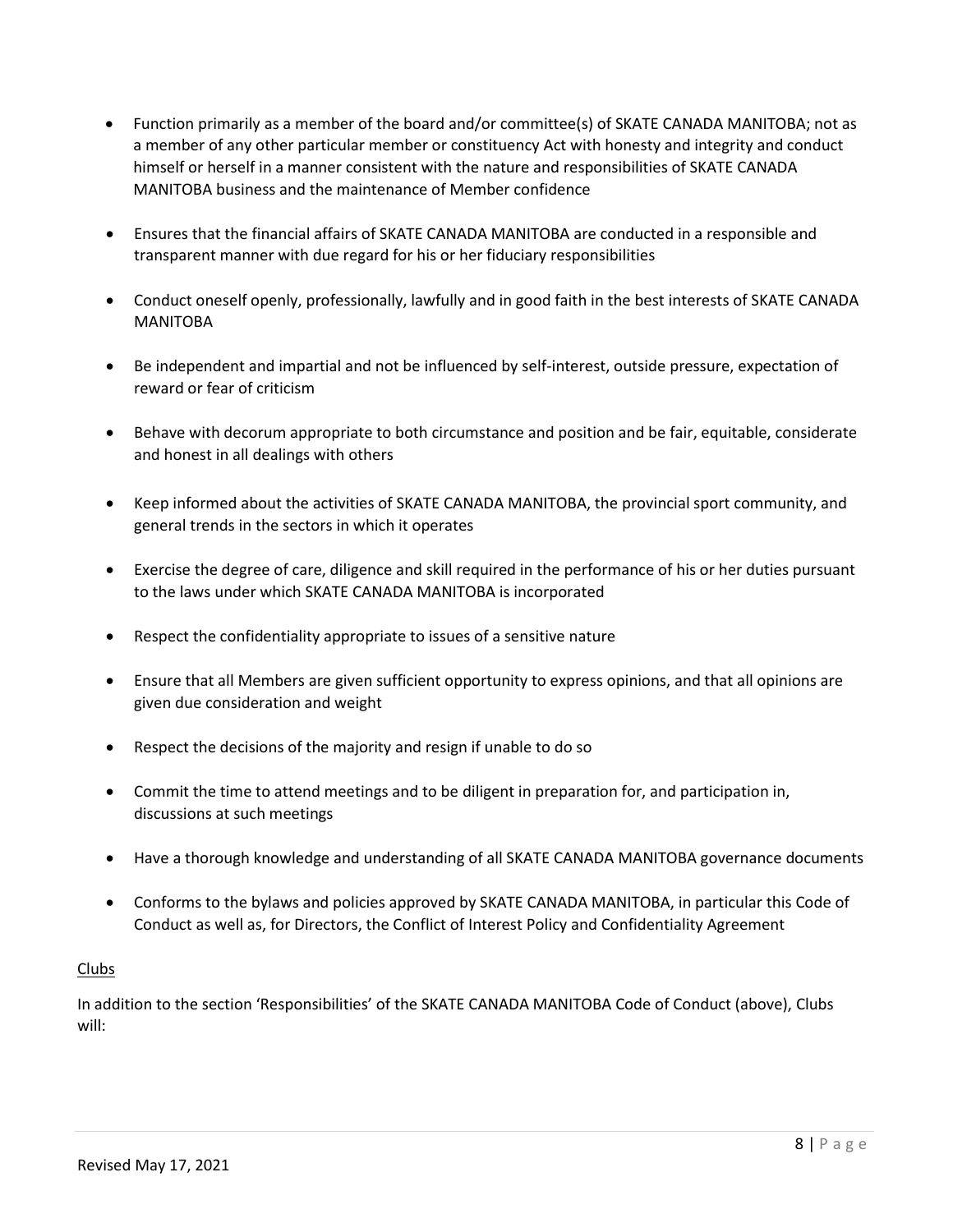- Deliver their services in compliance with the constitution, bylaws, policies, rules, regulations and procedures of SKATE CANADA and SKATE CANADA MANITOBA, and, where necessary, amend their own rules to comply with those of the SKATE CANADA and or SKATE CANADA MANITOBA
- Ensure that all athletes and coaches participating in sanctioned competitions are registered Members, in Good Standing, of their respective organizations
- Engage only authorized coaches and sanctioned athletes

# Coaches

In addition to the section 'Responsibilities' of the SKATE CANADA MANITOBA Code of Conduct (above), coaches have additional responsibilities. The coach-athlete relationship is a privileged one and plays a critical role in the personal, sport, and athletic development of the athlete. Coaches must understand and respect the inherent power imbalance that exists in this relationship and must be extremely careful not to abuse it, consciously or unconsciously.

# Coaches will:

- Meet the highest standards of credentials, integrity and suitability, including but not limited to such considerations established by SKATE CANADA Screening Policy, so that the community is satisfied it has minimized the risk of an unsafe environment
- Report any ongoing criminal investigation, conviction or existing bail conditions, including those for violence; child pornography; or possession, use or sale of any illegal substance
- Under no circumstances provide, promote or condone the use of drugs (other than properly prescribed medications) or performance-enhancing substances and, in the case of minors, alcoholic beverages, cannabis, the use of smoking devices such as vaporizers or e-cigarettes and/or tobacco products.
- Respect all other teams and athletes from other teams and, in dealings with them, not encroach upon topics or actions which are deemed to be within the realm of 'coaching', unless first receiving approval from the coach who is responsible for the team or athlete(s) involved
- Not engage in a sexual relationship with an athlete of under the age of 18 years, or an intimate or sexual relation with an athlete over the age of 18 if the coach is in a position of power, trust or authority over such athlete
- Recognize the power inherent in the position of coach and respect and promote the rights of all participants in sport. This is accomplished by establishing and following procedures for confidentiality (right to privacy), informed participation, and fair and reasonable treatment. Coaches have a special responsibility to respect and promote the rights of participants who are in a vulnerable or dependent position and less able to protect their own rights
- Dress professionally, neatly and inoffensively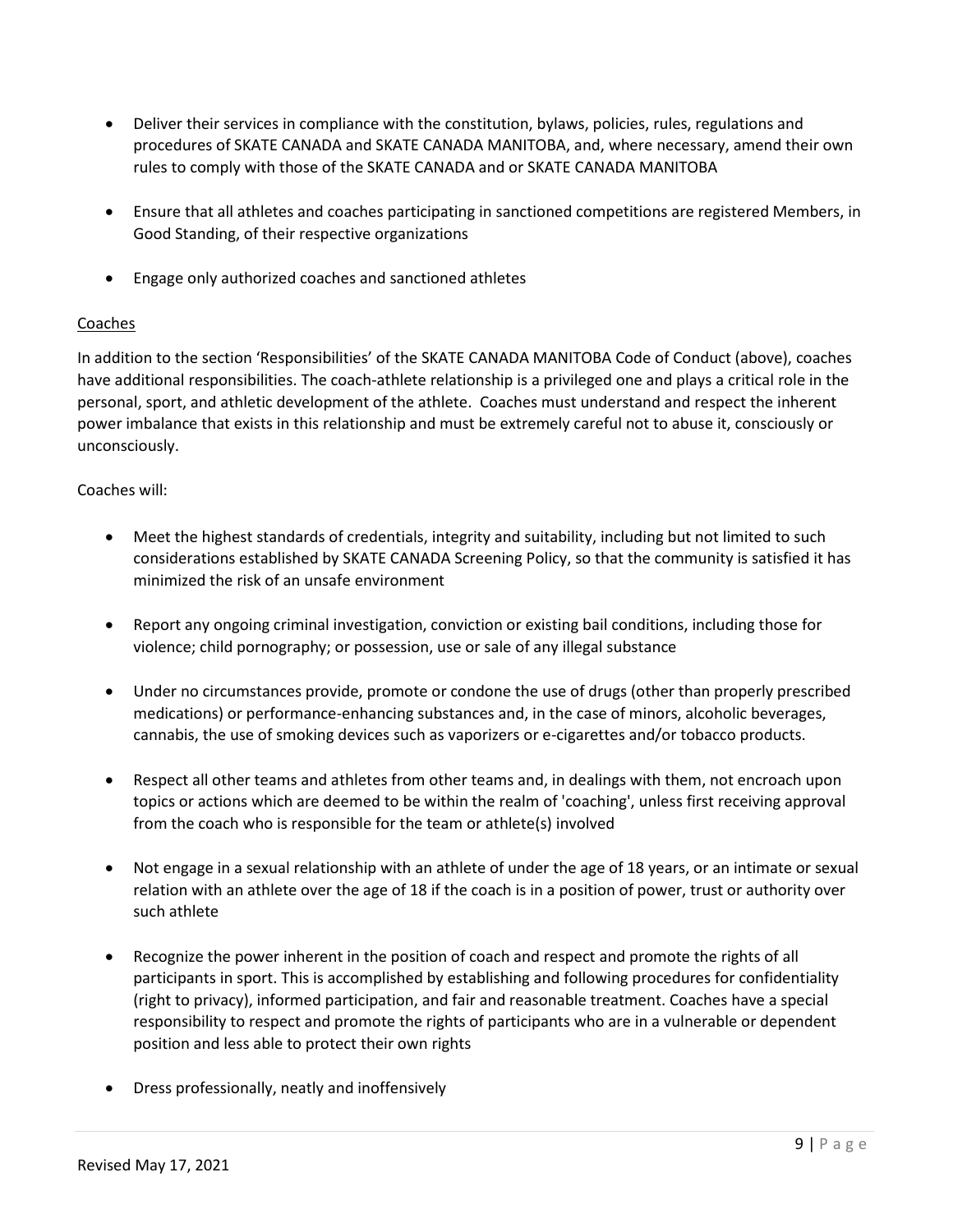• Use inoffensive language, taking into account the audience being addressed

# Athletes

In addition to section 'Responsibilities' of the SKATE CANADA MANITOBA Code of Conduct (above), athletes will have additional responsibilities to:

- Report any medical problems in a timely fashion, where such problems may limit the athlete's ability to travel, train or compete
- Participate and appear on time, well-nourished and prepared to participate to one's best abilities in all competitions, practices, training sessions, events, activities, or projects
- Properly represent oneself and not attempt to enter a competition for which one is not eligible, by reason of age, classification, or other reason
- Adhere to the Skate Canada Manitoba rules and requirements regarding clothing and equipment
- Never ridicule a participant for a poor performance or practice
- Act in a sportsmanlike manner and not display appearances of violence, foul language, or gestures to other players, officials, coaches, or spectators
- Dress in a manner representative of SKATE CANADA MANITOBA with focus being on neatness, cleanliness, and discretion. Designated official clothing, if applicable, must be worn when traveling and competing
- Act in accordance with the Skate Canada Manitoba policies and procedures and, when applicable, additional rules as outlined by coaches or chaperones

# **Officials**

In addition to the section 'Responsibilities' of the SKATE CANADA MANITOBA Code of Conduct (above), officials will have additional responsibilities to:

- Accept an assignment to officiate at an event only if one intends to honour that commitment. If, for any reason, one is unable to attend, let the person in charge of officials know as soon as possible
- Be fair and objective
- Avoid situations in which a conflict of interest may arise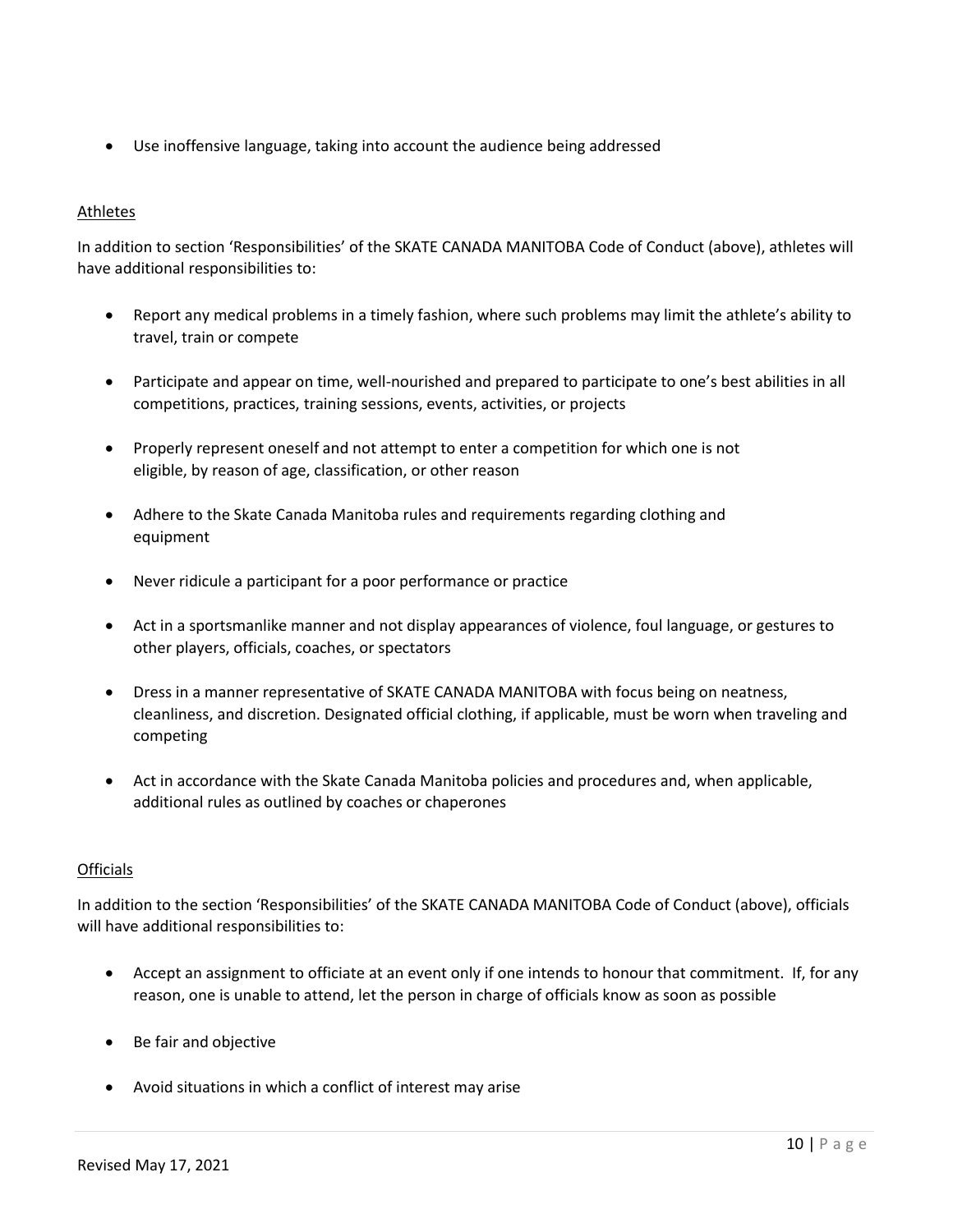- Be as impartial, unobtrusive and inconspicuous as possible
- Conduct all events according to the rules of SKATE CANADA
- Make independent judgments

# Parents/Guardians and Spectators

In addition to the section 'Responsibilities' of the SKATE CANADA MANITOBA Code of Conduct (above), parents/guardians of Individuals and Spectators at events will:

- Encourage athletes to play by the rules and resolve conflicts without resorting to hostility or violence
- Never ridicule a participant for a poor performance or practice
- Respect the decisions and judgments of officials and encourage athletes to do the same
- Not question the judgment or honesty of an official or a SKATE CANADA MANITOBA staff member
- Respect and show appreciation to all competitors and to the coaches, officials, and other volunteers who give their time to the sport
- Keep out of the competition area and not interfere with events or calls

# <span id="page-10-0"></span>**A.102 GOVERNANCE; BOARD OF DIRECTORS MANDATORY REQUIREMENTS EFFECTIVE DATE:**

# **APPROVED DATE:**

# **REVISED DATE: MAY 9, 2020 – SCMB AGM**

All personnel elected or appointed to the Skate Canada Manitoba Board of Directors will be required to submit a current Criminal Records Check, submit a request for a Child Abuse Registry check, and complete Respect in Sport within 60 days of being elected or appointed to the Board of Directors. These checks will be renewed/resubmitted every five (5) years of continuous service with the Board of Directors with the exception of Respect in Sport where individuals must recertify every three (3) years.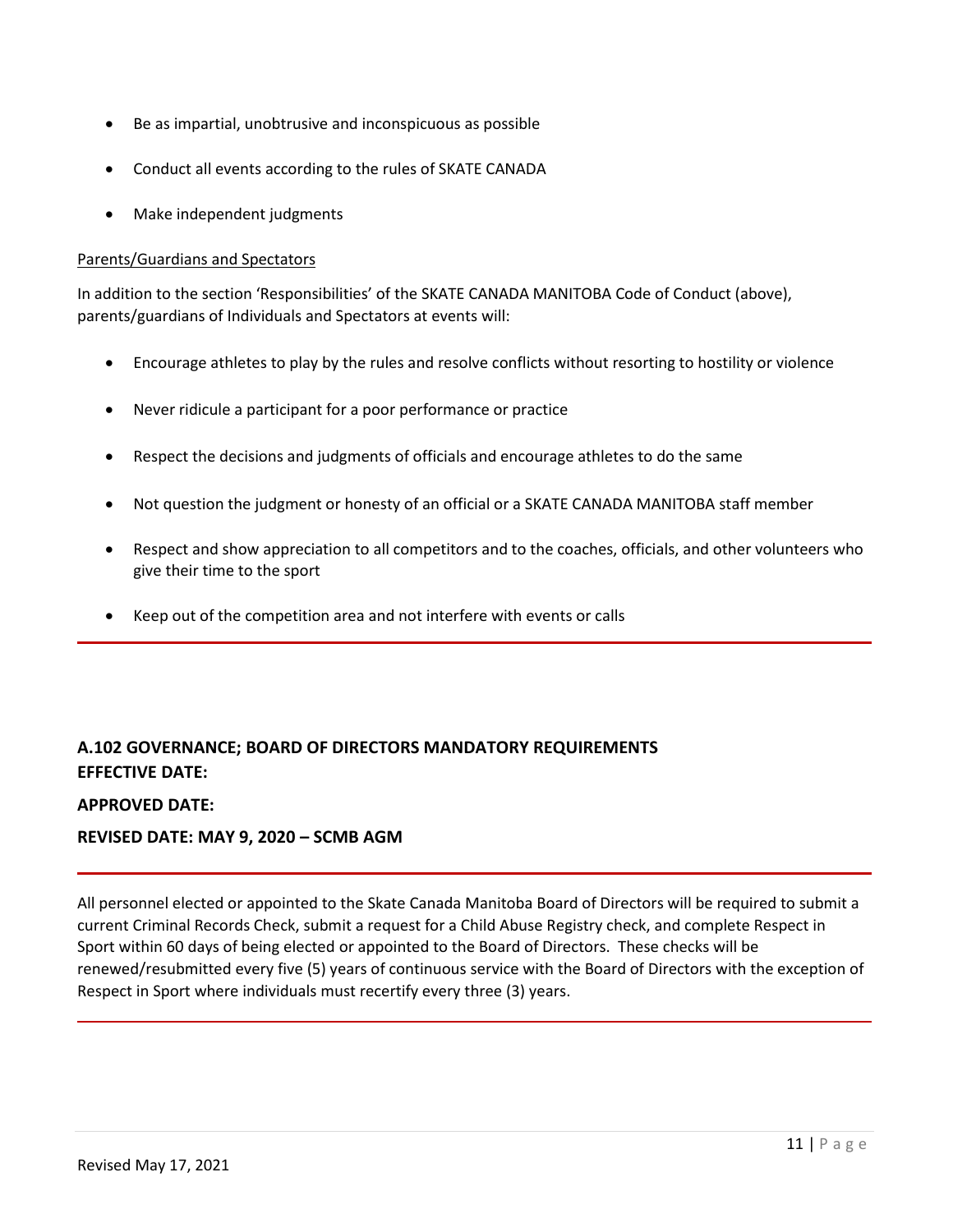# <span id="page-11-0"></span>**A.103 GOVERNANCE; CONFLICT OF INTEREST POLICY EFFECTIVE DATE: SEPTEMBER 23, 2017**

# **APPROVED DATE: EXECUTIVE COMMITTEE APPROVAL JULY 19, 2017; BOARD OF DIRECTORS APPROVAL SEPTEMBER 23, 2017; AGM RATIFIED APRIL 28, 2018**

# Definitions

The following terms have these meanings in this Policy:

- "*Conflict of Interest*" Any situation in which a Representative's decision-making, which should always be in the best interests of Skate Canada Manitoba, is influenced or could be influenced by personal, family, financial, business, or other private interests
- "*Pecuniary Interest*" An interest that an individual may have in a matter because of the reasonable likelihood or expectation of financial gain or loss for that individual, or another person with whom that individual is associated
- "*Non-Pecuniary Interest*" An interest that an individual may have in a matter which may involve family relationships, friendships, volunteer positions or other interests that do not involve the potential for financial gain or loss
- "*Representatives"* Individuals employed by, or engaged in activities on behalf of, Skate Canada Manitoba including: coaches, staff members, club members, contract personnel, volunteers, managers, administrators, committee members, and Directors and Officers of Skate Canada Manitoba

# Background

• Individuals who act on behalf of Skate Canada Manitoba have a duty first to Skate Canada Manitoba and second to any personal stake they have in the operations of Skate Canada Manitoba. For example, in notfor-profit organizations Directors are required, by law, to act as a trustee (in good faith, or in trust) of Skate Canada Manitoba. Directors, and other stakeholders, must not put themselves in positions where making a decision on behalf of Skate Canada Manitoba is connected to their own personal interests. That would be a conflict of interest situation.

# Purpose

- Skate Canada Manitoba strives to reduce and eliminate nearly all instances of conflict of interest at Skate Canada Manitoba – by being aware, prudent, and forthcoming about the potential conflicts. This Policy describes how Representatives will conduct themselves in matters relating to conflict of interest and will clarify how Representatives shall make decisions in situations where conflict of interest may exist.
- This Policy applies to all Representatives.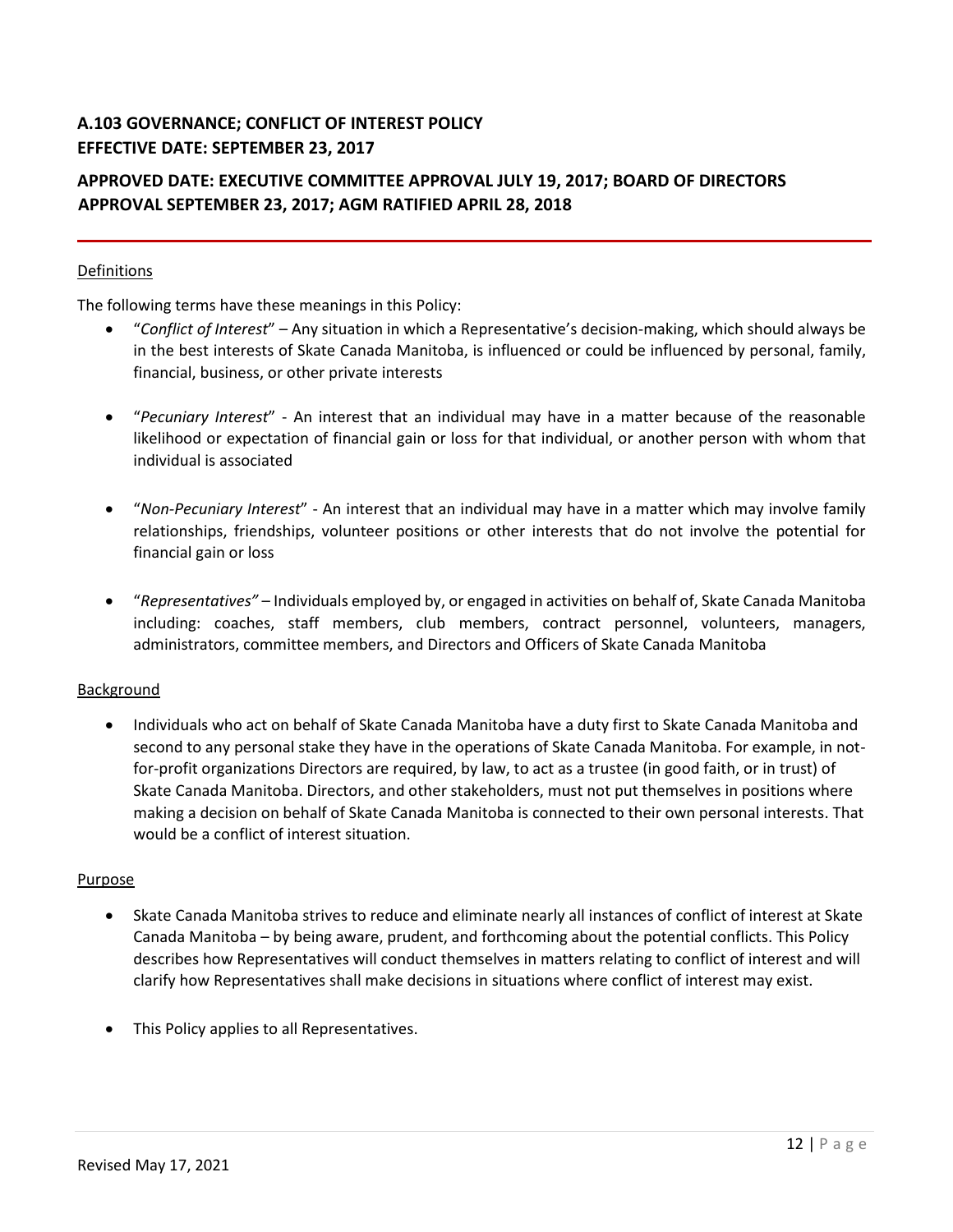# **Obligations**

- Any real or perceived conflict of interest, whether pecuniary or nonpecuniary, between a Representative's personal interest and the interests of Skate Canada Manitoba, shall always be resolved in favour of Skate Canada Manitoba.
- Representatives will not:
	- $\circ$  Engage in any business or transaction, or have a financial or other personal interest, that is incompatible with their official duties with Skate Canada Manitoba, unless such business, transaction, or other interest is properly disclosed to Skate Canada Manitoba and approved by Skate Canada Manitoba
	- $\circ$  Knowingly place themselves in a position where they are under obligation to any person who might benefit from special consideration or who might seek preferential treatment
	- $\circ$  In the performance of their official duties, give preferential treatment to family members, friends, colleagues, or organizations in which their family members, friends, or colleagues have an interest, financial or otherwise
	- $\circ$  Derive personal benefit from information that they have acquired during the course of fulfilling their official duties with Skate Canada Manitoba, if such information is confidential or not generally available to the public
	- $\circ$  Engage in any outside work, activity, or business or professional undertaking that conflicts or appears to conflict with their official duties as a representative of Skate Canada Manitoba, or in which they have an advantage or appear to have an advantage on the basis of their association with Skate Canada Manitoba
	- o Without the permission of Skate Canada Manitoba, use Skate Canada Manitoba's property, equipment, supplies, or services for activities not associated with the performance of their official duties with Skate Canada Manitoba
	- $\circ$  Place themselves in positions where they could, by virtue of being a Skate Canada Manitoba Representative, influence decisions or contracts from which they could derive any direct or indirect benefit
	- $\circ$  Accept any gift or favour that could be construed as being given in anticipation of, or in recognition for, any special consideration granted by virtue of being a Skate Canada Manitoba Representative

# Disclosure of Conflict of Interest

- On an annual basis, all Skate Canada Manitoba's Directors and candidates for election to the Board, Directors, Officers, Employees, and Committee Members will complete a **Declaration Form** disclosing any real or perceived conflicts that they might have. Declaration Forms shall be retained by Skate Canada Manitoba
- Representatives shall disclose real or perceived conflicts of interest to Skate Canada Manitoba's Board immediately upon becoming aware that a conflict of interest may exist.
- Representatives shall also disclose any and all affiliations with any and all other organizations involved with the same sport. These affiliations include any of the following roles: athlete, coach, manager, official, employee, volunteer, or Director.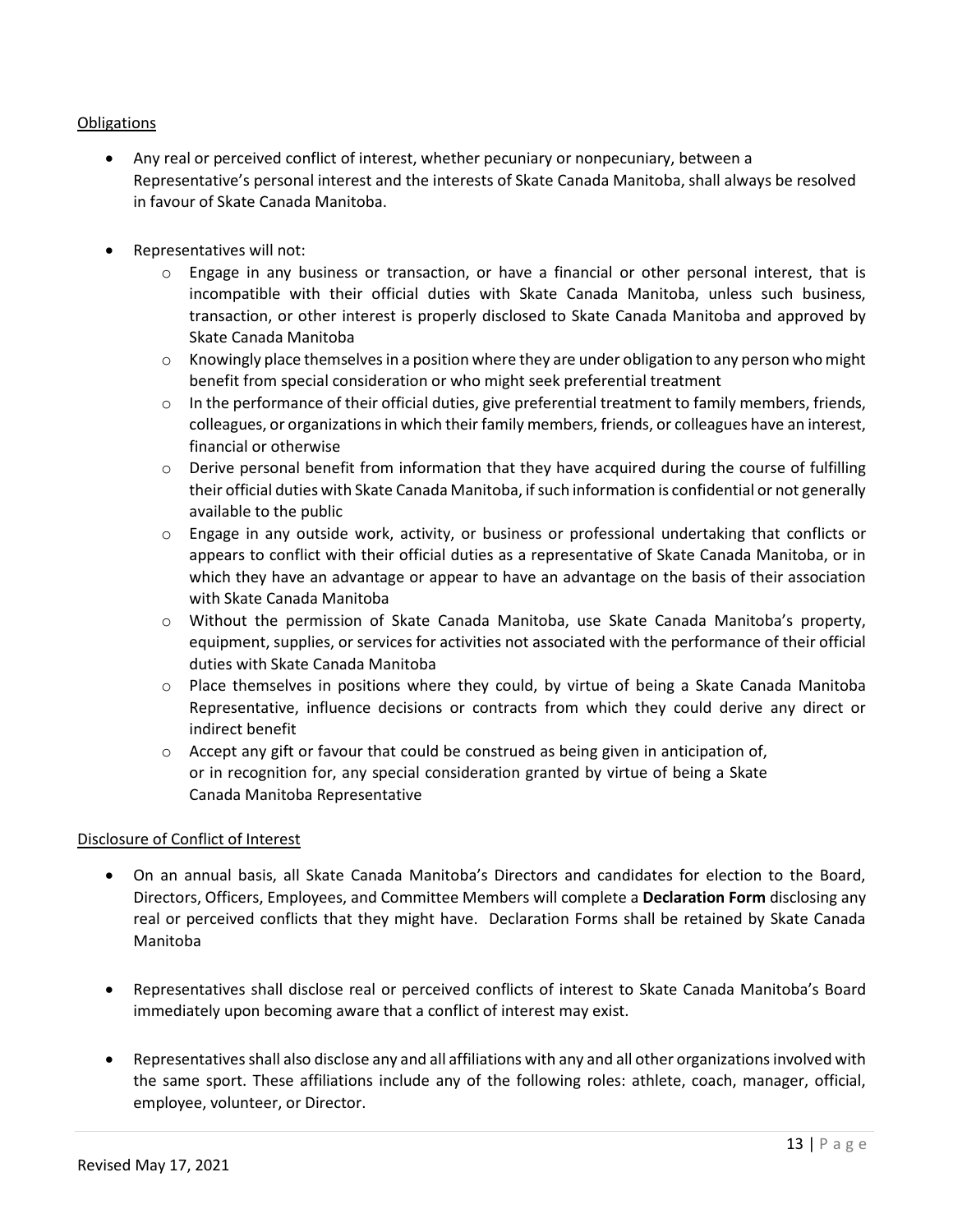# Minimizing Conflicts of Interest in Decision-Making

- Decisions or transactions that involve a conflict of interest that has been proactively disclosed by a Skate Canada Manitoba Representative will be considered and decided with the following additional provisions:
	- $\circ$  The nature and extent of the Representative's interest has been fully disclosed to the body that is considering or making the decision, and this disclosure is recorded or noted
	- o The Representative does not participate in discussion on the matter
	- o The Representative abstains from voting on the decision
	- $\circ$  For board-level decisions, the Representative does not count toward quorum
	- $\circ$  The decision is confirmed to be in the best interests of Skate Canada Manitoba
- For potential conflicts of interest involving employees, Skate Canada Manitoba's Board will determine whether there is a conflict and, if one exists, the employee will resolve the conflict by ceasing the activity giving rise to the conflict. Skate Canada Manitoba will not restrict employees from accepting other employment contracts or volunteer appointments provided these activities do not diminish the employee's ability to perform the work described in the employee's job agreement with Skate Canada Manitoba or give rise to a conflict of interest.

# Conflict of Interest Complaints

- Any person who believes that a Representative may be in a conflict of interest situation should report the matter, in writing (or verbally if during a meeting of the Board or any committee), to Skate Canada Manitoba's Board who will decide appropriate measures to eliminate the conflict. The Board may apply the following actions singly or in combination for real or perceived conflicts of interest:
	- $\circ$  Removal or temporary suspension of certain responsibilities or decision-making authority
	- o Removal or temporary suspension from a designated position
	- o Removal or temporary suspension from certain teams, events and/or activities
	- o Expulsion from Skate Canada Manitoba
	- $\circ$  Other actions as may be considered appropriate for the real or perceived conflict of interest
- Any person who believes that a Representative has made a decision that was influenced by real or perceived conflict of interest may submit a complaint, in writing, to Skate Canada Manitoba to be addressed under Skate Canada Manitoba's *Discipline and Complaints Policy*.
- Failure to comply with an action as determined by the Board will result in automatic suspension from Skate Canada Manitoba until compliance occurs.
- The Board may determine that an alleged real or perceived conflict of interest is of such seriousness as to warrant suspension of designated activities pending a meeting and a decision of the Board.

# Enforcement

• Failure to adhere to this Policy may permit discipline in accordance with Skate Canada Manitoba's *Discipline and Complaints Policy*.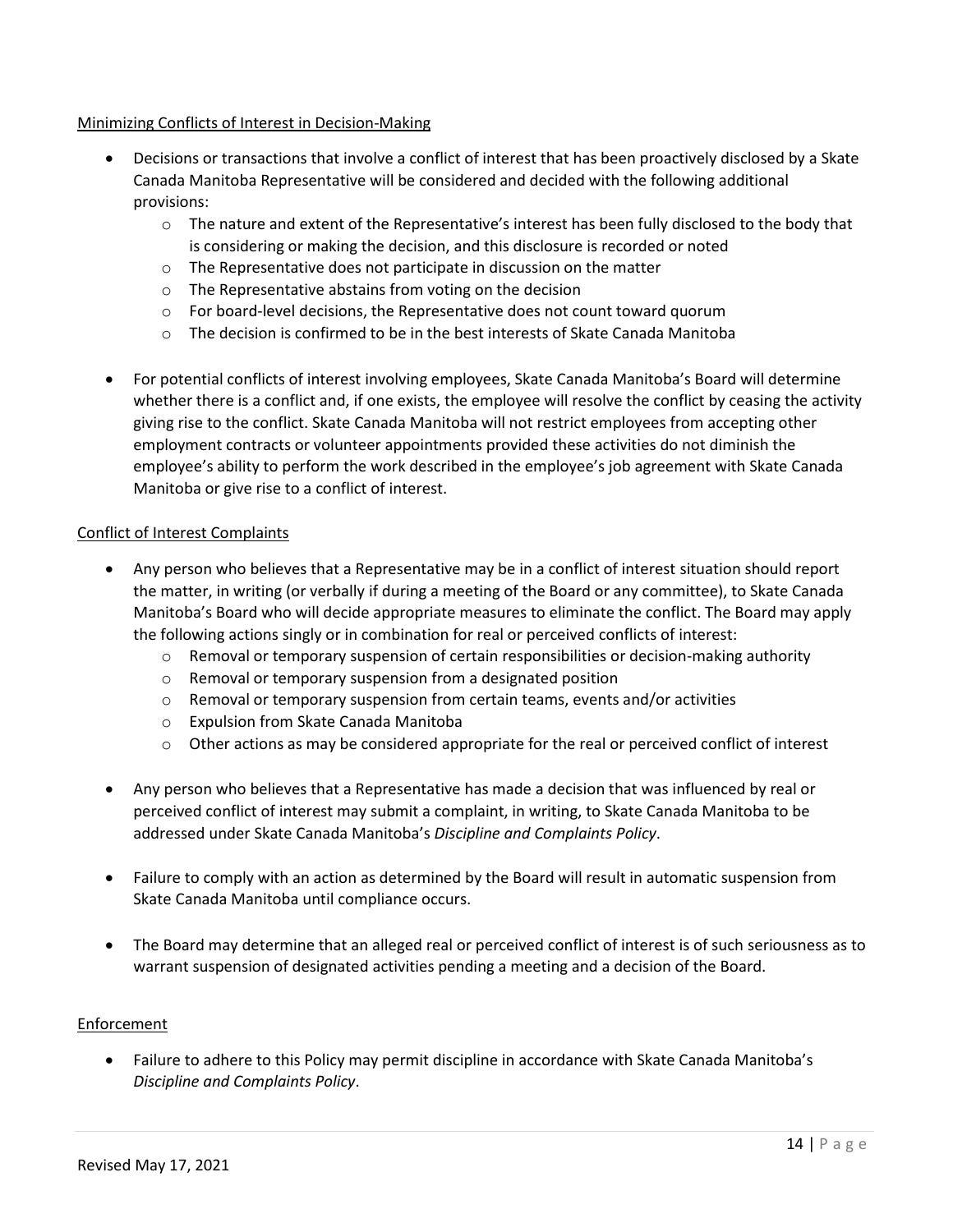# **Conflict of Interest - Declaration Form**

I have read Skate Canada Manitoba's *Conflict of Interest Policy*, I agree to be bound by the obligations contained therein, and I commit to avoid any real or perceived conflict of interest. I also commit to disclosing the existence of any real or perceived conflict of interest to the Board, as soon as it is known to me.

I declare the following interests which may represent a potential conflicting interest:

| Name | Signature | Date |
|------|-----------|------|
|      |           |      |
|      |           |      |
|      |           |      |

# <span id="page-14-0"></span>**A.104 GOVERNANCE; DISCIPLINE AND COMPLAINTS POLICY EFFECTIVE DATE: SEPTEMBER 23, 2017**

# **APPROVED DATE: EXECUTIVE COMMITTEE APPROVAL JULY 19, 2017; BOARD OF DIRECTORS APPROVAL SEPTEMBER 23, 2017; AGM RATIFIED APRIL 28, 2018**

# Definitions

The following terms have these meanings in this Policy:

- *"Case Manager"* An individual appointed by Skate Canada Manitoba to administer this *Discipline and Complaints Policy*. The Case Manager does not need to be a member of, or affiliated with, Skate Canada Manitoba
- "*Complainant*" The Party alleging an infraction
- "*Respondent*" The alleged infracting Party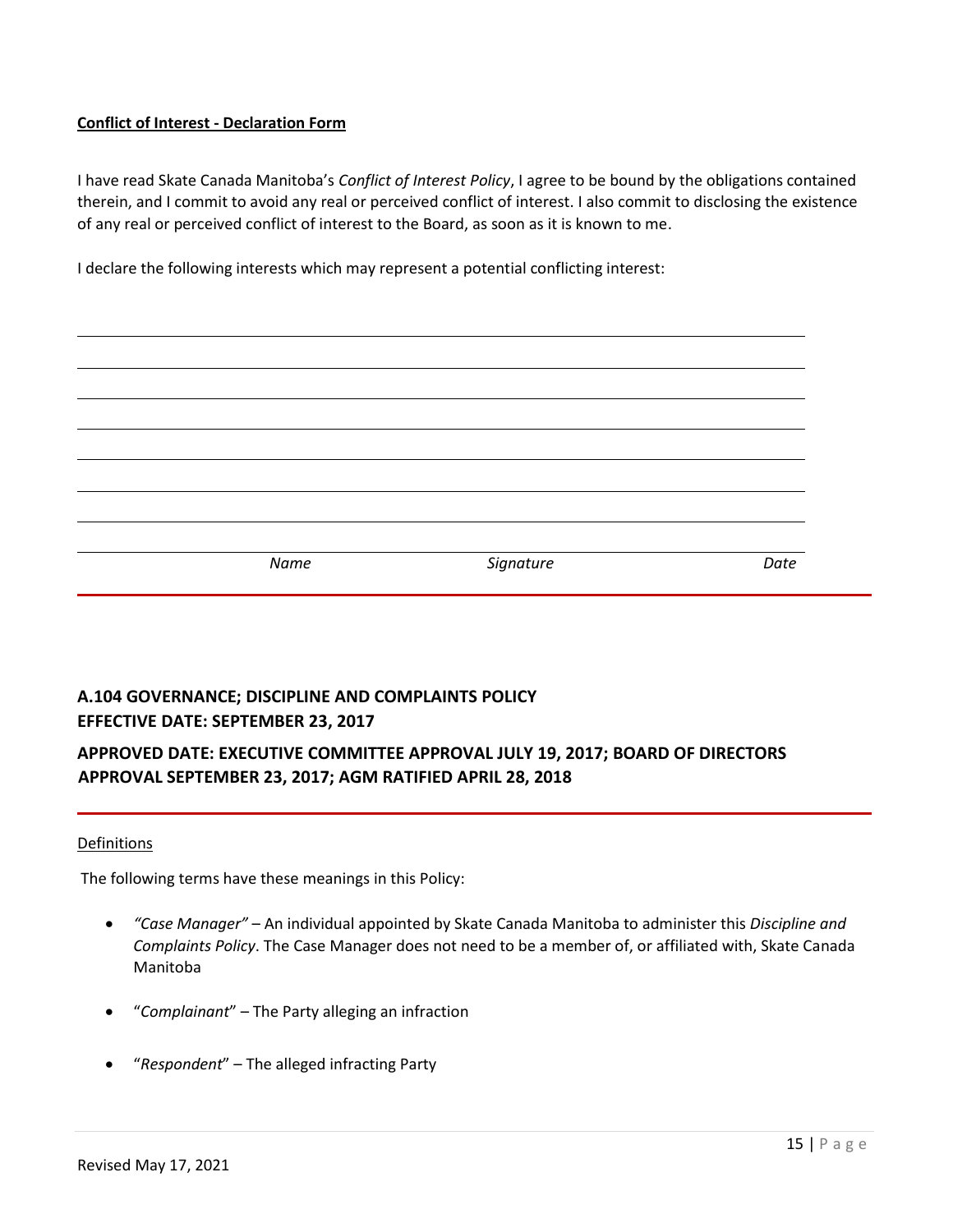- "*Days*" Days including weekends and holidays
- "*Individuals"* All categories of membership defined in Skate Canada Manitoba's Bylaws, as well as all individuals employed by, or engaged in activities with, Skate Canada Manitoba including, but not limited to, athletes, coaches, event organizing committees, officials, volunteers, managers, administrators, committee members, Directors and Officers of Skate Canada Manitoba, spectators at events, and parents/guardians of athletes.

# Purpose

Individuals are expected to fulfill certain responsibilities and obligations including, but not limited to, complying with Skate Canada Manitoba's policies, Bylaws, rules and regulations, and *Code of Conduct and Ethics*. Noncompliance may result in sanctions pursuant to this Policy.

# Application of this Policy

- This Policy applies to all Individuals.
- This Policy applies to matters that may arise during the course of Skate Canada Manitoba's business, activities, and events including, but not limited to, competitions, events, practices, tryouts, training camps, travel associated with Skate Canada Manitoba activities, and any meetings.
- This Policy also applies to Individuals' conduct outside of Skate Canada Manitoba's business, activities, and events when such conduct adversely affects relationships within Skate Canada Manitoba (and its work and sport environment) and is detrimental to the image and reputation of Skate Canada Manitoba. Such applicability will be determined by Skate Canada Manitoba at its sole discretion.
- This Policy does not prevent immediate discipline or sanction from being applied as reasonably required. Further discipline may be applied according to this Policy. Any infractions or complaints occurring within any event will be dealt with by the procedures specific to the event, if applicable. In such situations, disciplinary sanctions will be for the duration of the event.
- An employee of Skate Canada Manitoba who is a Respondent will be subject to appropriate disciplinary action per Skate Canada Manitoba's *Human Resources Policy*, as well as the employee's Employment Agreement, if applicable. Violations may result in a warning, reprimand, restrictions, suspension, or other disciplinary actions up to and including termination of employment.

# Reporting a Complaint

- Any Individual may report any complaint to Skate Canada Manitoba. A complaint must be In Writing and must be filed within fourteen (14) days of the alleged incident.
- A Complainant wishing to file a complaint outside of the fourteen (14) day period must provide a written statement giving reasons for an exemption to this limitation. The decision to accept, or not accept, the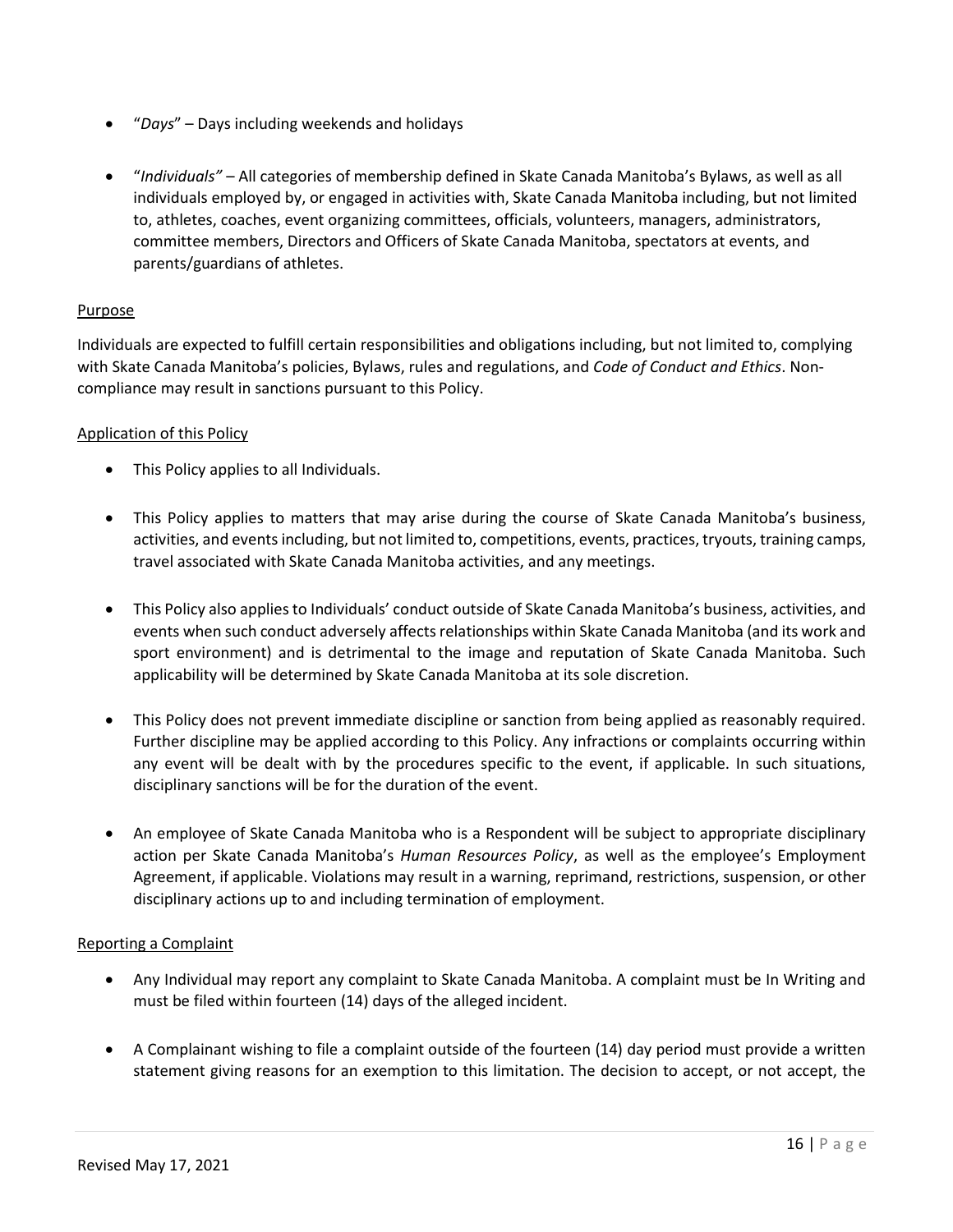complaint outside of the fourteen (14) day period will be at the sole discretion of Skate Canada Manitoba. This decision may not be appealed.

- At Skate Canada Manitoba's discretion, Skate Canada Manitoba may act as the Complainant and initiate the complaint process under the terms of this Policy. In such cases, Skate Canada Manitoba will identify an individual to represent Skate Canada Manitoba.
- Resignation or lapsing of membership after a complaint is filed does not preclude discipline being pursued under this Policy.

# Case Manager

- Upon the receipt of a complaint, Skate Canada Manitoba will appoint a Case Manager to oversee management and administration of complaints submitted in accordance with this Policy. Such appointment is not appealable.
- The Case Manager has a responsibility to:
	- $\circ$  Determine whether the complaint is frivolous and/or within the jurisdiction of this Policy
	- o Propose the use of Skate Canada Manitoba's *Dispute Resolution Policy*
	- o Appoint the Discipline Panel, if necessary
	- o Coordinate all administrative aspects and set timelines
	- $\circ$  Provide administrative assistance and logistical support to the Discipline Panel as required
	- $\circ$  Provide any other service or support that may be necessary to ensure a fair and timely proceeding

# Procedures

- If the Case Manager determines the complaint is:
	- $\circ$  Frivolous or outside the jurisdiction of this Policy, the complaint will be dismissed immediately
	- $\circ$  Not frivolous and within the jurisdiction of this Policy, the Case Manager will notify the Parties that the complaint is accepted and of the applicable next steps
- The Case Manager's decision to accept or dismiss the complaint may not be appealed.
- The Case Manager will establish and adhere to timelines that ensure procedural fairness and that the matter is heard in a timely fashion.
- After notifying the Parties that the complaint has been accepted, the Case Manager will first propose using Skate Canada Manitoba's *Dispute Resolution Policy* with the objective of resolving the dispute. If the dispute is not resolved or if the parties refuse to use the *Dispute Resolution Policy*, the Case Manager will appoint a Discipline Panel, which shall consist of a single Adjudicator, to hear the complaint. In extraordinary circumstances, and at the discretion of the Case Manager, a Discipline Panel of three persons may be appointed to hear the complaint. In this event, the Case Manager will appoint one of the Discipline Panel's members to serve as the Chair.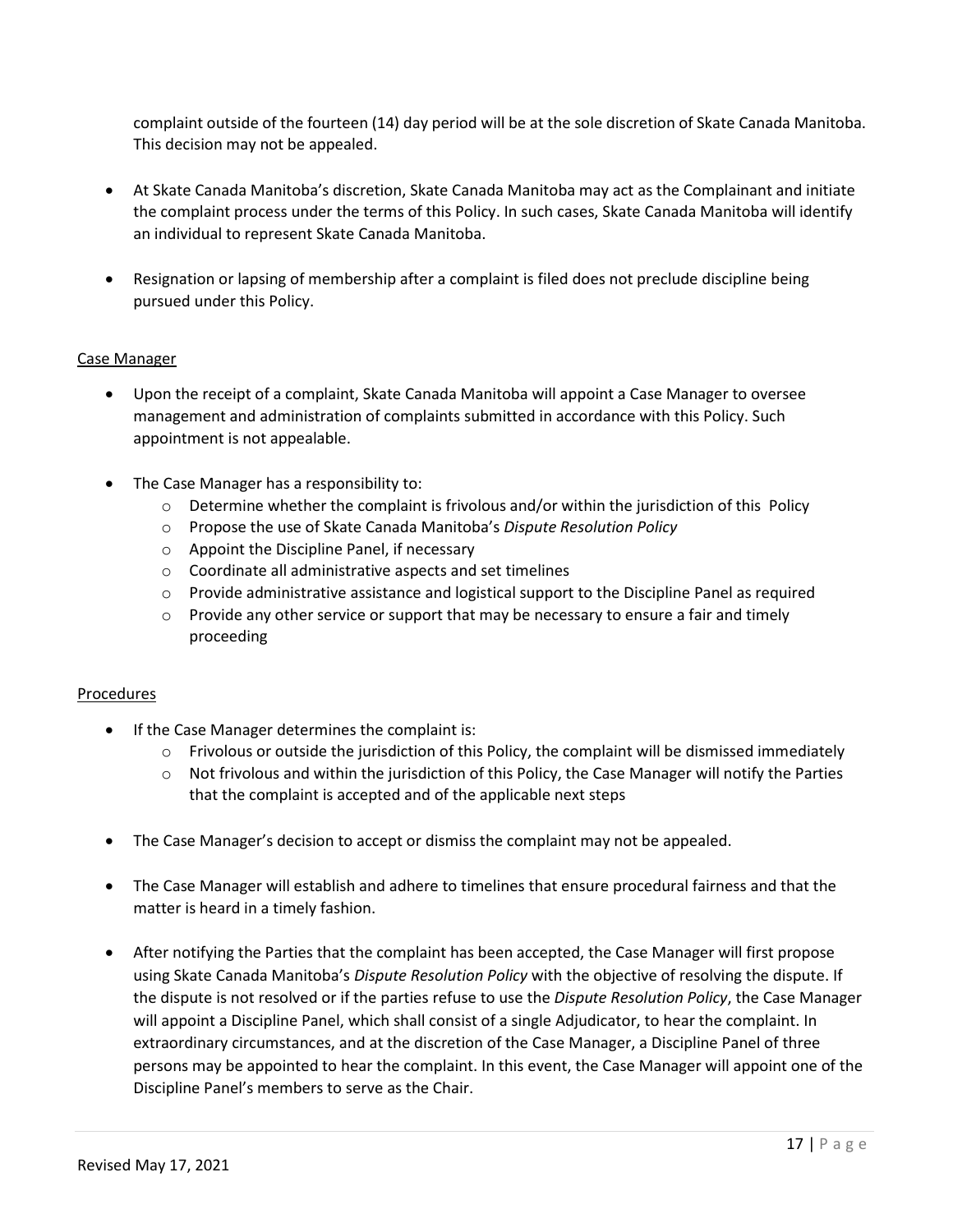- The Case Manager, in cooperation with the Discipline Panel, will then decide the format under which the complaint will be heard. This decision may not be appealed. The format of the hearing, which may involve direct communication with the Parties, an oral in-person hearing, an oral hearing by telephone or other communication medium, a hearing based on a review of documentary evidence submitted in advance of the hearing, or a combination of these methods. The hearing will be governed by the procedures that the Case Manager and the Discipline Panel deem appropriate in the circumstances, provided that:
	- o The Parties will be given appropriate notice of the day, time, and place of the hearing, in the case of an oral in-person hearing or an oral hearing by telephone or other communication medium
	- $\circ$  Copies of any written documents which the parties wish to have the Discipline Panel consider will be provided to all Parties, through the Case Manager, in advance of the hearing
	- $\circ$  The Parties may be accompanied by a representative, advisor, or legal counsel at their own expense
	- $\circ$  The Discipline Panel may request that any other individual participate and give evidence at the hearing
	- $\circ$  The Discipline Panel may allow as evidence at the hearing any oral evidence and document or thing relevant to the subject matter of the complaint, but may exclude such evidence that is unduly repetitious, and shall place such weight on the evidence as it deems appropriate
	- o The decision will be by a majority vote of the Discipline Panel
- If the Respondent acknowledges the facts of the incident, the Respondent may waive the hearing, in which case the Discipline Panel will determine the appropriate sanction. The Discipline Panel may still hold a hearing for the purpose of determining an appropriate sanction.
- The hearing will proceed in any event, even if a Party chooses not to participate in the hearing.
- If a decision may affect another party to the extent that the other party would have recourse to a complaint or an appeal in its own right, that party will become a Party to the current complaint and will be bound by the decision.
- In fulfilling its duties, the Discipline Panel may obtain independent advice.

# Decision

• After hearing and/or reviewing the matter, the Discipline Panel will determine whether an infraction has occurred and, if so, the sanctions to be imposed. Within fourteen (14) days of the hearing's conclusion, the Discipline Panel's written decision, with reasons, will be distributed to all Parties, the Case Manager, and Skate Canada Manitoba. In extraordinary circumstances, the Discipline Panel may first issue a verbal or summary decision soon after the hearing's conclusion, with the full written decision to be issued before the end of the fourteen (14) day period. The decision will be considered a matter of public record unless decided otherwise by the Discipline Panel.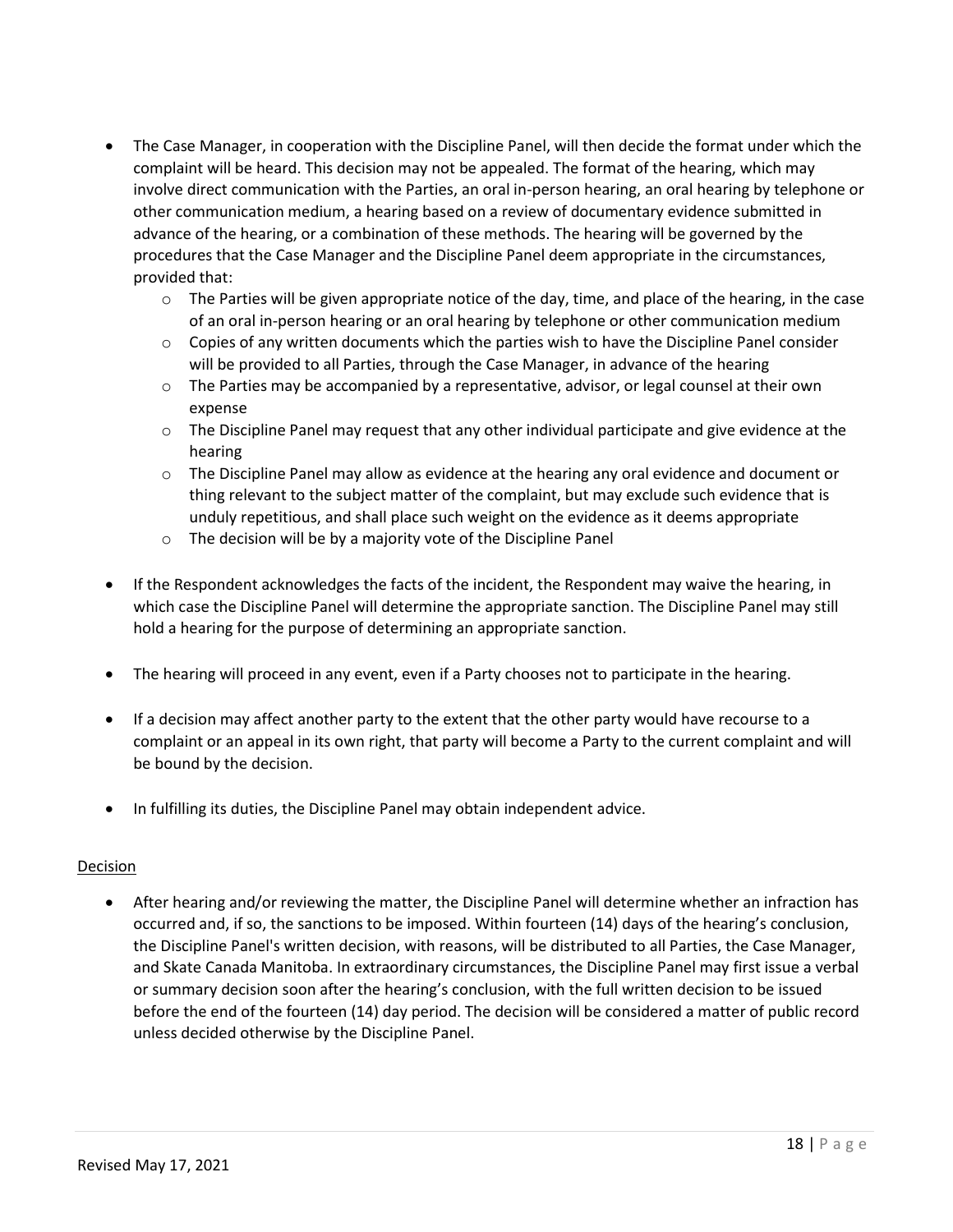# Sanctions

- The Discipline Panel may apply the following disciplinary sanctions, singularly or in combination:
	- o Verbal or written reprimand
	- o Verbal or written apology
	- o Service or other contribution to the Skate Canada Manitoba
	- o Removal of certain privileges
	- o Suspension from certain teams, events, and/or activities
	- $\circ$  Suspension from all Skate Canada Manitoba activities for a designated period of time
	- o Withholding of prize money or awards
	- o Payment of the cost of repairs for property damage
	- o Suspension of funding from Skate Canada Manitoba or from other sources
	- o Expulsion from Skate Canada Manitoba
	- o Any other sanction considered appropriate for the offense
- Unless the Discipline Panel decides otherwise, any disciplinary sanctions will begin immediately, notwithstanding an appeal. Failure to comply with a sanction as determined by the Discipline Panel will result in an automatic suspension until such time as compliance occurs.
- Infractions that result in discipline will be recorded and records will be maintained by Skate Canada Manitoba.

#### Suspension Pending a Hearing

• Skate Canada Manitoba may determine that an alleged incident is of such seriousness as to warrant suspension of an Individual pending completion of a criminal process, the hearing, or a decision of the Discipline Panel.

#### Criminal Convictions

- An Individual's conviction for a *Criminal Code* offense, as determined by the Skate Canada Manitoba, will be deemed an infraction under this Policy and will result in expulsion from the Skate Canada Manitoba. *Criminal Code* offences may include, but are not limited to:
	- o Any child pornography offences
	- o Any sexual offences
	- o Any offence of physical violence
	- o Any offence of assault
	- o Any offence involving trafficking of illegal drugs

# Confidentiality

• The discipline and complaints process is confidential and involves only the Parties, the Case Manager, the Discipline Panel, and any independent advisors to the Discipline Panel. Once initiated and until a decision is released, none of the Parties will disclose confidential information relating to the discipline or complaint to any person not involved in the proceedings.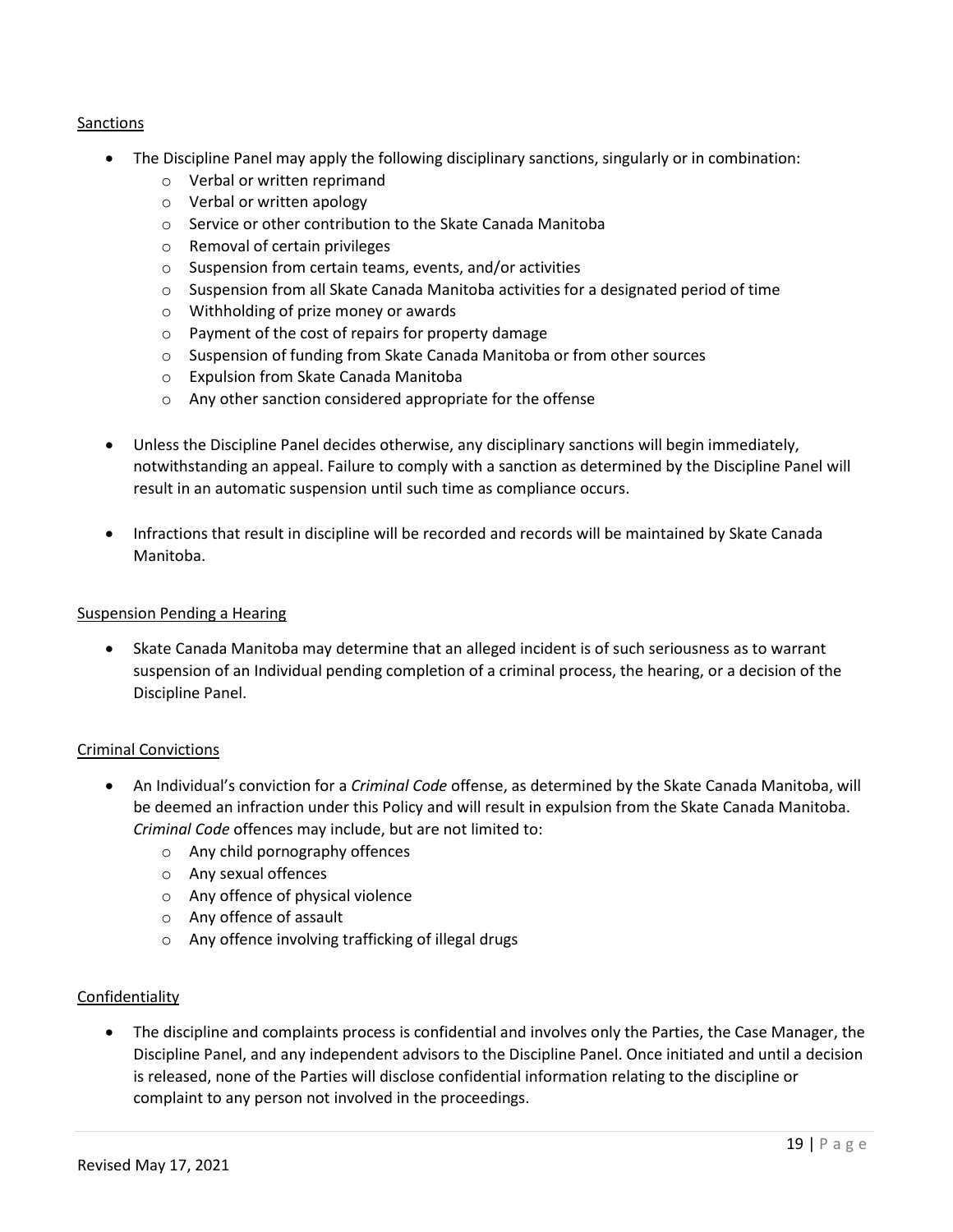# Timelines

• If the circumstances of the complaint are such that adhering to the timelines outlined by this Policy will not allow a timely resolution to the complaint, the Discipline Panel may direct that these timelines be revised.

#### Records and Distribution of Decisions

• Other individuals or Skate Canada Manitoba, including but not limited to, national sport organizations, provincial sport organizations, sport clubs, etc., may be advised of any decisions rendered in accordance with this Policy.

# Appeals Procedure

• The decision of the Discipline Panel may be appealed in accordance with Skate Canada Manitoba's *Appeal Policy*.

# <span id="page-19-0"></span>**A.105 GOVERNANCE; ISSUES/COMPLAINTS SUBMISSIONS EFFECTIVE DATE:**

**APPROVED DATE:**

# **REVISED DATE: MAY 9, 2020 – SCMB AGM**

Persons having an issue or a complaint **MUST** submit within fourteen days of the issue/complaint to the **Chairperson** of the appropriate committee the following information in order for the issue/complaint to be dealt with:

- o Date information submitted;
- o Complete return address including email;
- o A summary of the issue/complaint including name(s), (first and last name) of whom the issue/complaint is about;
- $\circ$  Include the date(s), location of the incident(s);
- o Include witness name(s)(first and last name) and contact information;
- $\circ$  Include name(s) (first and last name) of those who are putting forth the issue/complaint;
- o Include Club name and Skate Canada number;

The complainant **MUST** also include:

- o The Canada Rule(s)
- o Skate Canada Policy
- o Skate Canada Coaches Code of Conduct, Skate Canada Officials Code of Conduct or the Skate Canada Club Code of Conduct in which they believe was violated and why/how it was breached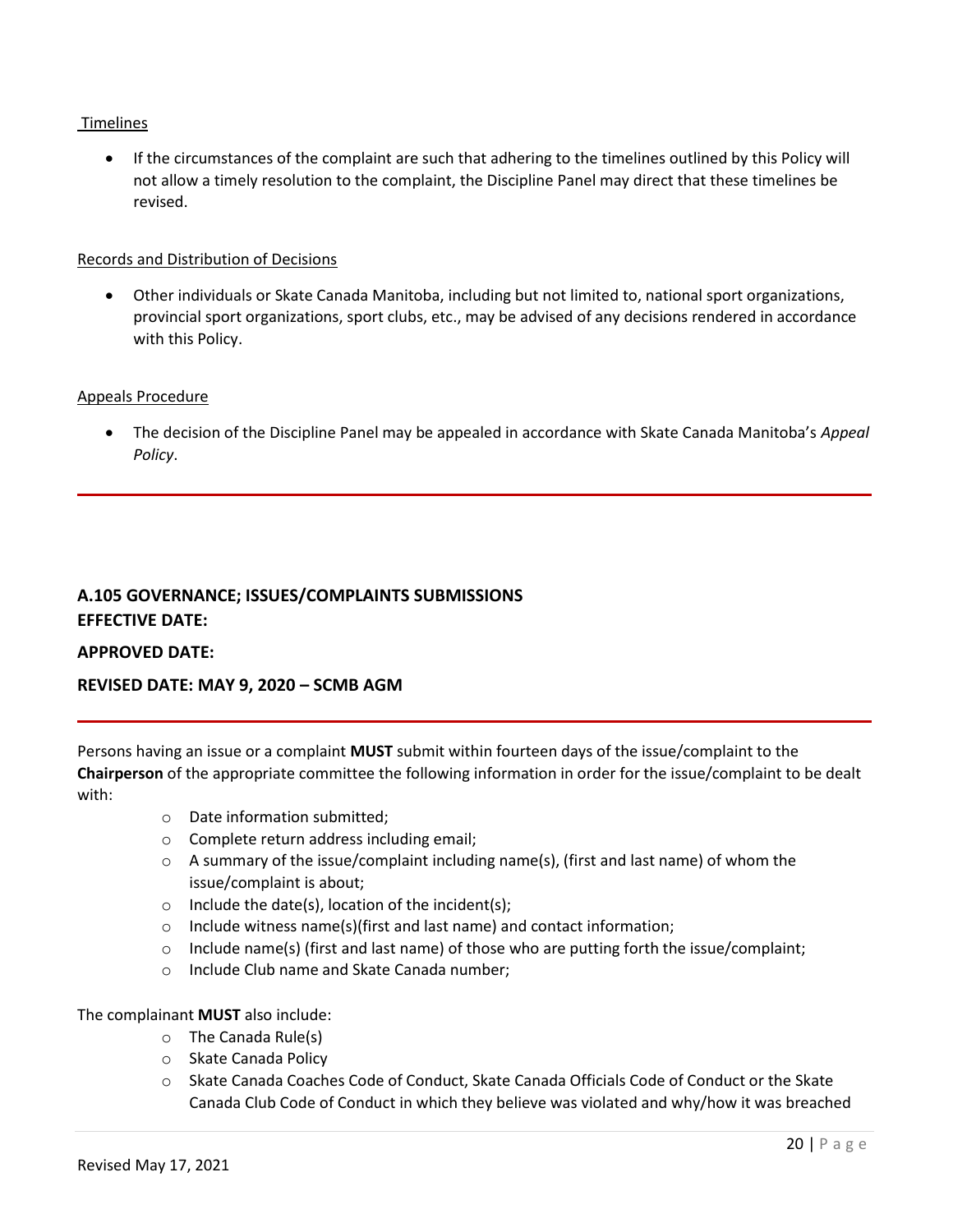Information received in the Section Office will be forwarded to the Chairperson of the committee for review and recommendation.

The response deadline to the issue/complaint will be as per Skate Canada's Complaints, Suspension policy or Skate Canada Manitoba's appeals policy.

# <span id="page-20-0"></span>**A.106 GOVERNANCE; DISPUTE RESOLUTION POLICY EFFECTIVE DATE:**

**APPROVED DATE:**

# Preamble

• Skate Canada Manitoba supports the principles of Alternative Dispute Resolution (ADR) and is committed to the techniques of negotiation, facilitation, mediation and arbitration as effective ways to resolve disputes with and among members, and to avoid the uncertainty, costs and other negative effects associated with litigation.

#### Scope

- This policy applies to disputes with and among members, where the term "Member" refers to all categories of members within Skate Canada Manitoba, as well as to all individuals engaged in activities with or employed by Skate Canada Manitoba, including but not limited to: athletes, coaches, officials, volunteers, directors, officers, team managers, team captains, medical and paramedical personnel, administrators and employees (including contract personnel).
- This policy does not apply to disputes relating to
	- o Matters of employment;
	- $\circ$  Infractions for doping offences, which are dealt with pursuant to the Canadian Policy on Doping in Sport and the Canadian Doping Control Regulations;
	- o Skate Canada Rules, which may not be appealed; and
	- o Discipline matters arising during events organized by entities other than Skate Canada Manitoba, which are dealt with pursuant to the policies of these other entities.

# Negotiation

• Skate Canada Manitoba encourages all Members to communicate openly and to collaborate in using problem-solving and negotiation techniques to resolve their differences. In almost all cases a negotiated settlement is preferable to any outcome achieved through other dispute resolution techniques and negotiated resolutions to disputes with and among Members are strongly encouraged.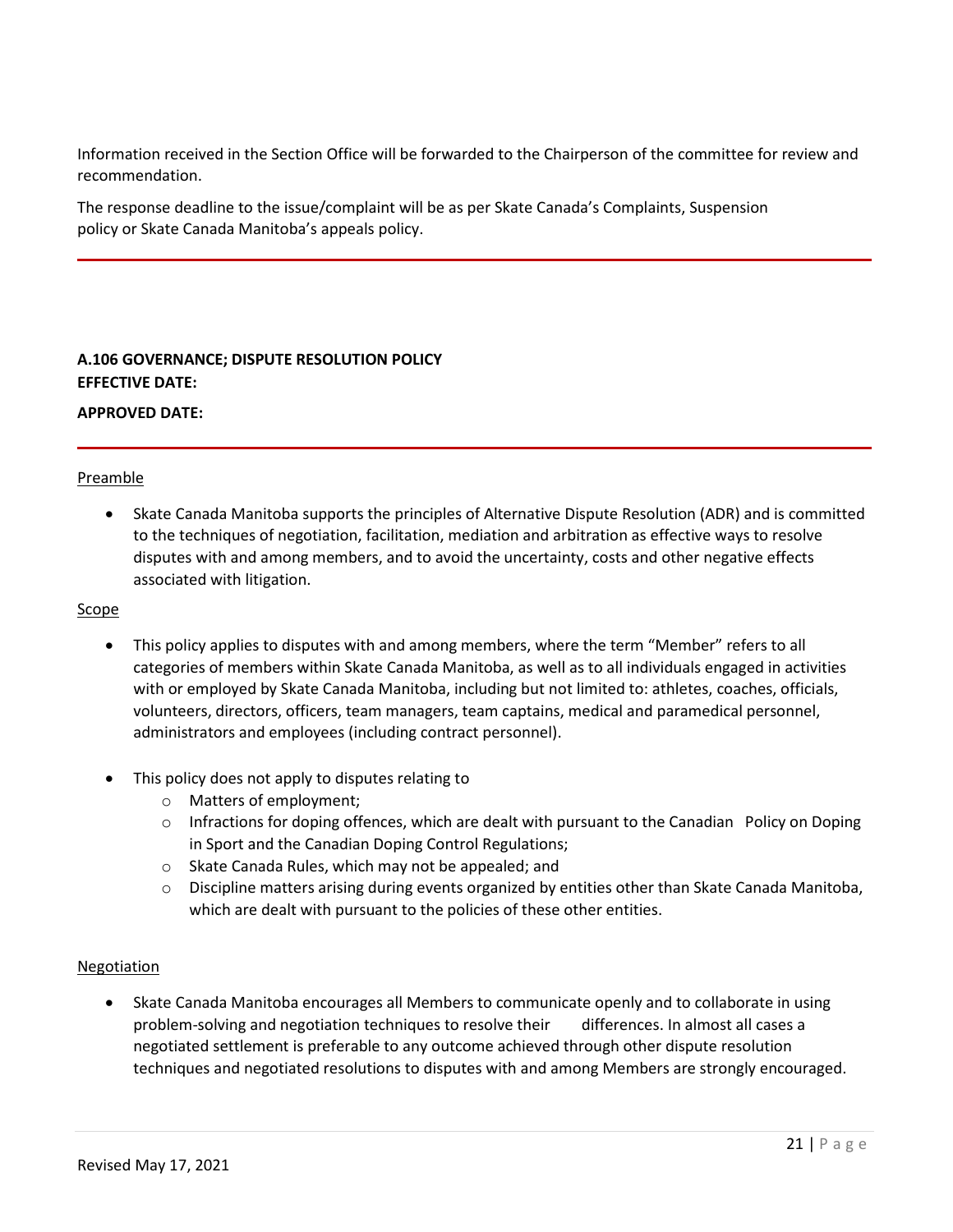# Facilitation and Mediation

- Opportunities for facilitation and mediation may be pursued at any point in a dispute within Skate Canada Manitoba where it is appropriate and where the disputing parties agree that such a course of action would be mutually beneficial.
- Where mediation is pursued, it will be done so in accordance with standard mediation practice using trained mediators who are acceptable to the parties (at the expense of those parties involved – not Skate Canada Manitoba).

# Appeals

• Appeals within Skate Canada Manitoba will be dealt with under the Skate Canada Manitoba Appeal Policy.

# Arbitration

- In the event that a dispute persists after internal avenues of decision-making, negotiation, facilitation, mediation and/or appeals have been exhausted, opportunities for independent arbitration may be pursued by the parties (at the expense of both parties)
- Where such independent arbitration is pursued, it will be done so in accordance with standard arbitration practice using trained arbitrators who are acceptable to the parties
- The parties involved in a dispute may also mutually agree to bypass internal avenues of dispute resolution and may directly pursue opportunities for independent arbitration.
- Where a dispute is referred to arbitration, all parties to the original dispute will become parties to the arbitration.
- The parties to arbitration will enter into a written Arbitration Agreement that will specify that the decision of the arbitrator will be final and binding upon the parties and not subject to any further review by any court or any other body.

# No Legal Action

• No action, application for judicial review or other legal proceeding will be commenced against Skate Canada Manitoba respecting a dispute, unless the remedies afforded by this policy have been exhausted.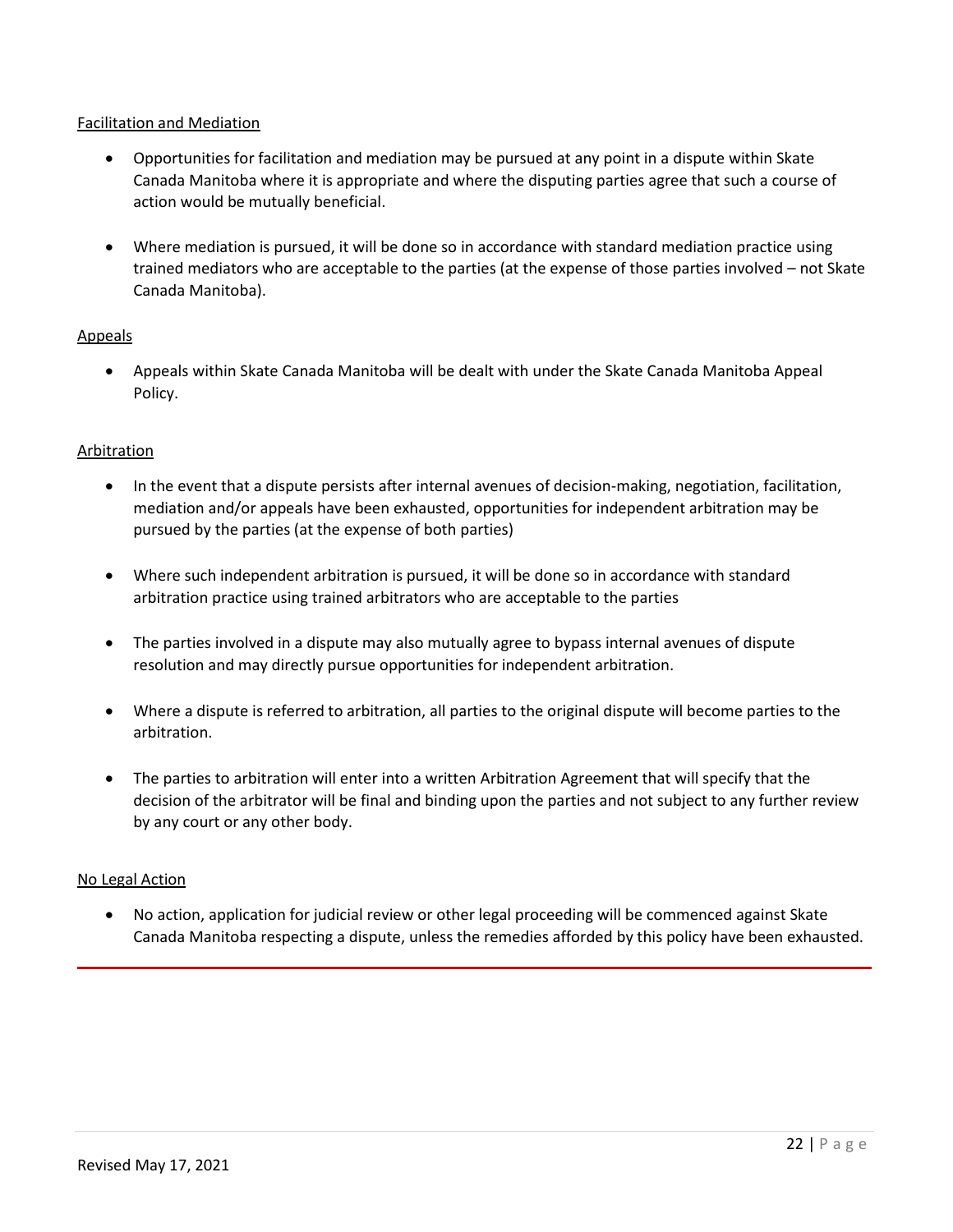# <span id="page-22-0"></span>**A.107 GOVERNANCE; APPEALS POLICY EFFECTIVE DATE: APRIL 28, 2018**

**APPROVED DATE: AGM APRIL 28, 2018**

# **REVISED DATE: MAY 9, 2020 – SCMB AGM**

# Preamble

• The purpose of this appeals policy is to enable disputes with members to be dealt with fairly, expeditiously and affordably, within Skate Canada Manitoba, without recourse to formal legal and courtlike procedures.

# Definitions

- *"Days" -* will mean total days, irrespective of weekends or holidays
- *"Member" -* refers to all categories of members in the Skate Canada Manitoba, as well as to all individuals engaged in activities with or employed by the Skate Canada Manitoba, including, but not limited to, athletes, coaches, officials, volunteers, directors, officers, team managers, team captains, medical and paramedical personnel, administrators and employees (including contract personnel)
- *"Appellant"-* refers to the member appealing a decision
- *"Respondent"-* refers to the body whose decision is being appealed

# Scope of Appeal

- Any member of Skate Canada Manitoba who is affected by a decision of the Board of Directors, of any Committee of the Board of Directors, or of any body or individual who has been delegated authority to make decisions on behalf of the Board of Directors, will have the right to appeal that decision, provided there are sufficient grounds for the appeal as set out in "Grounds for Appeal" of this policy. Examples of decisions that may be appealed are those relating to eligibility, harassment, team selection and discipline.
- This policy will not apply to decisions relating to:
	- o Matters of employment;
	- $\circ$  Infractions for doping offenses, which are dealt with pursuant to the Canadian Policy on Doping in Sport and the Canadian Doping Control Regulations;
	- o The rules of figure skating, which may not be appealed;
	- o Discipline matter arising during events organized by entities other than Skate Canada Manitoba, which are dealt with pursuant to the policies of these other entities; and
	- o Any decisions made under Sections 'Timing of Appeal' and 'Screening of Appeal' of this policy.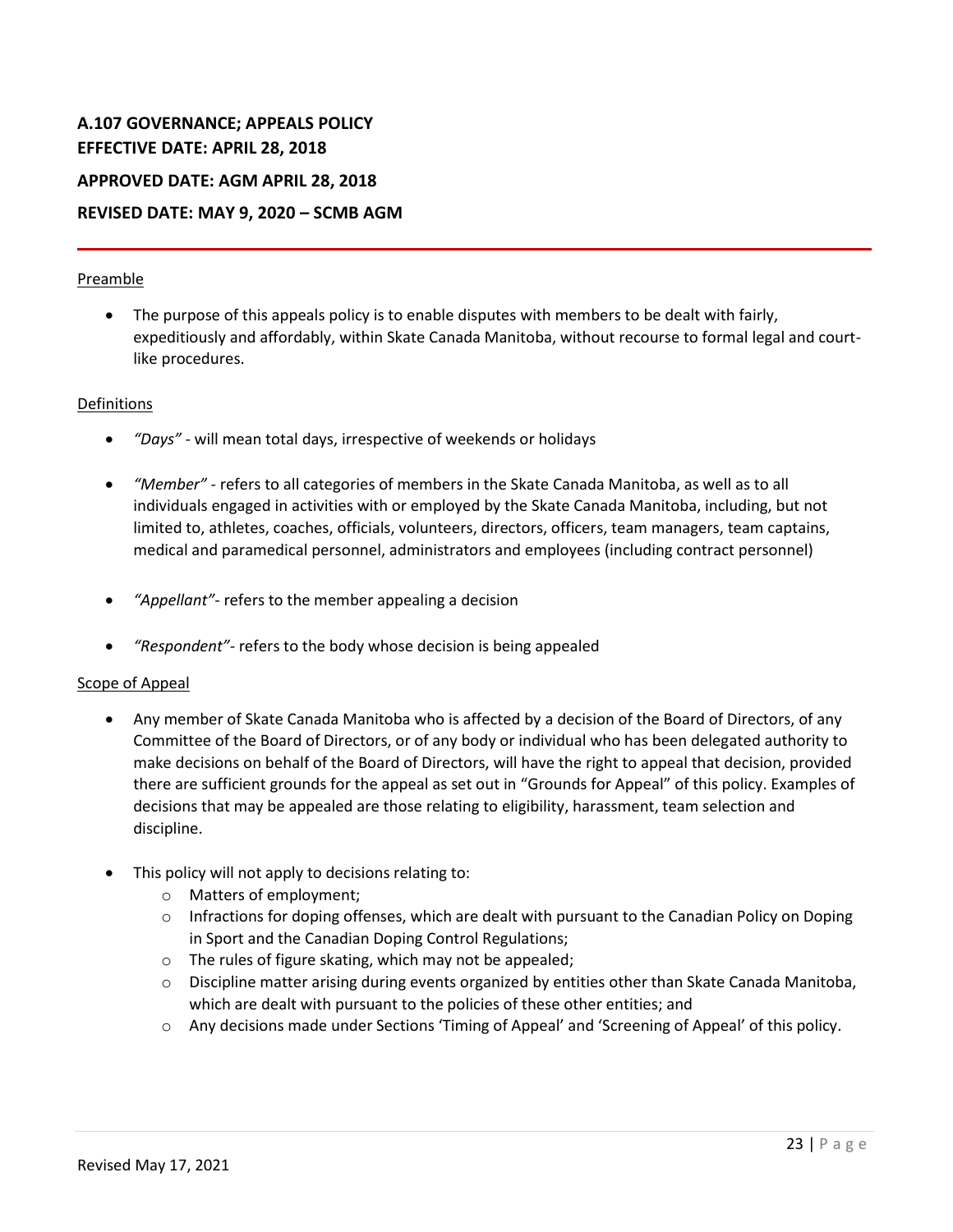# Timing of Appeal

- Members who wish to appeal a decision will have 21 days from the date on which they received notice of the decision, to submit in writing notice of their intention to appeal, grounds for the appeal and a summary of the evidence which supports these grounds, to the Chairman of Skate Canada Manitoba.
- Members who wish to appeal a Games Team Selection or removal from either the Development, High Performance or Elite Team will have 7 days from the date on which they received notice of the decision, to submit in writing notice of their intention to appeal, grounds for the appeal and a summary of the evidence which supports these grounds, to the Chairman of Skate Canada Manitoba.
- Any party wishing to initiate an appeal beyond the 21-day period must provide a written request stating reasons for an exemption to the requirement of Section 'Timing of Appeal'.
	- $\circ$  The decision to allow, or not allow an appeal outside the 21-day period will be at the sole discretion of the Chairman and may not be appealed.
	- o Any party wishing to initiate an appeal beyond the 7-day period for Games Team Selection or removal from either the Development, High performance or Elite Team must provide a written request stating the reasons for an exemption to the requirement of Section 3. ii). The decision to allow, or not allow an appeal outside the 7-day period will be at the sole discretion of the Chairman and may not be appealed.

# Grounds for Appeal

- Not every decision may be appealed. A decision cannot be appealed, nor can an appeal be heard, on substantive grounds relating to the merits of the decision. Decisions may only be appealed, and appeals may only be heard, on procedural grounds. Procedural grounds are strictly limited to the Respondent:
	- o Making a decision for which it did not have authority or jurisdiction set out in Skate Canada Manitoba's governing documents;
	- $\circ$  Failing to follow procedures as laid out in the bylaws or approved policies of Skate Canada Manitoba; or
	- o Making a decision that was influenced by bias

# Screening of Appeal

- Within 5 days of receiving the notice and grounds of an appeal, the Chairman will determine whether there are appropriate grounds for the appeal to proceed as set out in "Grounds for Appeal". In the absence of the Chairman, a designate will perform this function.
- Within 4 days of receiving the notice and grounds of a Games Team Selection appeal, the Chairman will determine whether there are appropriate grounds for the appeal to proceed as set out in "Grounds for Appeal". In the absence of the Chairman, a designate will perform this function.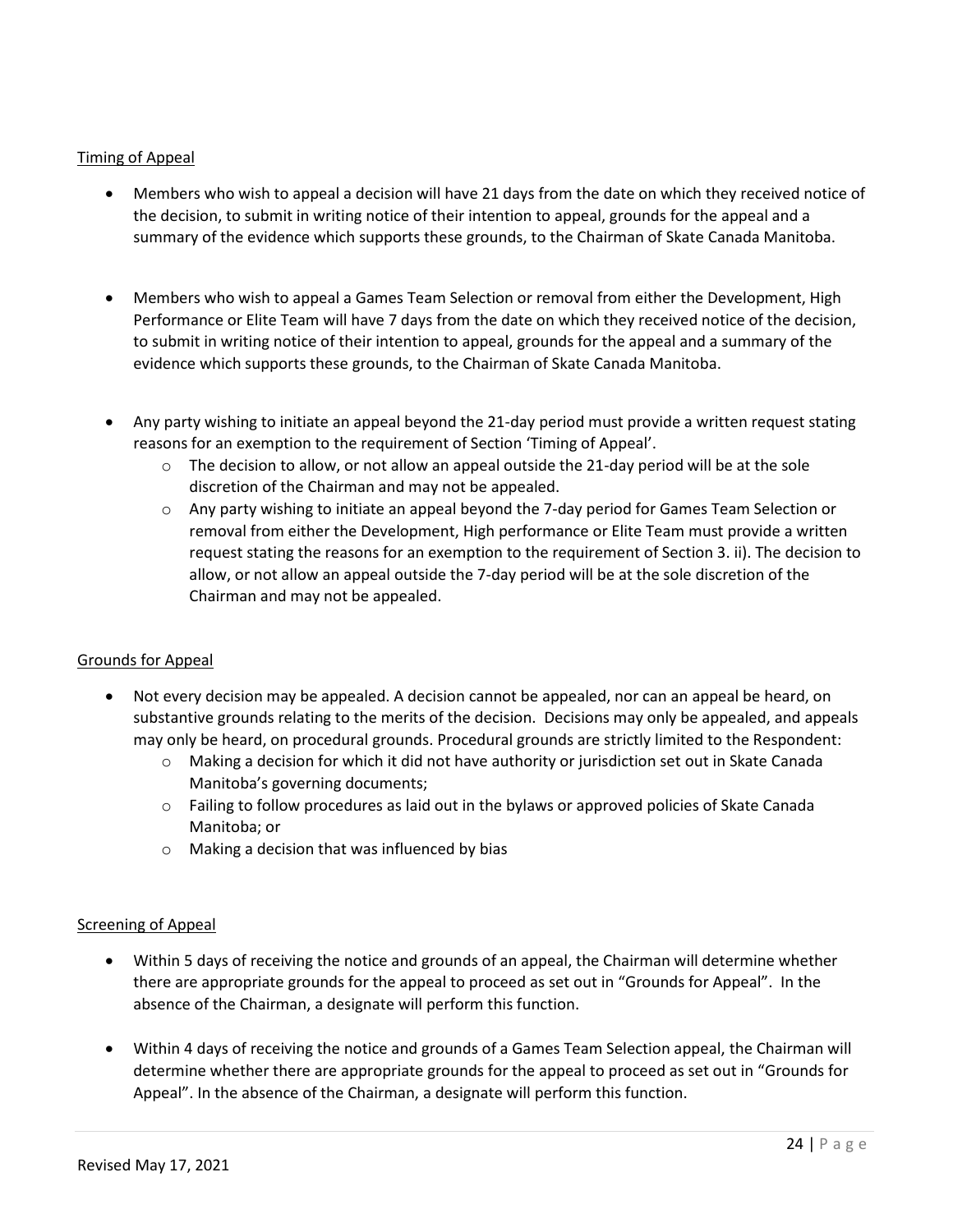• If the appeal is denied on the basis of insufficient grounds, the Appellant will be notified of this decision in writing, giving reasons. This decision is at the sole discretion of the Chairman, or designate, and may not be appealed.

# Appeals Panel

- If the Chairman, or designate, is satisfied that there are sufficient grounds for an appeal, within 14 days of having received the original notice of appeal the Chairman will establish an Appeals Panel (the "Panel") as follows:
	- $\circ$  The Panel will be comprised of three individuals who will have no significant relationship with the affected parties, will have had no involvement with the decision being appealed, and will be free from any other actual or perceived bias or conflict
	- o The Panel's members will select from themselves a Chairperson.
- If the Chairman, or designate, is satisfied that there are sufficient grounds for a Games Team Selection appeal, within 7 days of having received the original notice of Games Team Selection appeal the Chairman will establish an Appeals Panel (the "Panel") as follows:
	- $\circ$  The Panel will be comprised of three individuals who will have no significant relationship with the affected parties, will have had no involvement with the decision being appealed, and will be free from any other actual or perceived bias or conflict
	- o The Panel's members will select from themselves a Chairperson.

# Preliminary Conference

- The Panel may determine that the circumstances of the appeal warrant a preliminary conference. The matters which may be considered at a preliminary conference include:
	- $\circ$  Format of the appeal (hearing by documentary evidence, oral hearing or a combination of both);
	- o Timelines for exchange of documents;
	- o Clarification of issues in dispute;
	- o Clarification of evidence to be presented to the Panel;
	- o Order and procedure of hearing;
	- o Identification of witnesses; and
	- $\circ$  Any other procedural matter which may assist in expediting the appeal proceedings
- The Panel may delegate to its Chairperson the authority to deal with these preliminary matters.

# Procedure for the Hearing

- Where the Panel has determined that the appeal will be held by way of oral hearing, the Panel will govern the hearing by such procedures as it deems appropriate, provided that:
	- o The hearing will be held within 21 days of the Panel's appointment
	- o The Appellant and Respondent will be given 10 days written notice of the date, time and place of the hearing
	- o A quorum will be all three Panel members
	- $\circ$  Decisions will be by majority vote, where the Chairperson carries a vote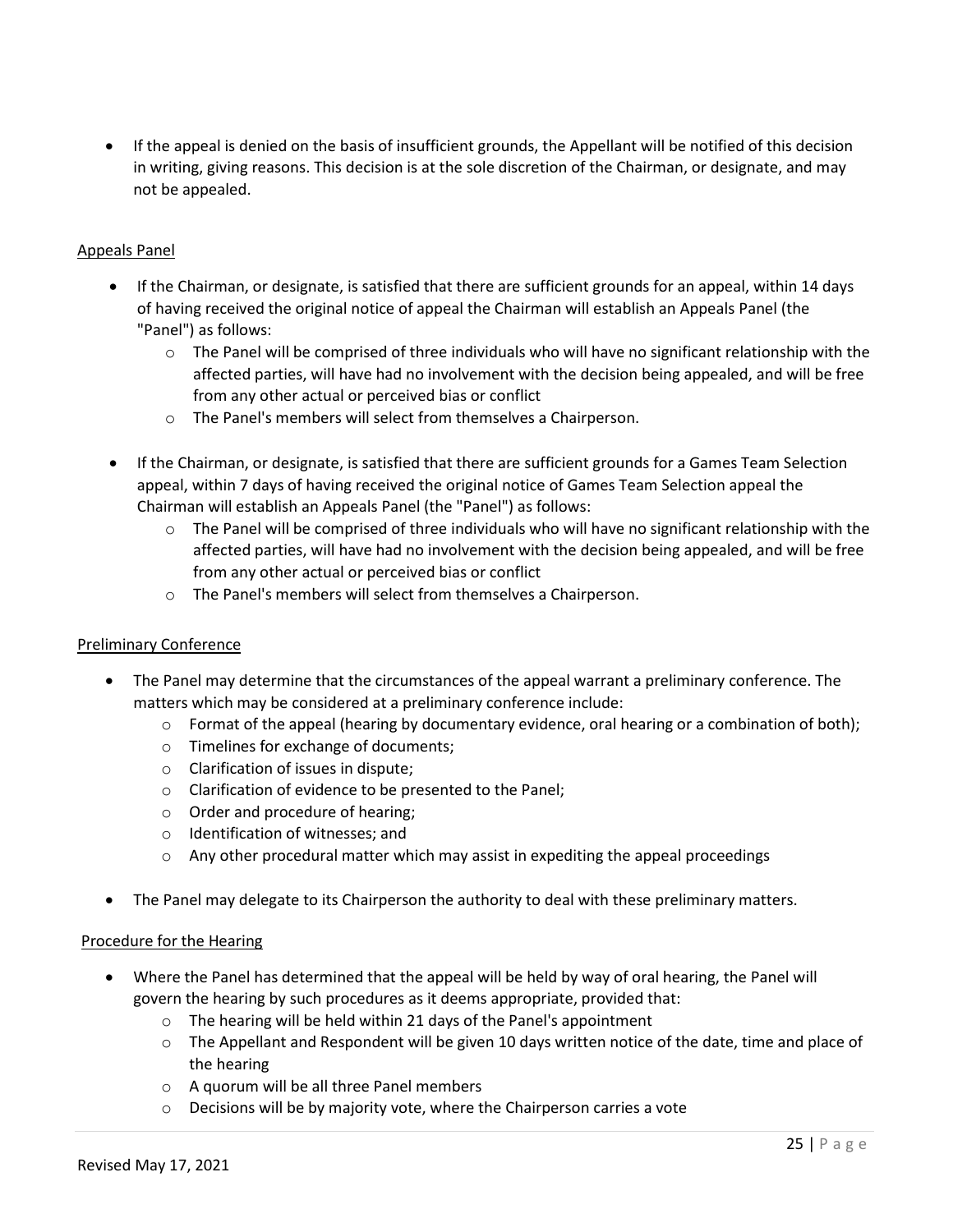- $\circ$  If the decision of the Panel may affect another party to the extent that the other party would have recourse to an appeal in their own right, that party will become a party to the appeal in question
- $\circ$  Any of the parties may be accompanied by a representative or advisor including legal counsel
- o The Panel may direct that any other person participate in the appeal
- In order to keep costs to a reasonable level the Panel may conduct the appeal by means of a telephone conference.

# Procedure for Documentary Appeal

- Where the Panel has determined that the appeal will be held by way of documentary submissions, it will govern the appeal by such procedures as it deems appropriate provided that:
	- $\circ$  All parties are given a reasonable opportunity to provide written submissions to the Panel, to review written submissions of the other parties, and to provide written rebuttal and argument
	- o The applicable principles and timelines set out in Section 'Procedure for the Hearing' are respected.

#### Evidence that may be Considered

• As a general rule, the Panel will only consider evidence that was before the original decision-maker. At its discretion, the Panel may hear new evidence that is material and that was not available at the time of the original decision.

#### Appeal Decision

- Within 14 days of concluding the appeal, the Panel will issue its written decision, with reasons. In making its decision, the Panel will have no greater authority than that of the original decision-maker. The Panel may decide:
	- o To reject the appeal and confirm the decision being appealed
	- $\circ$  To uphold the appeal and refer the matter back to the initial decision-maker for a new decision
	- $\circ$  To uphold the appeal and vary the decision where it is found that an error occurred and such an error cannot be corrected by the original decision-maker for reason of lack of clear procedure, lack of time, or lack of neutrality
	- $\circ$  To determine how costs of the appeal, excluding legal fees and legal disbursements of any of the parties, will be allocated, if at all
- A copy of this decision will be provided to each of the parties and to the Chairperson.
- In extraordinary circumstances, the Panel may issue a verbal decision or a summary written decision, with reasons to follow, provided the written decision with reasons is rendered within the timelines specified in Section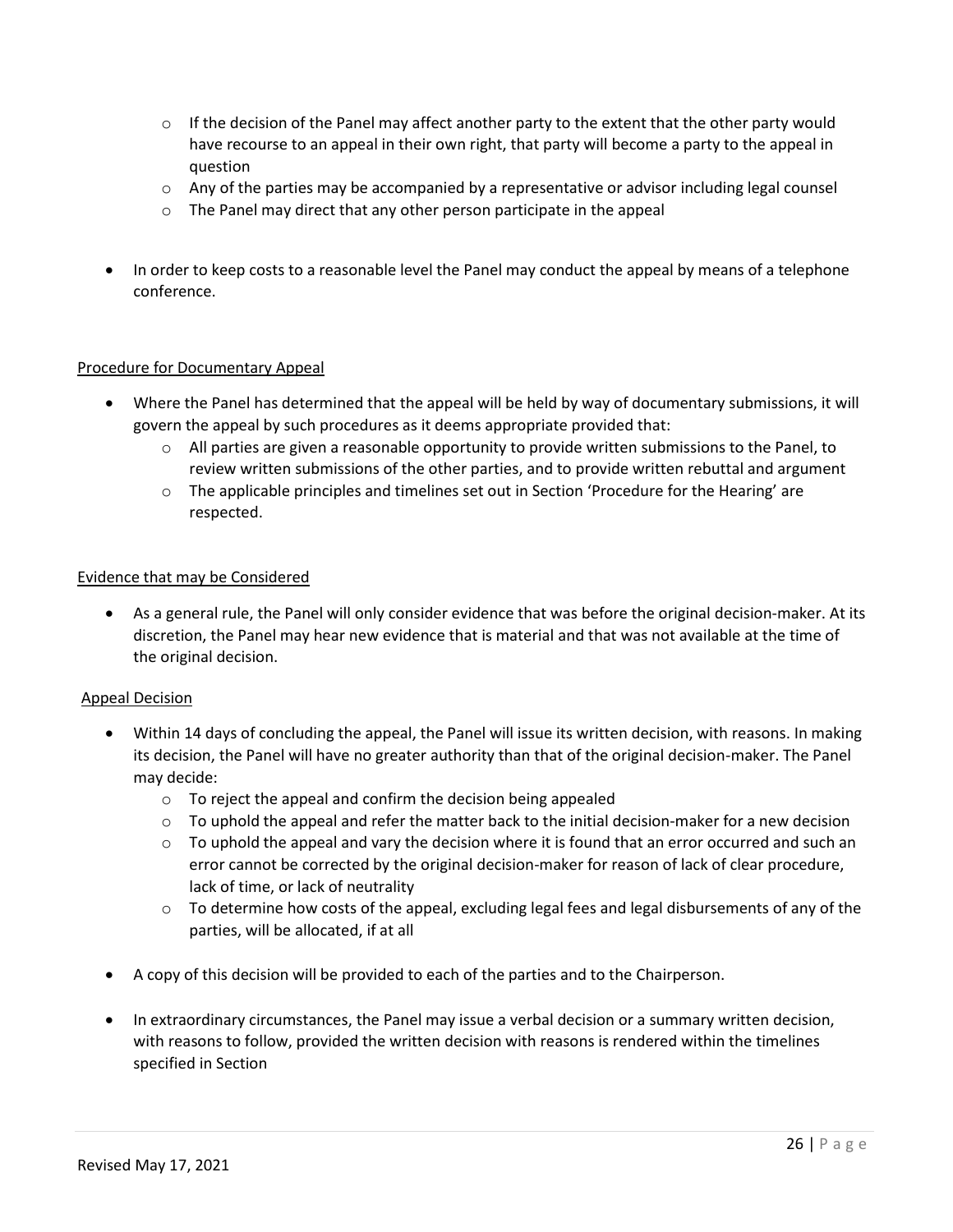# Timelines

• If the circumstances of the dispute are such that this policy will not allow a timely appeal, or if the circumstances of the disputes are such the appeal cannot be concluded within the timelines dictated in this policy, the Panel may direct that these timelines be revised.

# Location

• The appeal will take place in the location designated by the Chairman, unless the Panel decides the appeal is to be held by way of telephone conference, or unless, at the specific request of a party, a different location is mandated by the Panel as a preliminary matter.

# Final and Binding

• The decision of the Panel will be final and binding on the parties and on all members of Skate Canada Manitoba, subject only to the provisions of Skate Canada Manitoba's policies relating to Alternative Dispute Resolution.

# <span id="page-26-0"></span>**A.108 GOVERNANCE; IN CAMERA MEETINGS EFFECTIVE DATE: APRIL 2015 APPROVED DATE: APRIL 2015 REVISED DATE: MAY 9, 2020 – SCMB AGM**

There are times when discussions within Skate Canada Manitoba Executive or Board meetings must be kept confidential. Such discussions are considered to be "*in camera*" meetings.

*In camera* meetings have a legitimate purpose but their use should be limited. Because *in camera* meetings restrict the normal information reported to the Membership, their use should be limited to those occasions when they are absolutely necessary.

#### Factors supporting *In Camera* Meetings

- *In camera* meetings should be considered where the following subject matter is to be discussed (the following list is not intended to be an exhaustive list, and other factors may be considered):
	- o Personnel matters about any identifiable individual, including employees, Directors, participants, or Members of Skate Canada Manitoba
	- o Commercially sensitive business matters, including matters subject to confidentiality agreements with third parties
	- o Litigation or potential litigation or,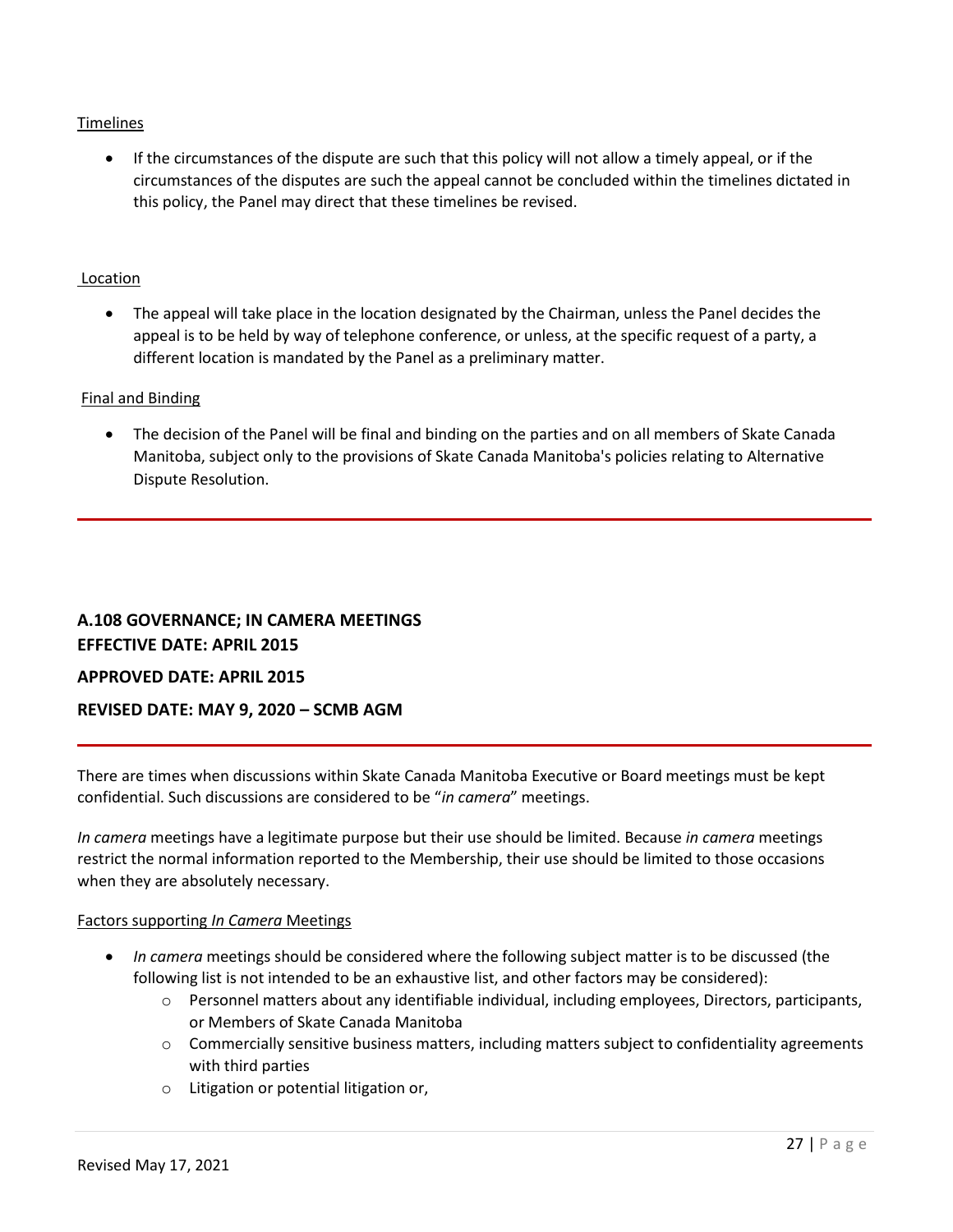$\circ$  The receiving of advice that is subject to privilege, including communications necessary for that purpose

# Minutes of In Camera Meetings

- Decisions made in an *in camera* meeting (including any *in camera* discussion within a broader meeting) and, when appropriate, the factors considered in determining to hold a discussion *in camera,* should be recorded in separate Minutes. The designated Secretary should be part of the *in camera* meeting to keep the Minutes unless the circumstances require that he or she also be absent. In his or her absence, the Chair is responsible for ensuring that an appropriate record of the discussion is kept.
- Minutes of an *in camera* meeting should be distributed to those who participated in the meeting and after their approval should be kept confidential and separately along with any materials considered as part of the *in camera* meeting. The record of *in camera* Minutes will be kept with the Chairperson of Skate Canada Manitoba.
- Any access to *in camera* Minutes is limited to the participants of the *in camera* meeting. Any requests for access to *in camera* Minutes by any other individual should be directed to the Skate Canada Manitoba Chairperson who will consult with the Chair of the meeting within which the *in camera* discussion occurred (if other than the Chairman), or the Chair of the *in camera* portion of the meeting, prior to granting access to *in camera* Minutes.

# <span id="page-27-0"></span>**A.109 GOVERNANCE; VOTING POLICY EFFECTIVE DATE: APRIL 2015 APPROVED DATE: APRIL 2015**

# All elected and appointed members of the Section Board of Directors shall be entitled to one vote at all Section Board of Directors Meetings. Alternate voting representation shall be permitted for the Coaching Representative provided the "alternate" for the year is named in writing to the Executive Director by September 1st.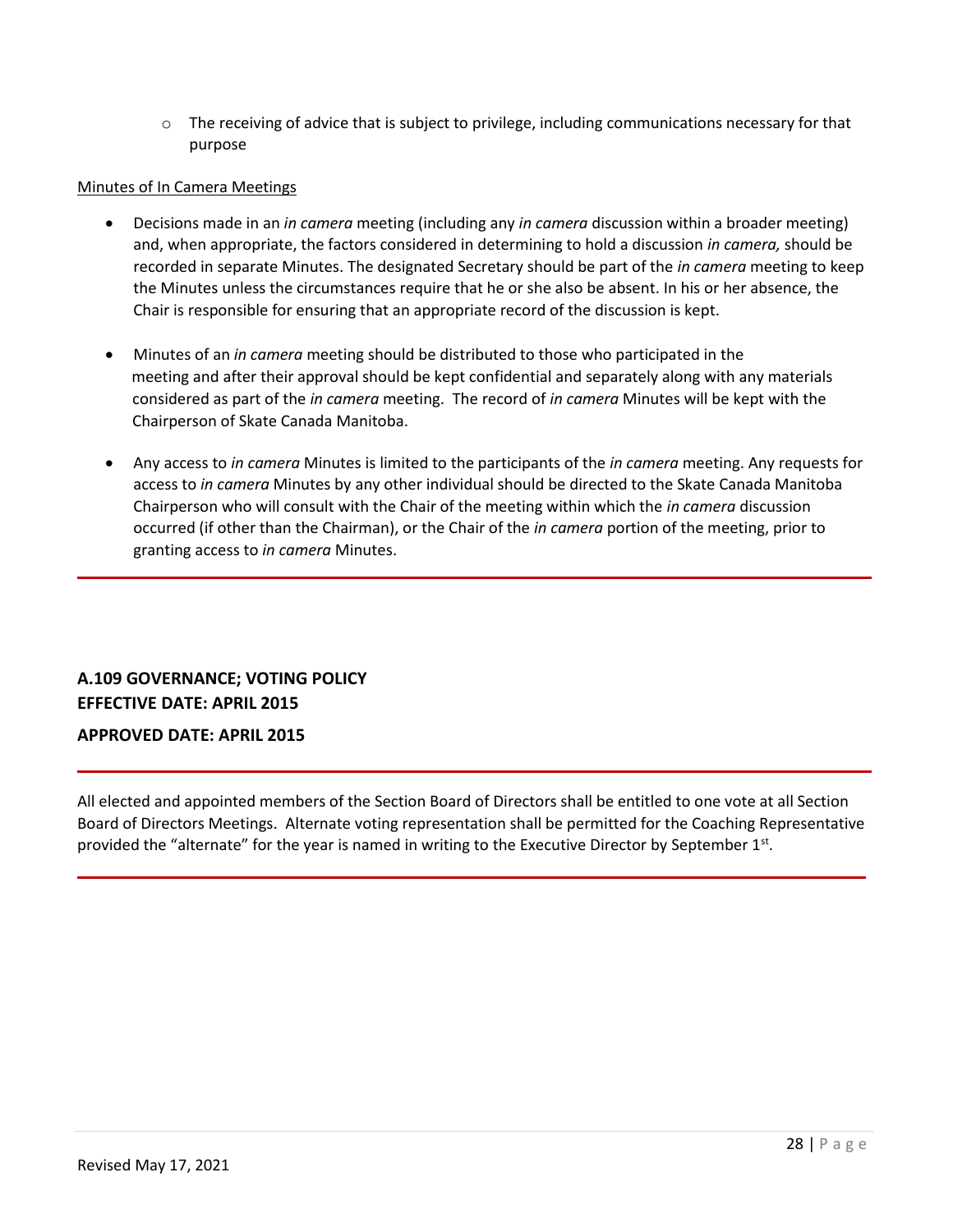# <span id="page-28-0"></span>**A.110 GOVERNANCE; REPRESENTATION ON COMMITTEES EFFECTIVE DATE:**

# **APPROVED DATE:**

The Skate Canada Manitoba Chair shall appoint a Section Vice-Chair to sit on each standing committee. This Vice-Chair shall act as a liaison for the committee and the Section Executive Committee and shall have a voice and a vote.

# <span id="page-28-1"></span>**A.111 GOVERNANCE; POLICY AMENDMENTS EFFECTIVE DATE:**

**APPROVED DATE:**

Amendments to Skate Canada Manitoba policy requires thirty (30) days notice to the Section Board of Directors.

# <span id="page-28-2"></span>**A.112 GOVERNANCE; SKATE CANADA DELEGATE EFFECTIVE DATE: APRIL 2015**

# **APPROVED DATE: APRIL 2015**

The Section Chair shall appoint one Section Vice-Chair to be the Skate Canada Manitoba alternate to the Skate Canada Section Chairs Committee.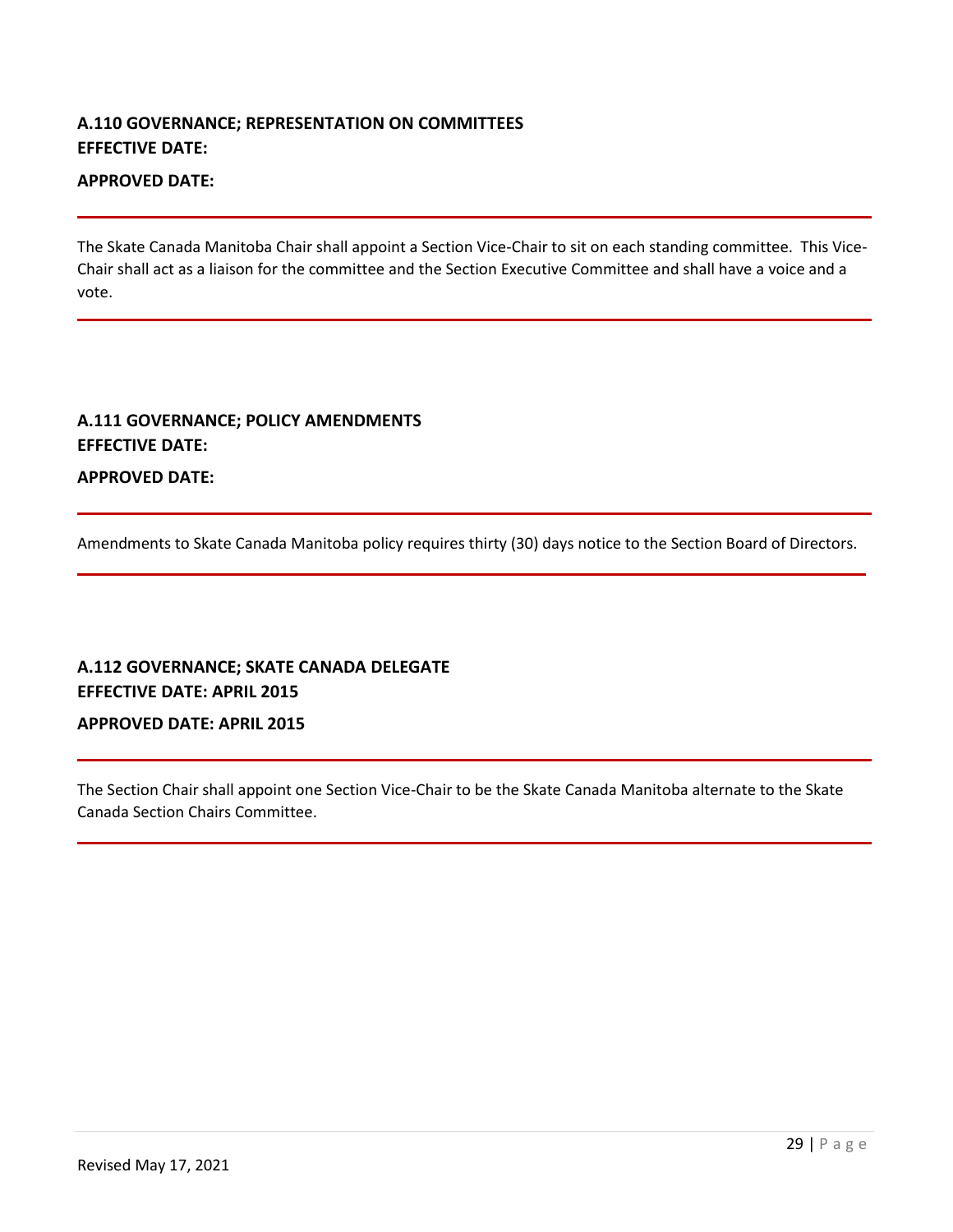# <span id="page-29-0"></span>**A.113 GOVERNANCE; COMMITTEE COMPOSITION EFFECTIVE DATE:**

# **APPROVED DATE:**

All Committee Chairs must submit a list of their proposed committee and subcommittees personnel to the Section Executive Committee for approval prior to advising the people involved. Committee personnel should be submitted prior to June 1<sup>st</sup> after the Skate Canada Manitoba Annual General Meeting.

# <span id="page-29-1"></span>**A.114 GOVERNANCE; COMMITTEE MINUTES EFFECTIVE DATE:**

**APPROVED DATE:**

All Skate Canada Manitoba Committees shall circulate minutes of all committee and sub-committee meetings (including conference calls) to all members of the Board of Directors via the Skate Canada Manitoba Office. Minutes must be received by the Section Office prior to payment of expenses for the meeting.

# <span id="page-29-2"></span>**A.115 GOVERNANCE; BUDGETS EFFECTIVE DATE:**

**APPROVED DATE:**

All Committee Chairs are responsible for submitting an annual budget to the Finance Committee prior to the designated date of that year. It is the individual Committee Chair's responsibility to keep within that budget.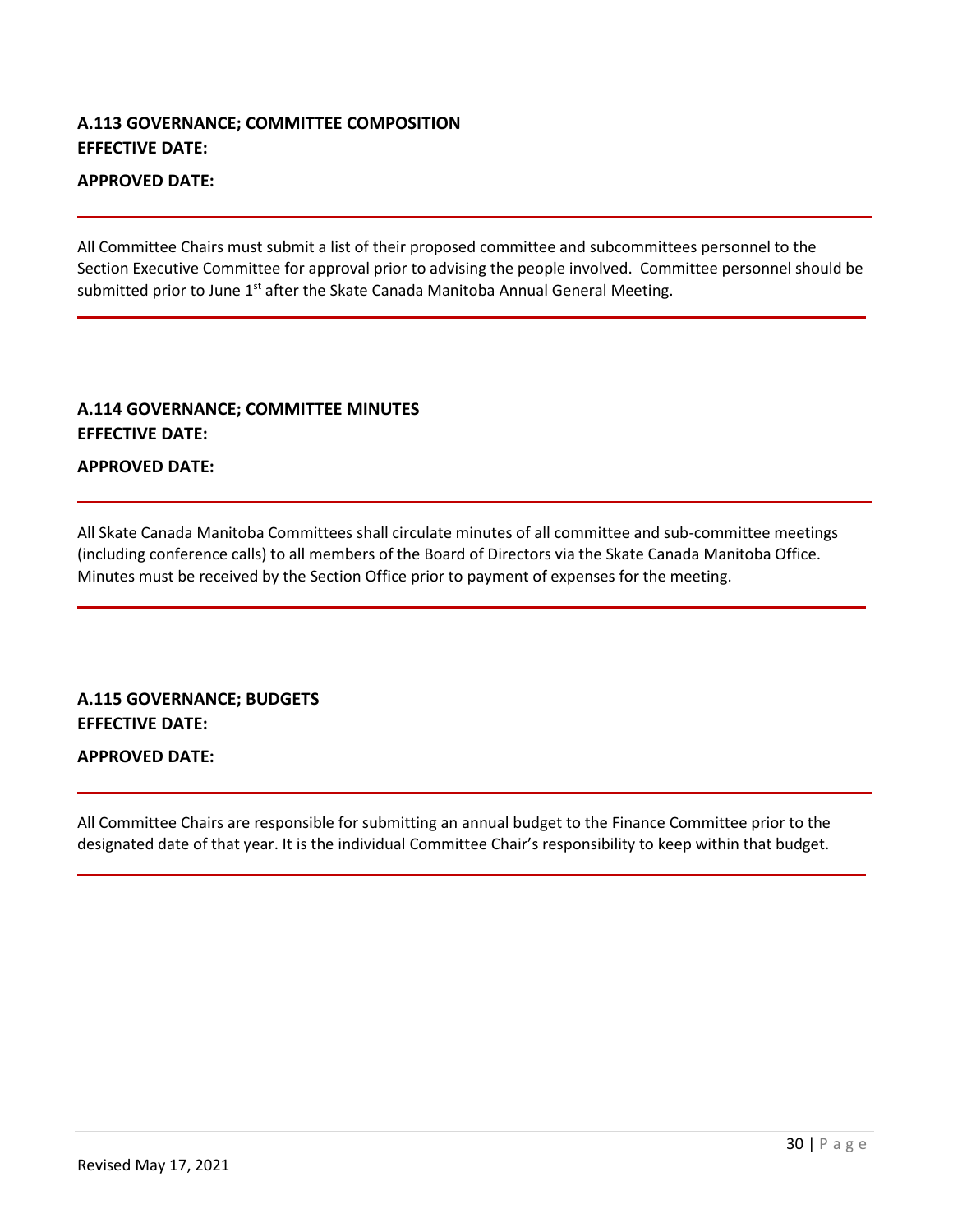# <span id="page-30-0"></span>**A.116 GOVERNANCE; FINANCIAL POLICY EFFECTIVE DATE: SEPTEMBER 23, 2017**

# **APPROVED DATE: EXECUTIVE COMMITTEE APPROVAL SEPTEMBER 22, 2017; BOARD OF DIRECTORS APPROVAL MARCH 24, 2018; AGM RATIFIED APRIL 28, 2018**

# **REVISED DATE: MAY 9, 2020 – SCMB AGM**

# Definitions

The following terms have these meanings in this Policy:

• "*Representative"* – Individuals employed by, or engaged in activities on behalf of, Skate Canada Manitoba (SCMB) including: coaches, officials, staff members, contract personnel, volunteers, managers, administrators, committee members, and directors and officers of the Skate Canada Manitoba

# Purpose

- Skate Canada Manitoba will function as a Not-For-Profit Organization and all fundraising, fees, sponsorship, and grants will be used for the on-going development of the sport.
- The purpose of this Policy is to guide the financial management practices of Skate Canada Manitoba.

#### Budget and Reports

- Skate Canada Manitoba's Board will develop and approve an annual budget which will contain Skate Canada Manitoba's total anticipated expenditures and revenues.
- The Finance Chair (or designate) will, at each meeting of the Board or at minimum quarterly, present an interim comparative financial statement (which includes actuals for revenues and expenditures compared to budget) and a balance sheet to the Board for approval.
- The Finance Chair (or designate) will, at the Annual Meeting, present Financial Statements as required by applicable legislation and any other report as determined by the Board.
- The financial statements of the Skate Canada Manitoba will be audited by an auditor appointed by the Board, if required by the *Manitoba Corporations Act.*
- Skate Canada Manitoba will file a T2 Corporation Income Tax Return each fiscal year.

#### Fiscal Year

• Skate Canada Manitoba's fiscal year is April 1 – March 31.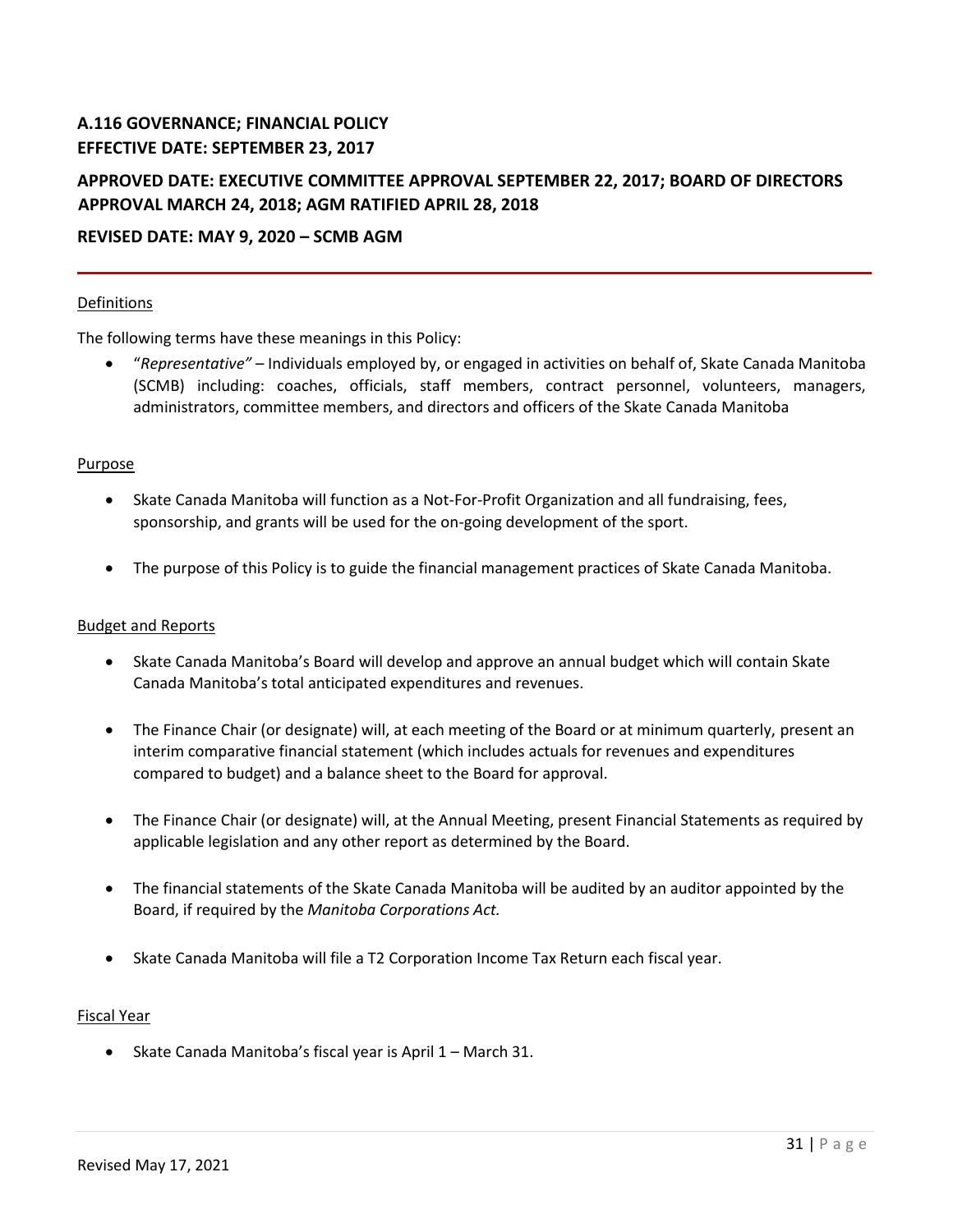# Banking - Revenue

- All money received by Skate Canada Manitoba will be placed into a general fund and will be used for all necessary and permitted purposes for the operation of Skate Canada Manitoba, as determined by the Skate Canada Manitoba's Board.
- All money received by Skate Canada Manitoba will be deposited, in the name of Skate Canada Manitoba, with a reputable financial institution.

# Bank Reconciliation

• The Bank Statements will be reconciled to the general ledger on a monthly basis. On a quarterly basis, the Finance Chair or other members of the Finance Committee will review and initial a copy of the Bank Reconciliation to indicate their review and approval.

# Petty Cash

• The petty cash fund will not exceed \$100 and shall be operated for small incidental cash purchases. When the cheque request is submitted for payment (receipts required) it should indicate the total amount needed to bring the fund back up to \$100.

# Signing Officers

- All contracts, documents, or any other instruments in writing requiring the signature of Skate Canada Manitoba shall be signed by at least two of the following:
	- o Chairman
	- o Finance Chair
	- $\circ$  A member of the Executive Committee appointed by the Board as a signing authority
	- $\circ$  Executive Director appointed by the Board as a signing authority
- All cheques of \$10,000 or above require signatures from two (2) of the following:
	- o Chairman
	- o Finance Chair
- All cheques payable to any signing authority will not be signed by that signing authority.

# Electronic Banking

• Internet banking has become a very common banking practice that provides several distinct advantages, Skate Canada Manitoba will ensure internal controls related to online banking are in place to ensure all internet banking transactions are consistent and comply with Skate Canada Manitoba financial procedures (such as the type of allowable uses for online banking transaction, number of signers). No one person should handle all of the transaction; the proper segregation of duties at all times must be followed. Authorized users need to consider the safe, secure and confidential storage of information and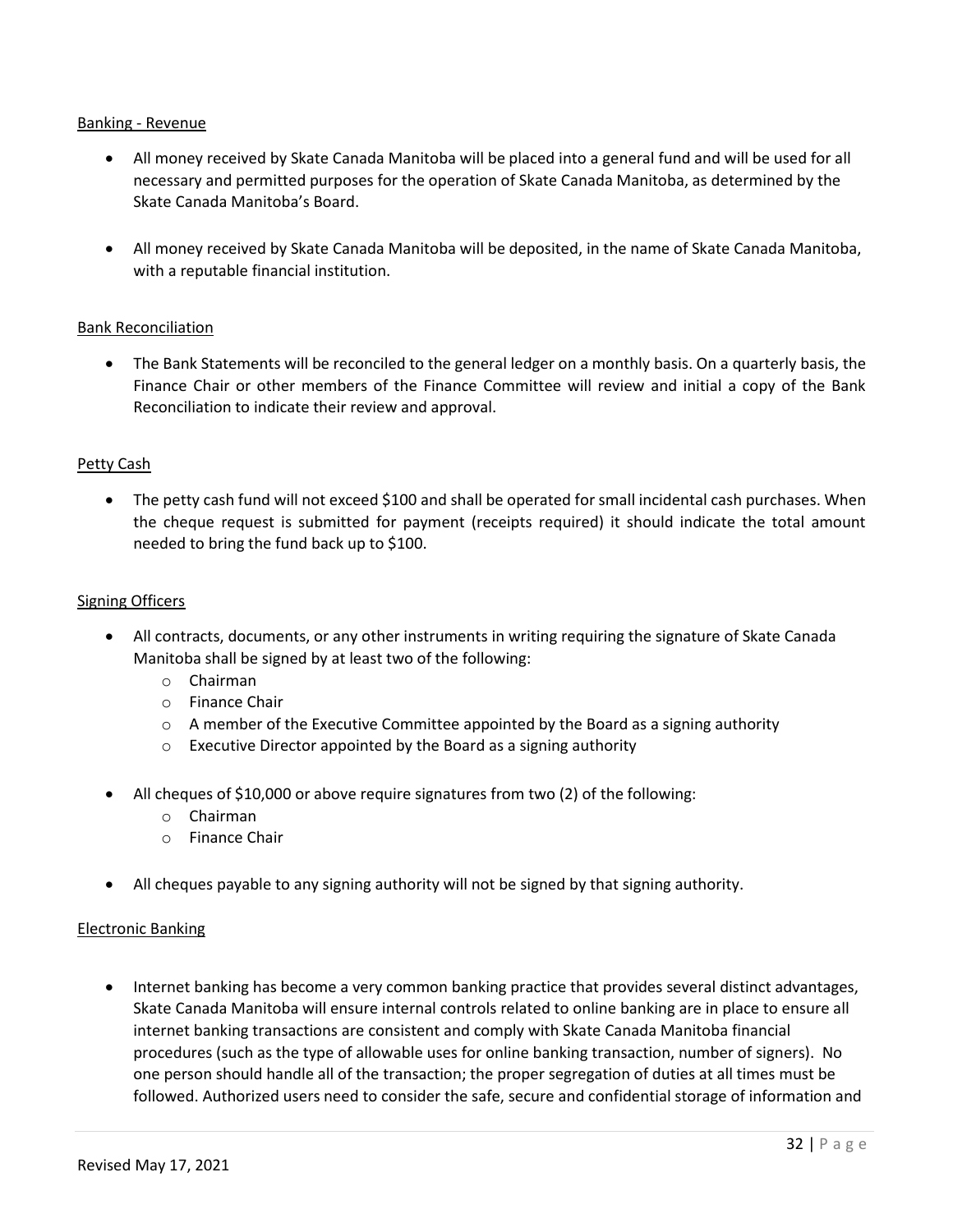data, including the storage of PIN's and security tokens where applicable. Proper retention of all supporting materials and print outs transactions receipts must be maintained.

# Expenses

- Requests for purchases require the following:
	- o All purchases must be approved by the Finance Chair (or designate)
	- o Purchases over \$5,000 also require the approval of Skate Canada Manitoba's Executive Committee
- All expenses will be supported with receipts and must be detailed to budget items, projects, or functions by Skate Canada Manitoba's Finance Chair (or designate).
- Approved expenses are to be claimed and reported no later than thirty (30) days following the date of the expense. Expenses submitted beyond the thirty (30) day reporting requirement will be paid only upon the Executive Committee approval.
- Any expenditure not approved within the annual budget is required to be approved by the Executive Committee prior to any such expenditure.

# Accounts

- Accounts receivable terms are net sixty (60) days from the date of invoice.
- Accounts payable will be paid within the terms of the supplier invoice. Where no terms are specified, accounts will be paid within thirty (30) days.

# Credit Card

- With the approval of the Executive Committee, Skate Canada Manitoba may acquire credit cards for the use of the Section Chair & staff members who are required to make purchases on a regular basis for travel, accommodation, and other expenses related to their duties on behalf of Skate Canada Manitoba. The Executive Committee will determine who receives credit cards and what the credit card limits will be.
- Credit card holders will be responsible for all charges made on credit cards issued in their name.
- Credit cards must only be used for authorized payments that include:
	- $\circ$  Payment of actual and reasonable expenses incurred on authorized Skate Canada Manitoba business, including travel and accommodation, where it is not feasible for these costs to have been paid in advance of the expense being incurred or for the costs to be invoiced to Skate Canada Manitoba
	- o Purchase of goods or budgeted items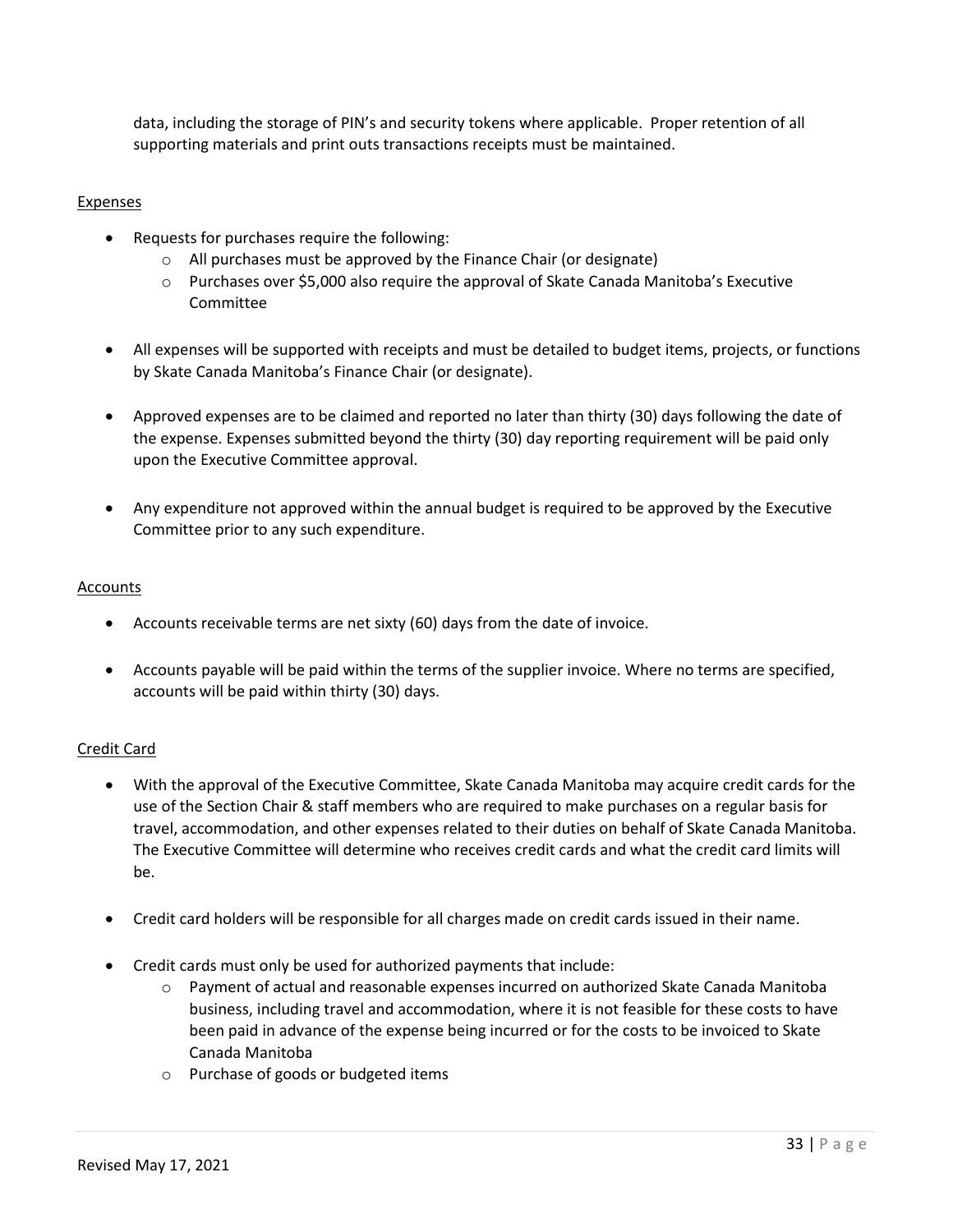- For the purposes of this Policy, expenses included in an annual Skate Canada Manitoba budget as approved by the Board are considered to be authorized. Expenses that fall outside the approved budget must be approved before being charged to a Skate Canada Manitoba credit card.
- Credit cards are not to be used for any personal expenses and may not be used for meal purchases except with prior authorization.
- All expenses charged to a credit card should be supported by a credit card receipt issued by the merchant or a detailed supplier invoice to confirm that the expenses are properly incurred on Skate Canada Manitoba business.
- Under no circumstances are cash advances to be drawn on Skate Canada Manitoba credit cards.
- In addition, the following individuals have credit card responsibilities:
	- o Cardholders must:
		- Not allow another person to use the card
		- Protect the pin number of the card
		- Only purchase within the credit limit of the card
		- Notify the credit card company if the card is lost or stolen
		- Keep the card with them at all times, or in a secure location
		- Forward to the Skate Canada Manitoba's Executive Director on a monthly basis, all receipts for expenses charged to the card in the previous month
		- Surrender the credit card upon the cardholder ceasing to perform the role for which the card was issued
	- o The Skate Canada Manitoba's Executive Director must:
		- Ensure that each credit card issued to an individual is paid in full on a monthly basis
		- Review and reconcile each credit card statement on a monthly basis
		- **■** Bring to the attention of the Executive Committee any credit card expense which does not appear to be authorized under this policy
		- Recover from the cardholder any funds owing for unauthorized expenses

# Expense Claims

- Representatives may submit expense claims to the Finance Chair (or designate) for personal expenses incurred in performing their duties for Skate Canada Manitoba. Generally, only expenses pre-approved by Skate Canada Manitoba's Finance Chair (or designate) will be reimbursed - and only within three months of the incurred expense. Expense claims must include:
	- o The exact amount each separate expense
	- o The date on which the expense occurred
	- o The place and location of the expense
	- o The purpose of the expense
	- o A receipt for the expense
- Skate Canada Manitoba Representatives may submit expense claims to Skate Canada Manitoba's Finance Chair (or designate) for travel and/or accommodation expenses for conferences, competitions, provincial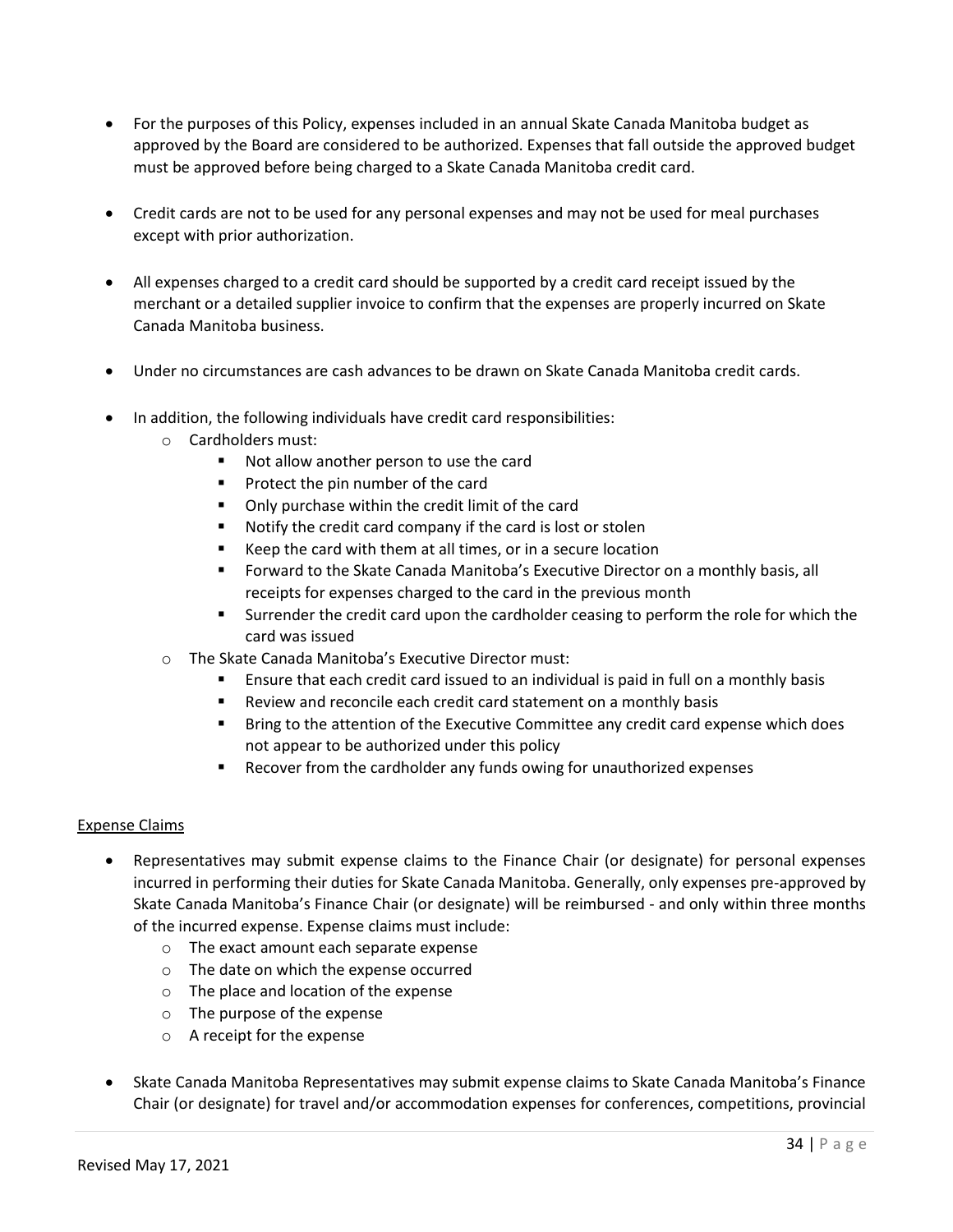meetings, or national meetings; provided the expected expense reimbursement amount is pre-approved by the Skate Canada Manitoba Finance Chair (or designate).

• Generally, no cash advances will be provided. If there is a need for a cash advance, a request must be made to the Finance Chair (or designate) for approval of the advance.

| <b>Expense</b>                                            | Rate                  | <b>Notes</b>                        |
|-----------------------------------------------------------|-----------------------|-------------------------------------|
| Travel - Personal Vehicle<br>Mileage Rate                 | \$0.52 per kilometre  |                                     |
| Travel - Air                                              | Lowest economy        | Prior approval required             |
| <b>Breakfast</b>                                          | \$10.00               | Receipts not required               |
| Lunch                                                     | \$15.00               | Receipts not required               |
| Dinner                                                    | \$25.00               | Receipts not required               |
| Full Day                                                  | \$50.00               | Receipts not required               |
| Accommodation                                             | Double occupancy      | All unless specified                |
| Accommodation                                             | Single occupancy      | <b>Chair and Staff</b>              |
| Paid<br>Accommodation<br>shared with Friends or<br>Family | Lowest room rate only | Only 50% of room costs<br>claimable |
| Incidental expenses                                       | Actual cost           | Receipt required                    |

• Expenses will be reimbursed in amounts outlined in the following table:

• Skate Canada Manitoba will not reimburse for costs above the specified rates without prior approval of the Finance Chair (or designate). Where costs above the specified rates are approved, receipts must be provided.

# Travel and Accommodation Expenses

• Air travel is to be booked through Skate Canada Manitoba whenever possible. Air travel including fares and itineraries is to be approved in advance by the Finance Chair (or designate). In no circumstance, will fares above the economy fare be reimbursed. Car travel will be reimbursed at the mileage rate specified in this Policy and will not exceed cost of available economy airfare. Car rentals will be reimbursed where authorized. Reimbursement will be for compact size cars through an authorized agency at the most economical rate possible. Individuals are expected to travel as foot-passengers where possible. Advance booking fees will be reimbursed where required by the nature and purpose of the travel. For car rentals, it is the responsibility of the renter to ensure that adequate Collision, Comprehensive and Third-Party Liability Insurance properly covers the vehicle. Whether insurance is purchased through the rental agency, MPI, or by way of credit card, the renter must ensure that the type of vehicle rented, and/or its intent use does not conflict with the rental company or credit card provided insurance guidelines. Whenever possible, the Representatives who are attending the same event should travel together, however, only the driver may submit car-related expenses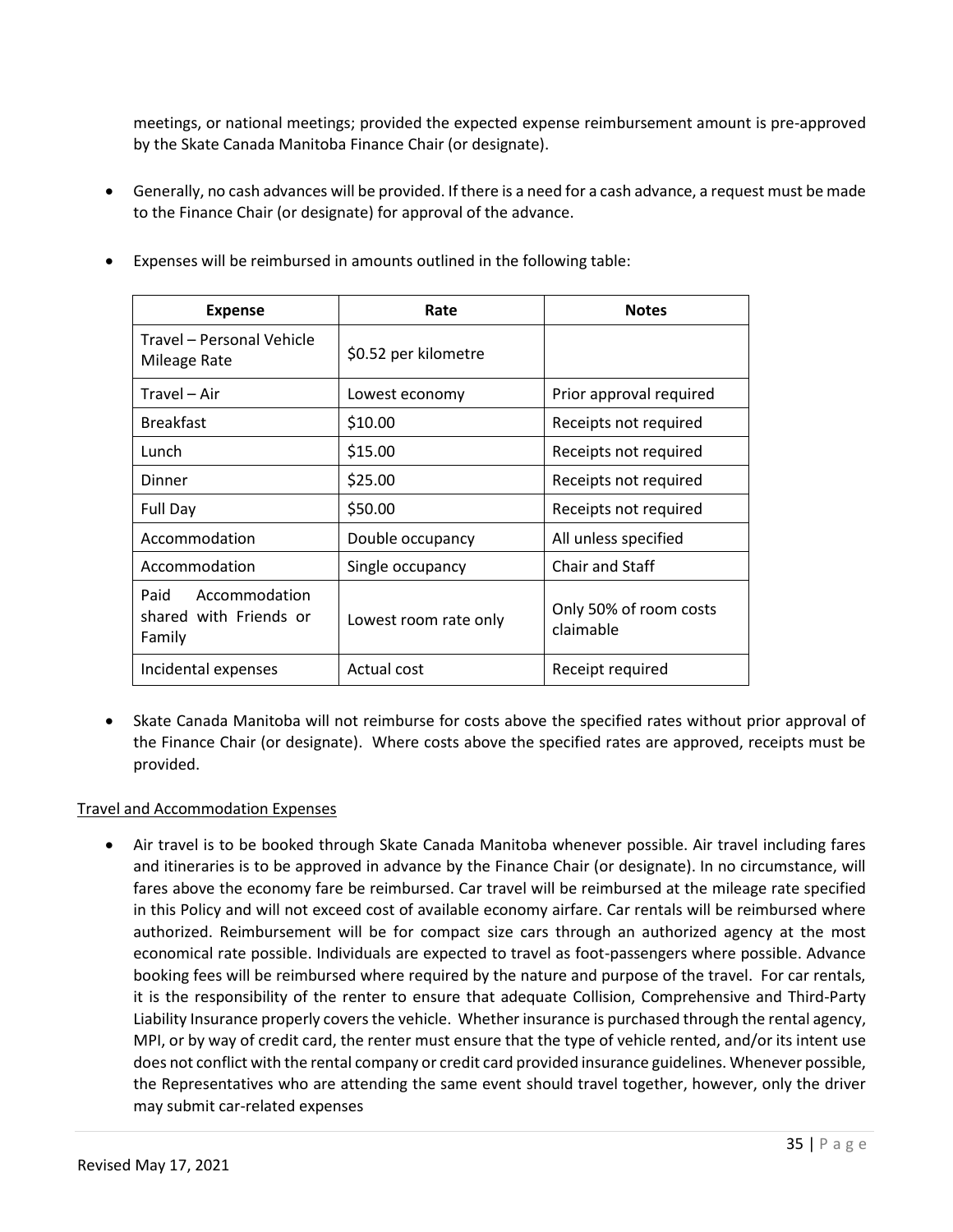- Accommodation will be reimbursed based on single occupancy for Skate Canada Manitoba's Chair and staff. All other accommodation will be reimbursed based on double occupancy. Reimbursement for accommodation will be limited to reasonable amounts in the particular circumstances with consideration given for proximity to business events and for location of events. Hotel receipts will be required for reimbursement, as a charge card slip does not provide sufficient information.
- Skate Canada Manitoba will not provide reimbursement for parking tickets, speeding tickets or fines for any other violations.
- A Representative attending an event where meals are not provided may request a per-diem allowance before attending the event. Per-diem rates are listed in the above table and do not require receipts. Individuals will not be reimbursed where meals are provided as part of an event or where meals are included in the accommodation rate.

# Entertainment Expense

• Skate Canada Manitoba will not reimburse Entertainment expenses without prior approval of the Finance Chair (or designate). Entertainment expenses are reimbursable when the expense is directly related to business. These expenses include the purchase of a meal for a business associate or associates while conducting business. A senior employee shall pay the bill and submit it on his/her expense report. Original receipts must support all claims and include names of attendees and purpose of the expense. Maximum allowable tip amount shall not exceed 15%.

# Other Expenses

- Skate Canada Manitoba Representatives may be reimbursed for long distance telephone calls provided the expenses were Skate Canada Manitoba-related. Expense claims for telephone expenses must include the name of the person called, his or her connection to Skate Canada Manitoba, and the purpose of the call. Telephone expenses in excess of \$80.00 will not be reimbursed.
- Actual and reasonable expenses for items such as parking, telephones and copying may be reimbursed. Receipts must be provided for all such expenses.

# Signing Authority – Other Documents

- In the absence of any resolution to the contrary passed by the Board, the deeds, contracts, securities, bonds and other document(s) requiring the signature of two signing officers. The Executive Committee may authorize other persons to sign on behalf of Skate Canada Manitoba.
- Copies of all deeds, contracts, securities, bonds and other document(s) requiring the signature of Skate Canada Manitoba will be made available for review by the Executive Committee if requested.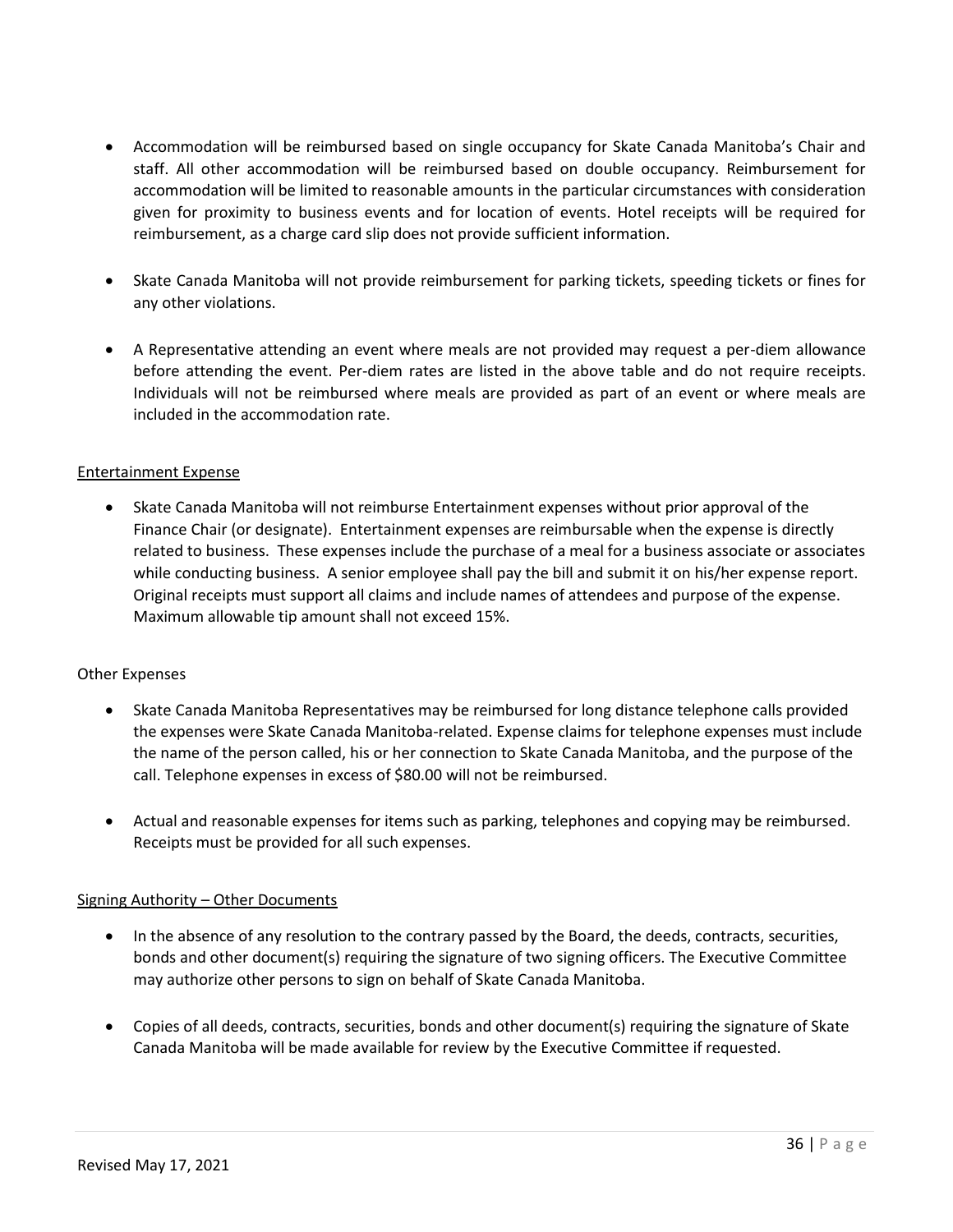# NSF Charges

• Skate Canada Manitoba will charge a twenty-five-dollar (\$25.00) charge on NSF Cheques. The penalty will be waived if the cheque was returned in error from the Bank (written confirmation required). Waiver of penalty for reasons other than bank error shall be considered on a case-by-case basis. An individual who has a repeat occurrence of a returned cheque will not be allowed to pay with a cheque in the future. Accepted methods of payment will be cash, credit card, or Bank Instrument.

## Replacement Cheques

- Lost or missing cheques will not be re-issued until after the next applicable month end reconciliation has taken place.
- Cheques that need to be replaced due to loss will be assessed a five-dollar (\$5.00) administration fee.

# Equity/Operating Reserve

• The target for the minimum operating reserve fund or minimum equity level is (6) six months of Skate Canada Manitoba's average operating costs. The calculation of average monthly operating costs includes all ongoing committed expenses, for example salaries & benefits, rent, storage, office admin costs like phones, internet, and set programming costs. The amount of the equity / operating reserve will be reviewed annually after the fiscal budget is approved.

<span id="page-36-0"></span>**A.117 GOVERNANCE; RECOGNITION EFFECTIVE DATE: APRIL 2013**

# **APPROVED DATE: APRIL 2013**

Retiring Skate Canada Manitoba Board of Directors shall be presented with a gift based on their years of service. 1  $-5, 6 - 10, 11 +$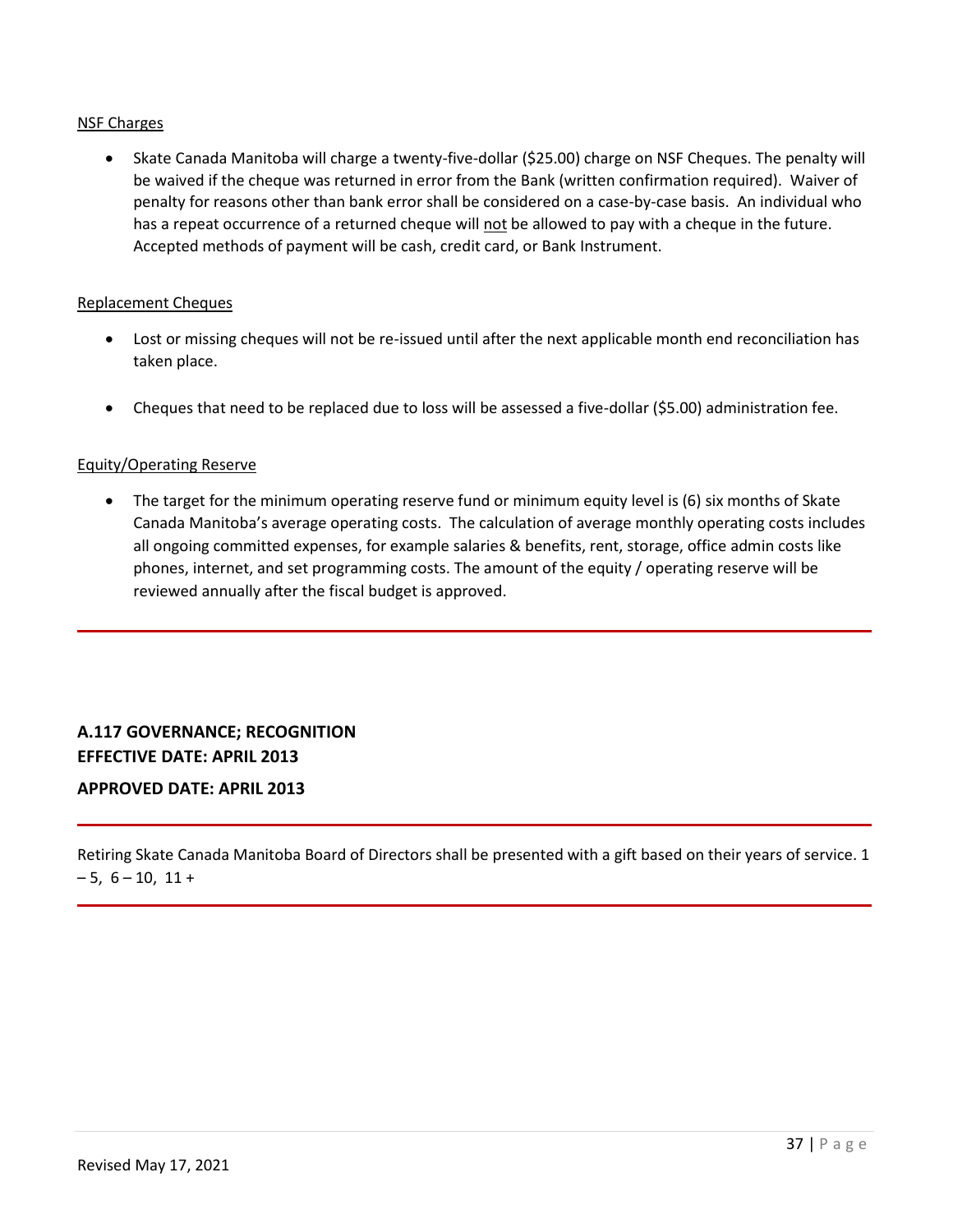# <span id="page-37-0"></span>**A.118 GOVERNANCE; CHAMPIONSHIPS REGULATIONS EFFECTIVE DATE: APRIL 28, 2018**

# **APPROVED DATE: APRIL 28, 2018**

# **REVISED DATE: MAY 13, 2021 – SCMB AGM**

# General Regulations

- General Regulations will apply to all Skate Canada Manitoba sanctioned competitions. The following competitions list may change from time to time by Board of Director approval:
	- o Skate Canada Manitoba Sectional Championships
	- o STARSkate Regional Championships
	- o STARSkate Provincial Championships
	- o Manitoba Open Free Skate Competition
	- o Manitoba Synchronized Skating Championships
	- o Crocus Invitational
	- o Prairie Regional Synchronized Skating Championships (every second year)
	- o Other events as authorized by Skate Canada Manitoba
- All sanctioned figure skating competitions held in Manitoba shall be governed by the rules of Skate Canada and the rules and regulations of Skate Canada Manitoba as outlined in the Skate Canada Manitoba Local Organizing Committee (LOC) Guidelines, Technical Package and Competition Announcement.
- Skate Canada Manitoba will share responsibilities with the Local Organizing Committee (LOC) in the areas of Registration, Publicity, Marketing, Finance, and Officials, as detailed in the Local Organizing Committee (LOC) Guidelines, for the following Championships:
	- o Skate Canada Manitoba Sectional Championships
	- o Manitoba Open Free Skate
	- o STARSkate Provincial Championships
	- o Manitoba Synchronized Skating Championships
	- o Crocus Invitational
	- o Skate Canada Prairie Regional Synchronized Skating Championships when hosted by Skate Canada Manitoba.
- Profit Share; The percentage number for distribution of the net profit amount shall be:
	- o 60% of profit to go to Local Organizing Committee (LOC)
	- o 40% of profit to go to Skate Canada Manitoba
	- $\circ$  Any profits earned over and above Ten thousand (\$10,000.00) dollars remains with the Local Organizing Committee (LOC) in its entirety
- Skate Canada Manitoba may pay any expenses, which conform to the Skate Canada Manitoba guidelines, for anyone designated to attend by the Section Chair.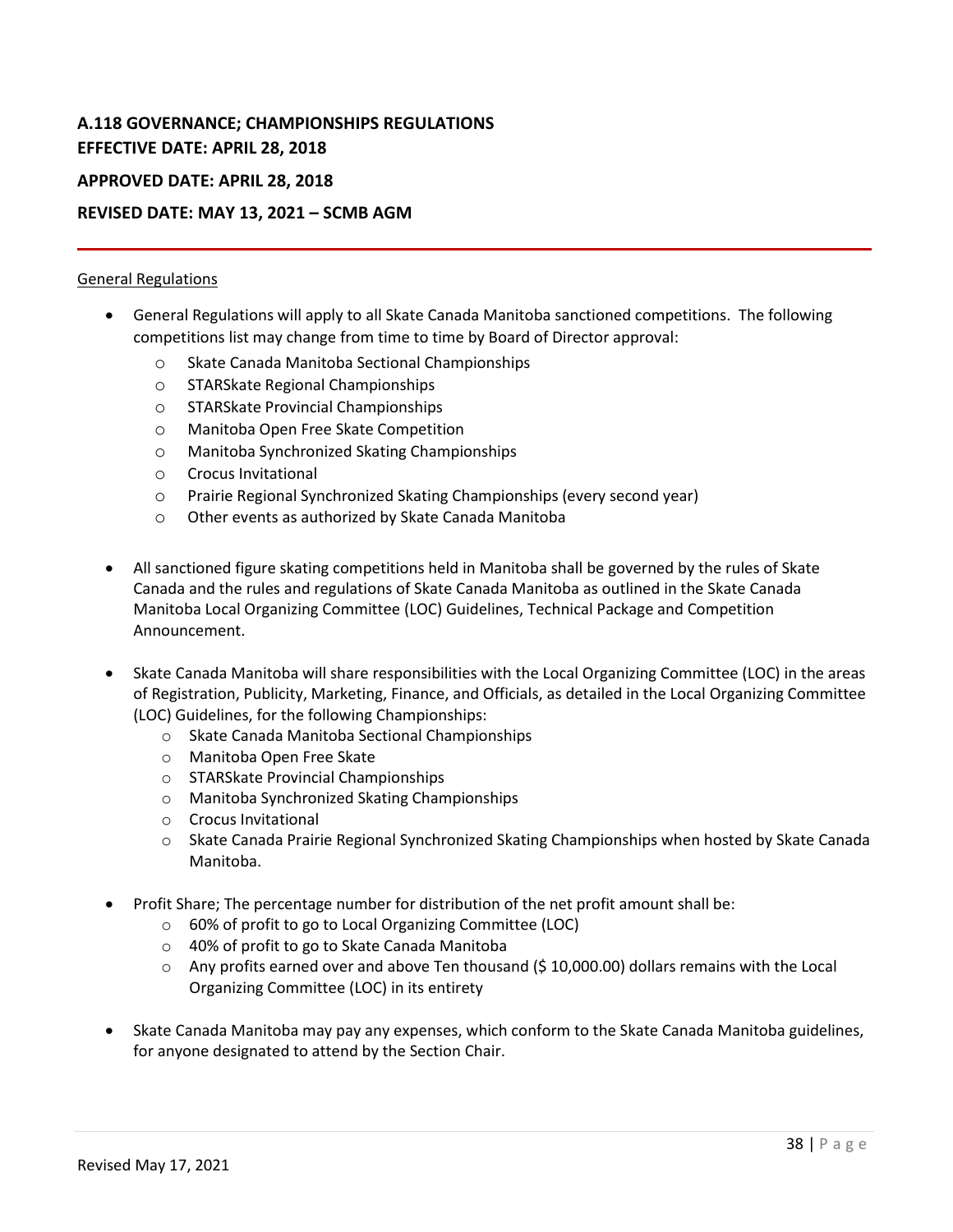- Any changes to the rules of Skate Canada which affect events held in Manitoba, will become effective automatically.
- Technical specifications and the qualifications for entry for the various competitions shall be as outlined in the Skate Canada Manitoba Local Organizing Committee (LOC) Guidelines, Technical Package and Competition Announcement.
- Changes to the Skate Canada Manitoba Local Organizing Committee (LOC) Guidelines may be made by the Events Management Committee and/or the Executive Committee. Member clubs or individual members may submit their concerns or recommendations to the Events Management Committee for consideration. Such recommendations must be received no later than March  $31<sup>st</sup>$ . Final approval shall be granted by the Executive Committee.
- For all Skate Canada Manitoba Competitions, in events where there is a single entry, the following shall apply:
	- o If the skater wishes to skate for Judges' comments/Report Card, the Host Committee shall retain the entry fee and a participation medal will be awarded
	- $\circ$  If the skater is invited to skate an exhibition performance, the full entry fee shall be refunded
- The Local Organizing Committee for any Skate Canada Manitoba Competition shall provide a complimentary ticket for entry to:
	- o All competitors and their properly accredited coaches
	- o All assigned officials
	- o Any other individuals at their own discretion
- Immediately after the closing date of entries for any Skate Canada Manitoba Competitions, the Technical Representative shall:
	- o Draw up a schedule of events
	- o Draw up an ice time schedule
	- o Compile a working schedule for all Technical Officials, Referees and Judges
- Copies of the above two bullets (Draw up a schedule of events and Draw up an ice time schedule) are to be forwarded to the Skate Canada Manitoba Office for circulation to coaches, competitors and officials, as outlined in the Local Organizing Committee (LOC) Guidelines.
- There will be no childcare expenses paid by a Local Organizing Committee for any Skate Canada Manitoba Competition/Event unless expenses have been approved prior to the competition.
- Officials attending Skate Canada Manitoba events and requiring accommodations will be housed in **double rooms, with a room-mate,** subject to exceptions as approved by the Executive Director. Officials wishing not to share a room will be required to pay half the room charge. Technical Representatives for Skate Canada Manitoba Sectional Championships, Manitoba Open, Prairie Regional Synchronized Skating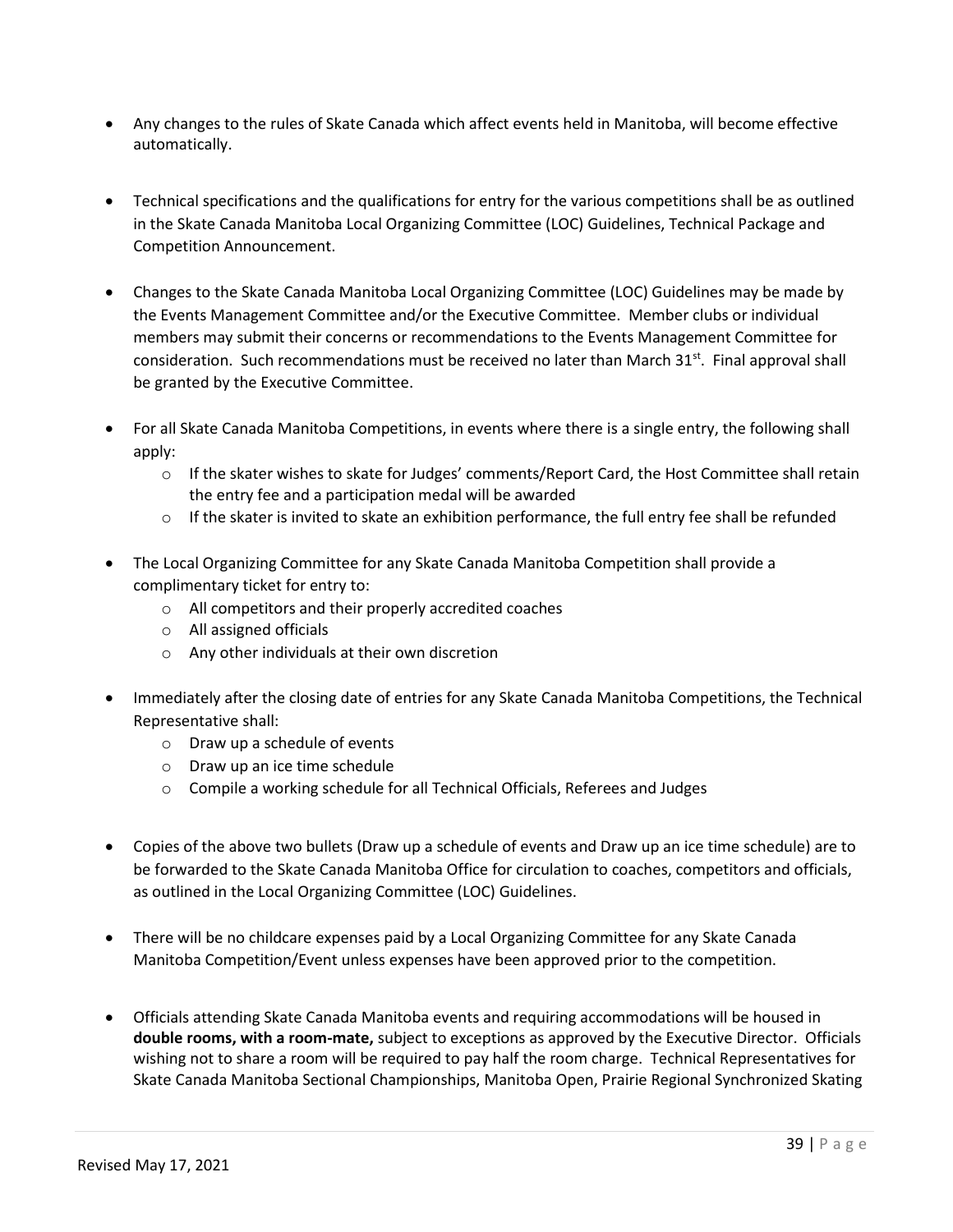Championship and Manitoba STARSkate Championships are entitled to a single room but are encouraged to share accommodation.

- Officials are also expected to carpool wherever possible travelling to and from all competitions.
- When competitions and assessment days are scheduled on adjacent dates, using the same Officials, the Officials travel expenses shall be split 50/50 between the competition and the assessment day.
- Should any Manitoba Competition require a change of date due to circumstances beyond the control of Skate Canada Manitoba, consideration will be given to refunds under the following conditions:
	- $\circ$  Refund requests must be submitted in writing to Skate Canada Manitoba and the Local Organizing Committee within seven (7) days of notification of the change of date
	- $\circ$  Attached to the refund request must be a reasonable explanation for not attending
- The Local Organizing Committee will prepare a budget for the competition and submit it to the Section Office for review prior to the release of the official competition announcement, as outlined in the Local Organizing Committee Guidelines.
- The Local Organizing Committee will enter into an agreement with the Section detailing the requirements of Skate Canada Manitoba sponsorship rights and conditions, and any pertinent requirements of the competition.
- The Local Organizing Committee will not be eligible for any reimbursement from Skate Canada Manitoba for any loss.
- The closing date of entries shall be at least thirty-five (35) days prior to the first day of competition. No late entries will be accepted.
- All entry fees will be set annually by the Executive Committee based upon the recommendations of the Events Management.
- The Announcement for competition shall be posted and/or available electronically not less than eight (8) weeks prior to the competition date.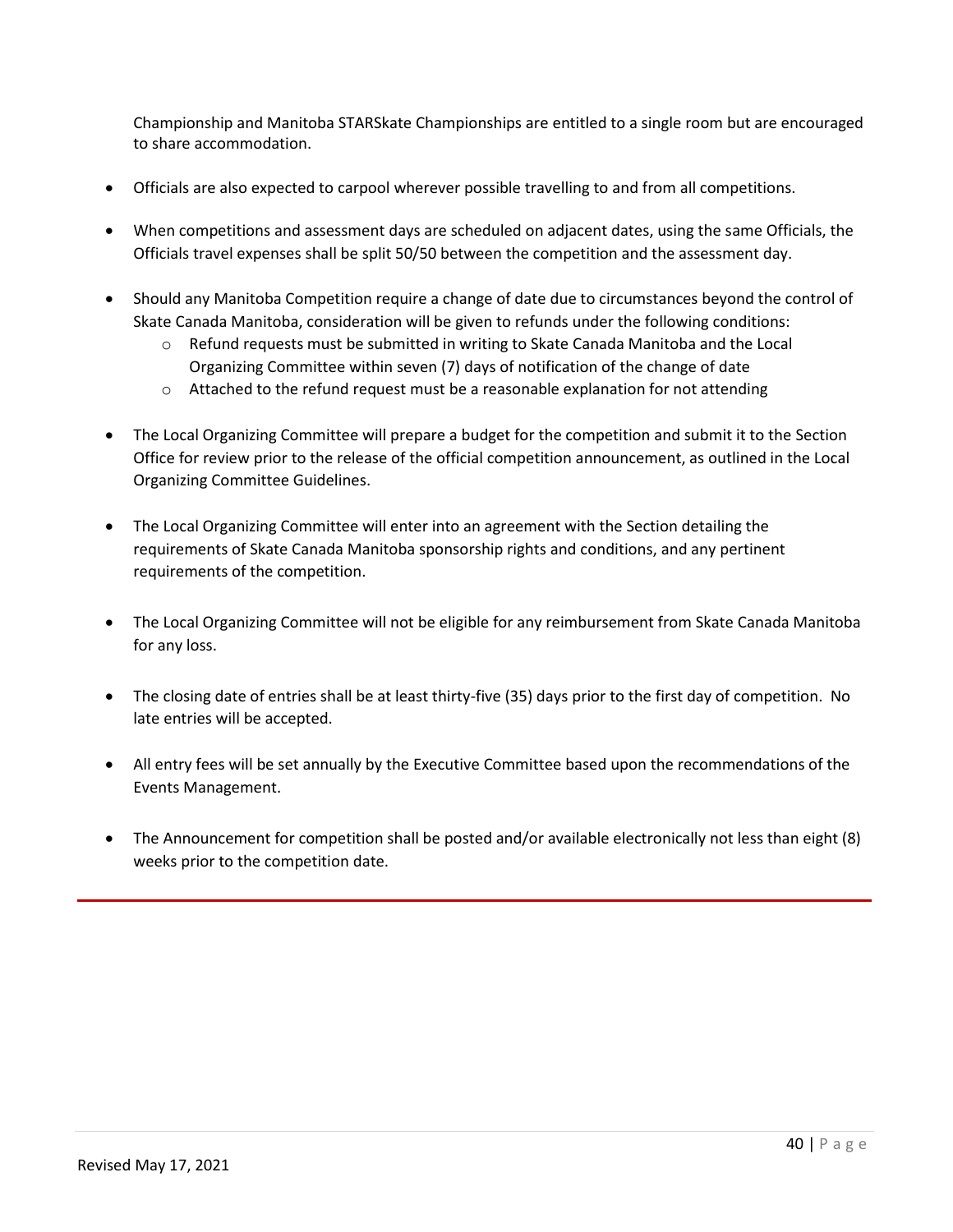# <span id="page-40-0"></span>**A.119 GOVERNANCE; SKATING EVENTS EFFECTIVE DATE:**

# **APPROVED DATE:**

Dates for Skate Canada Manitoba skating events that have been set by Skate Canada Manitoba must be adhered to and no other event may be run in the Section at the same time without the written approval of Skate Canada Manitoba.

# <span id="page-40-1"></span>**A.120 GOVERNANCE; SMOKING POLICY EFFECTIVE DATE: APPROVED DATE:**

**REVISED DATE: MAY 9, 2020 – SCMB AGM**

<span id="page-40-2"></span>The use of tobacco products, cannabis, smoking devices such as vaporizers and e-cigarettes will NOT be permitted at any Skate Canada Manitoba event.

**A.121 GOVERNANCE; CAMERA POLICY EFFECTIVE DATE: APRIL 2016 APPROVED DATE: APRIL 2016 REVISED DATE: MAY 9, 2020 – SCMB AGM**

Flash photography is not permitted while athletes are on the ice during practice or competition. Skate Canada Manitoba restricts the use of cameras and video equipment during Skate Canada sanctioned events out of respect for the safety and to protect the privacy of competing athletes.

**Spectators** are permitted to use cameras at the event for personal use only and are subject to the following conditions. Anyone who does not abide by these rules risks having their camera confiscated by authorized personal.

- o No flash photography is allowed
- o Camera lens must not be larger than 200mm in order to avoid obstructing the view of other spectators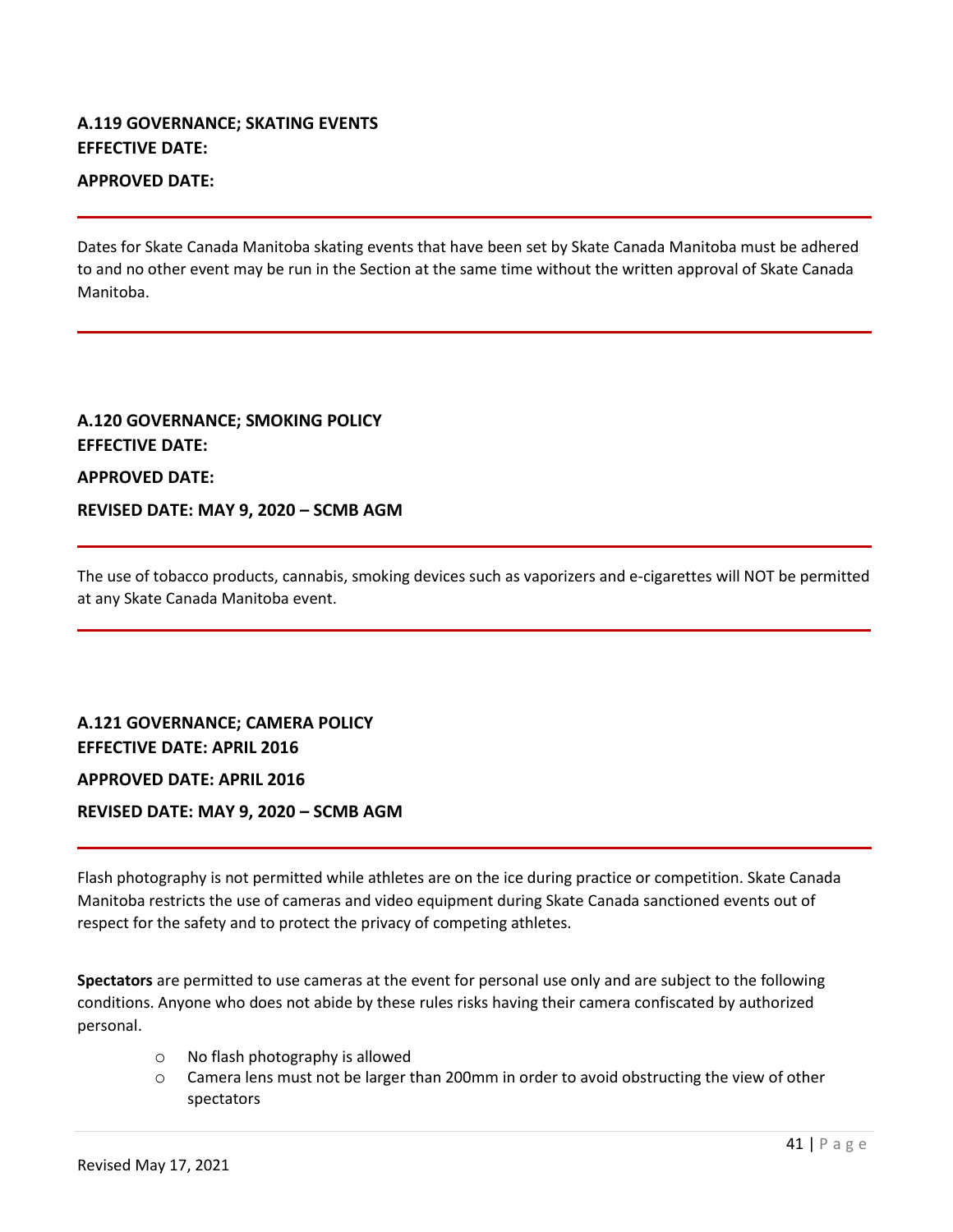- o Any resale of photography is strictly prohibited
- o Any posting of photos on websites or social media is strictly prohibited unless skater's consent (parent or guardian if under 18) has been received.
- o Video camera's can only be used by the parent(s) and coaches of their own skater during their performance

**Coaches** are only permitted to video tape their own skater from the boards during that skater's practice or performance. Coaches can not video tape from the spectator area.

# <span id="page-41-0"></span>**A.122 GOVERNANCE; PRIVACY POLICY EFFECTIVE DATE:**

# **APPROVED DATE:**

# Purpose of this Policy

• Privacy of personal information is governed by the *Personal Information Protection and Electronics Documents Act* ("PIPEDA"). This policy describes the way that Skate Canada Manitoba collects, uses, retains, safeguards, discloses and disposes of personal information, and states Skate Canada Manitoba's commitment to collecting, using and disclosing personal information responsibly. This policy is based on the standards required by PIPEDA, and Skate Canada Manitoba's interpretation of these responsibilities.

# **Background**

• Our organization, Skate Canada Manitoba, is the governing body for the sport of Figure Skating in Manitoba and provides these services to members and the public:

#### Skate Canada Manitoba Mission

• Skate Canada Manitoba supports quality skating programs that contribute to the growth of our sport and improve the development of all members throughout their skating journey for fun, fitness, and achievement.

#### Personal Information

• Personal information is information about an identifiable individual. Personal information includes information that relates to their personal characteristics (e.g., gender, age, income, home address or phone number, ethnic background, family status), their health (e.g., health history, health conditions, health services received by them) or their activities and views (e.g., religion, politics, opinions expressed by an individual, an opinion or evaluation of an individual). Personal information, however, does not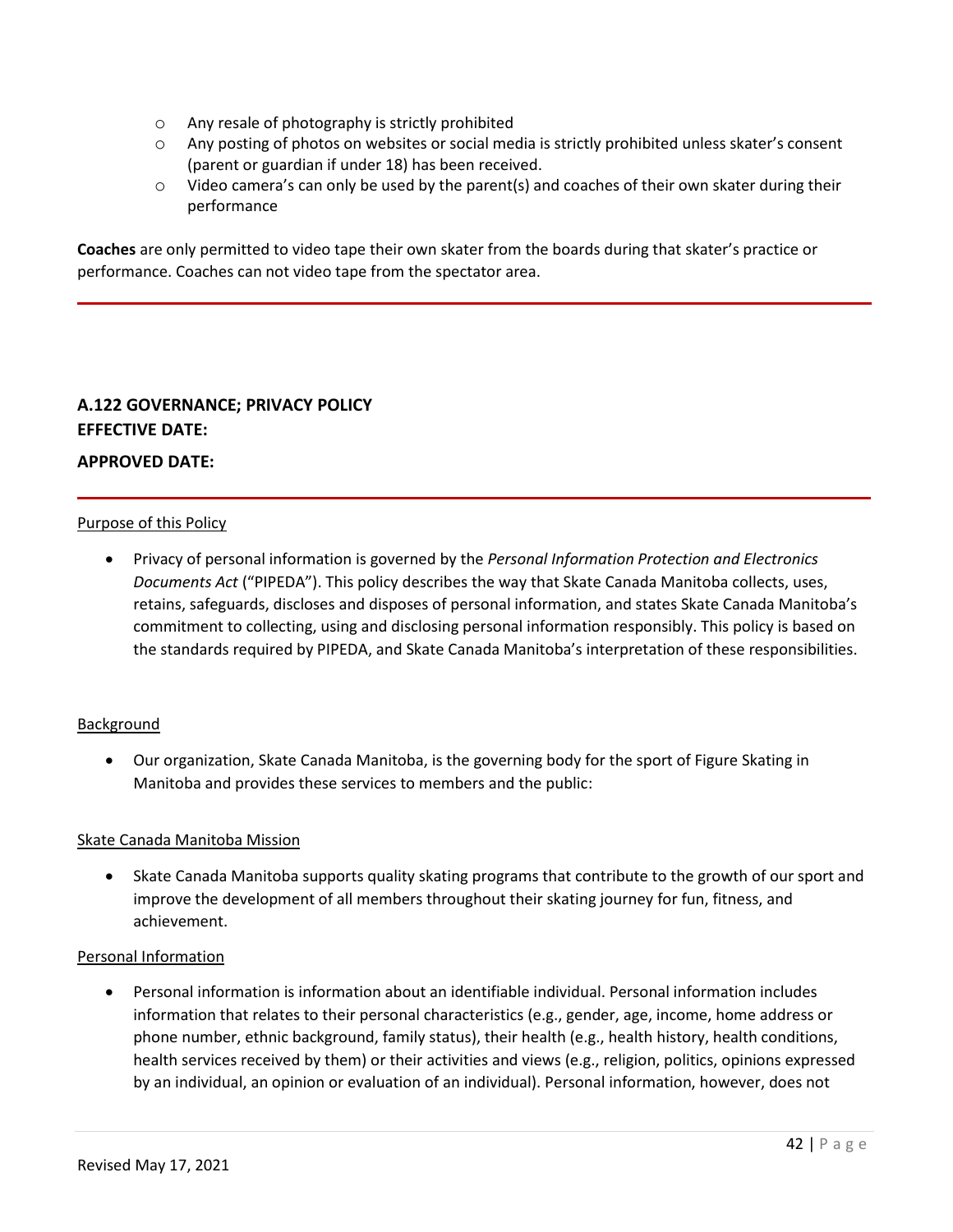include business information (e.g., an individual's business address and telephone number), which is not protected by privacy legislation.

# Accountability

• The Executive Director is the Privacy Officer and is responsible for the monitoring information collection and data security and ensuring that all staff receives appropriate training on privacy issues and their responsibilities. The Privacy Officer also handles personal information access requests and complaints. The Privacy Officer may be contacted at the following address:

Skate Canada Manitoba, 145 Pacific Avenue, Winnipeg, MB R3B 2Z6

# Purpose

- Personal information will only be collected by Skate Canada Manitoba to meet and maintain the highest standard of organizing and programming the sport of Figure Skating. Skate Canada Manitoba collects personal information from prospective members, members, coaches, officials, participants, team managers and volunteers for purposes that include, but are not limited to, the following:
- Name, address, phone number, cell phone number, fax number and e mail address for the purpose of communicating about Skate Canada Manitoba's programs, events and activities.
- NCCP number, education, resumes and experience for database entry at the Coaching Association of Canada to determine level of certification and coaching qualifications. Skate Canada number to determine level of certification, coaching qualifications and registration confirmation
- Date of birth, athlete biography, and member club to determine eligibility, age group and appropriate level of play.
- Banking information, social insurance number, criminal records check, resume, and beneficiaries for Skate Canada Manitoba's payroll, company insurance and health plan.
- Criminal records check and related personal reference information for the purpose of implementing Skate Canada Manitoba's volunteer screening program.
- Personal health information including provincial health card numbers, allergies, emergency contact and past medical history for use in the case of medical emergency.
- Athlete information including height, weight, feedback from coaches and trainers, performance results for athlete registration forms, outfitting uniforms, media relations, and various components of athlete and team selection.
- Athlete whereabouts information including sport/discipline, training times and venues, training camp dates and locations, travel plans, competition schedule, and disability, if applicable, for Canadian Centre for Ethics in Sport inquiries for the purposes of out-of-competition drug testing.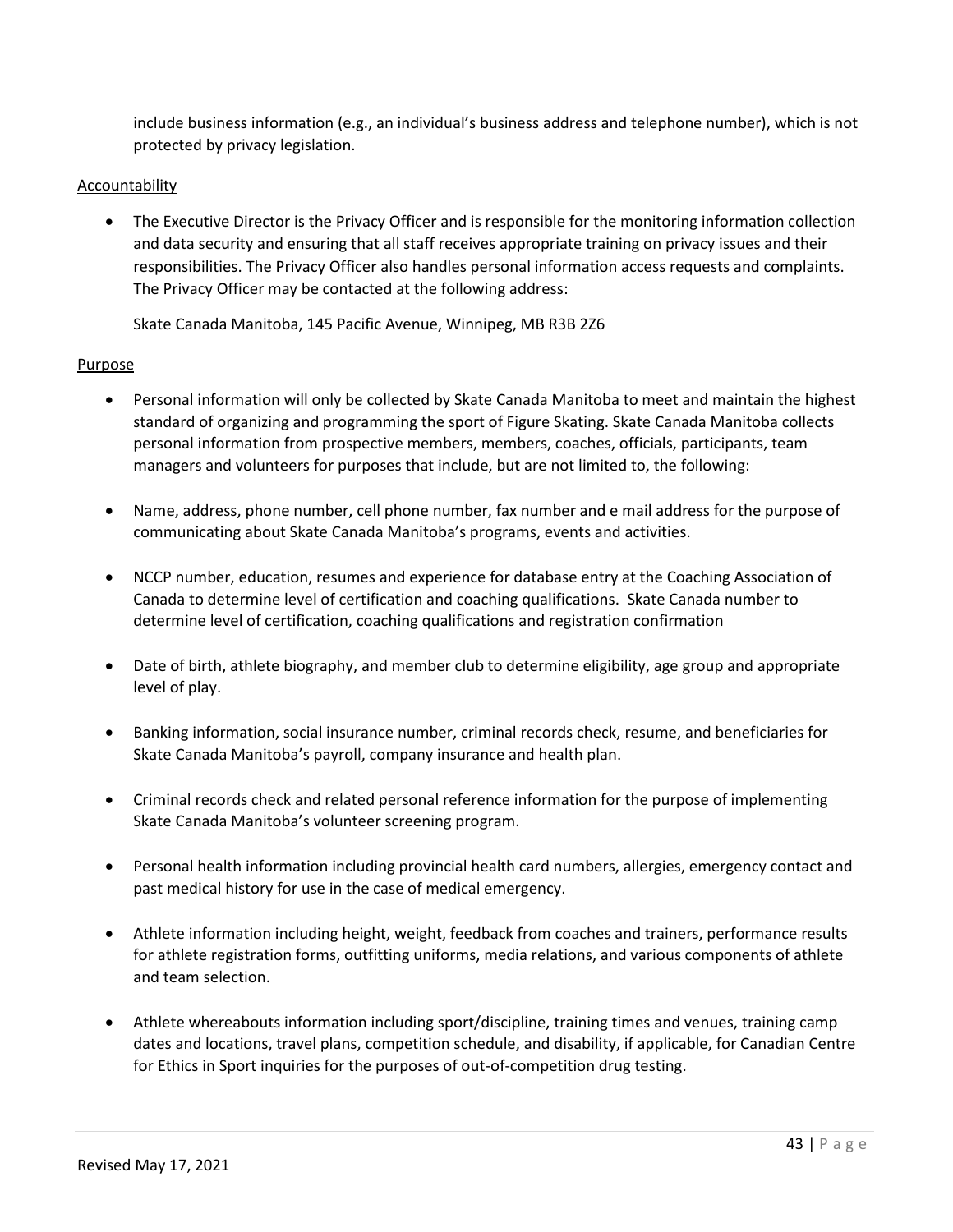- Marketing information including attitudinal and demographic data on individual members to determine membership demographic structure, and program wants and needs.
- Name, address, phone number, cell phone number, fax number and e-mail address for the purpose of providing insurance coverage, managing insurance claims and conducting insurance investigations.
- If a purpose has not been identified herein, Skate Canada Manitoba will seek consent from individuals when personal information is used for a purpose not already consented to. This consent will be documented as to when and how it was received.

# Consent

- Consent is required to be obtained by lawful means from individuals at the time of collection, prior to the use or disclosure of the personal information. If the consent to the collection, use or disclosure was not obtained upon receipt of the information, consent will be obtained prior to the use or disclosure of that information. Skate Canada Manitoba may collect personal information without consent where reasonable to do so and where permitted by law.
- By providing personal information to Skate Canada Manitoba, individuals are consenting to the use of the information for the purposes identified in this policy.
- Skate Canada Manitoba will not, as a condition of a product or service, require an individual to consent to the collection, use or disclosure of information beyond that required to fulfill the specified purpose.
- An individual may withdraw consent to the collection, use or disclosure of personal information at any time, subject to legal or contractual restrictions, provided the individual gives one week's notice of such withdrawal to Skate Canada Manitoba. The Privacy Officer will advise the individual of the implications of such withdrawal.

# Limiting Collection

• All personal information will be collected fairly, by lawful means and for the purposes as specified in this policy. SKATE CANADA MANITOBA will not use any form of deception to obtain personal information.

# Limiting Use, Disclosure and Retention

- Personal information will not be used or disclosed by SKATE CANADA MANITOBA for purposes other than those for which it was collected as described herein, except with the consent of the individual or as required by law.
- Personal information will be retained for certain periods of time in accordance with the following:
	- $\circ$  Registration data and athlete information will be retained for a period of three years after an individual has left a program of Skate Canada Manitoba, in the event that the individual chooses to return to the program;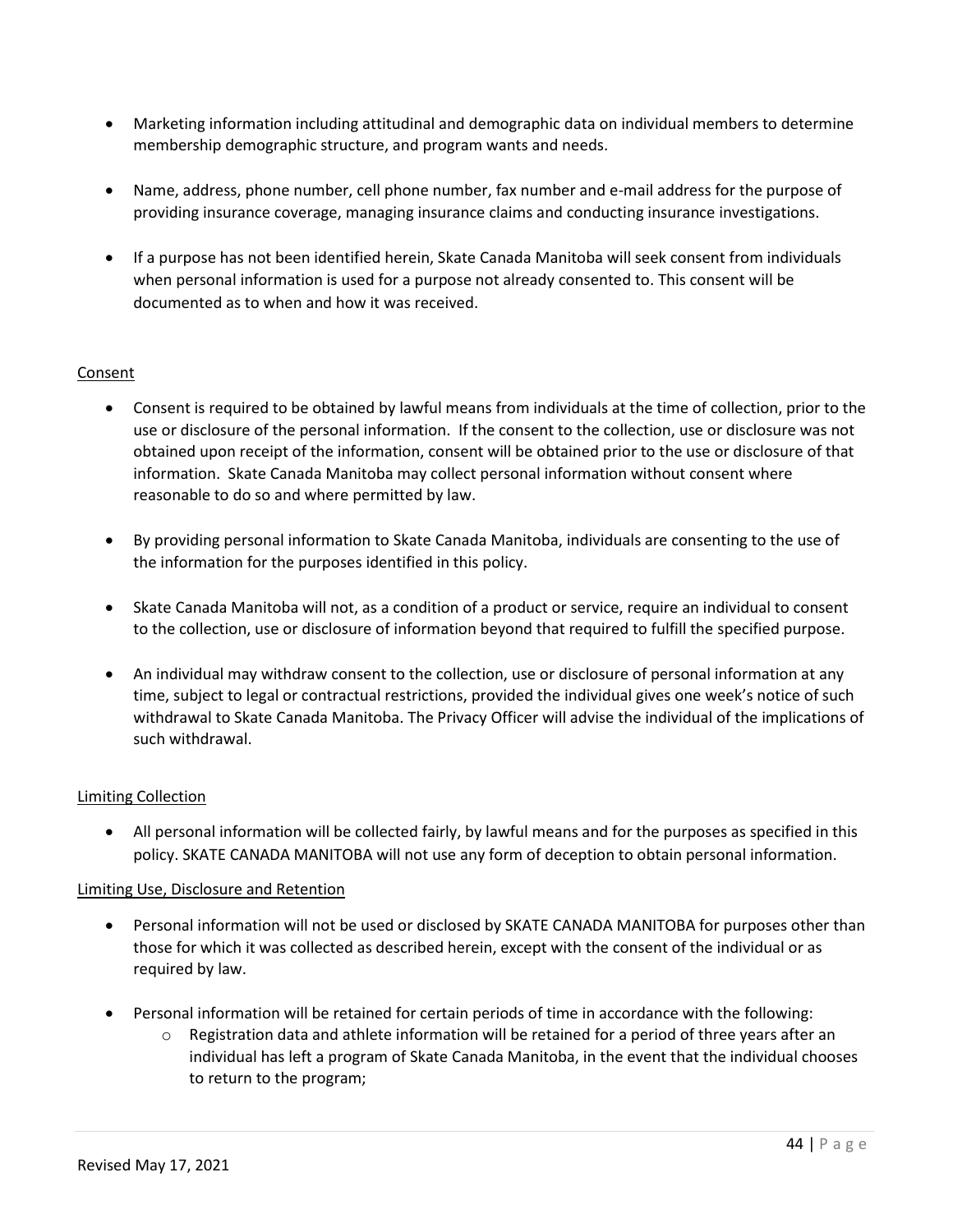- $\circ$  Parental/family information will be retained for a period of three years after an individual has left a program of Skate Canada Manitoba, in the event that the individual chooses to return to the program;
- $\circ$  Information collected by coaches will be retained for a period of three years after an individual has left a program of Skate Canada Manitoba, in the event that the individual chooses to return to the program
- $\circ$  Employee information will be retained for a period of seven years in accordance with Canada Customs and Revenue Agency requirements
- o Personal health information will be immediately destroyed when an individual chooses to leave a program of Skate Canada Manitoba
- o Marketing information will be immediately destroyed upon compilation and analysis of collected information
- o As otherwise may be stipulated in federal or provincial legislation
- $\circ$  Personal information that is used to make a decision about an individual will be maintained for a minimum of one year of time to allow the individual access to the information after the decision has been made.
- Skate Canada Manitoba may disclose personal information to a government authority that has asserted its lawful authority to obtain the information or where Skate Canada Manitoba has reasonable grounds to believe the information could be useful in the investigation of an unlawful activity, or to comply with a subpoena or warrant or an order made by the court or otherwise as permitted by applicable law.
- Documents will be destroyed by way of shredding and electronic files will be deleted in their entirety. When hardware is discarded, SKATE CANADA MANITOBA will ensure that the hard drive is physically destroyed.

# Accuracy

• Skate Canada Manitoba will use accurate and up-to-date information as is necessary for the purposes for which it is to be used, to minimize the possibility that inappropriate information may be used to make a decision about an individual.

# Safeguards

- Personal information is protected by security safeguards appropriate to the sensitivity of the information against loss or theft, unauthorized access, disclosure, copying, use or modification.
- Methods of protection and safeguards include, but are not limited to, locked filing cabinets, restricted access to offices, security clearances, need-to-know access and technological measures including the use of passwords, encryption and firewalls.
- The following steps will be taken to ensure security:
	- $\circ$  Paper information is either under supervision or secured in a locked or restricted area.
	- $\circ$  Electronic hardware is either under supervision or secured in a locked or restricted area at all times. In addition, passwords are used on computers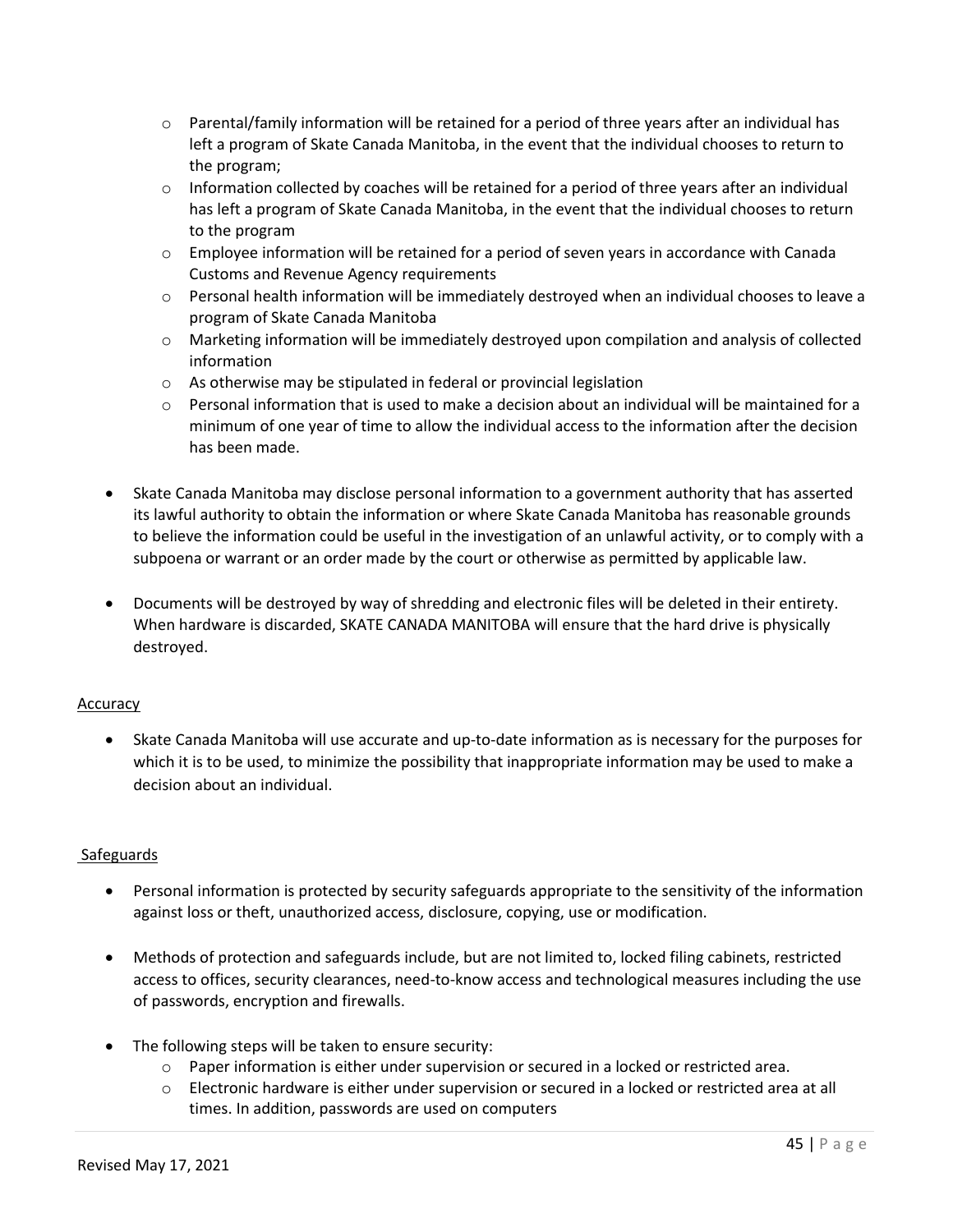- $\circ$  Paper information is transmitted through sealed, addressed envelopes or in boxes by reputable courier/delivery companies
- $\circ$  Electronic information is transmitted either through a direct line or is encrypted.
- $\circ$  Staff are trained to collect, use and disclose personal information only as necessary to fulfill their duties and in accordance with this policy
- o External consultants and agencies with access to personal information will provide Skate Canada Manitoba with appropriate privacy assurances

# Openness

- Skate Canada Manitoba will publicize information about its policies and practices relating to the management of personal information. This information is available through this policy, on Skate Canada Manitoba's web site or upon request by contacting the Privacy Officer.
- The information available to the public includes:
	- $\circ$  The name or title, address and telephone number of Skate Canada Manitoba's Privacy Officer
	- $\circ$  The forms that may be used to access personal information or change information
	- $\circ$  A description of the type of personal information held by Skate Canada Manitoba, including a general statement of its approved uses

# Individual Access

- Upon written request, and with assistance from Skate Canada Manitoba, an individual may be informed of the existence, use and disclosure of his or her personal information and will be given access to that information. As well, an individual is entitled to be informed of the source of the personal information along with an account of third parties to whom the information has been disclosed.
- Requested information will be disclosed to the individual within 30 days of receipt of the written request at no cost to the individual, or at nominal cost relating to photocopying expenses, unless there are reasonable grounds to extend the time limit.
- If personal information is inaccurate or incomplete, it will be amended as required.
- An individual may be denied access to his or her personal information if:
	- o This information is prohibitively costly to provide;
	- o The information contains references to other individuals;
	- $\circ$  The information cannot be disclosed for legal, security or commercial proprietary purposes;
	- o The information is subject to solicitor-client or litigation privilege
- Upon refusal, Skate Canada Manitoba will inform the individual the reasons for the refusal and the associated provisions of PIPEDA.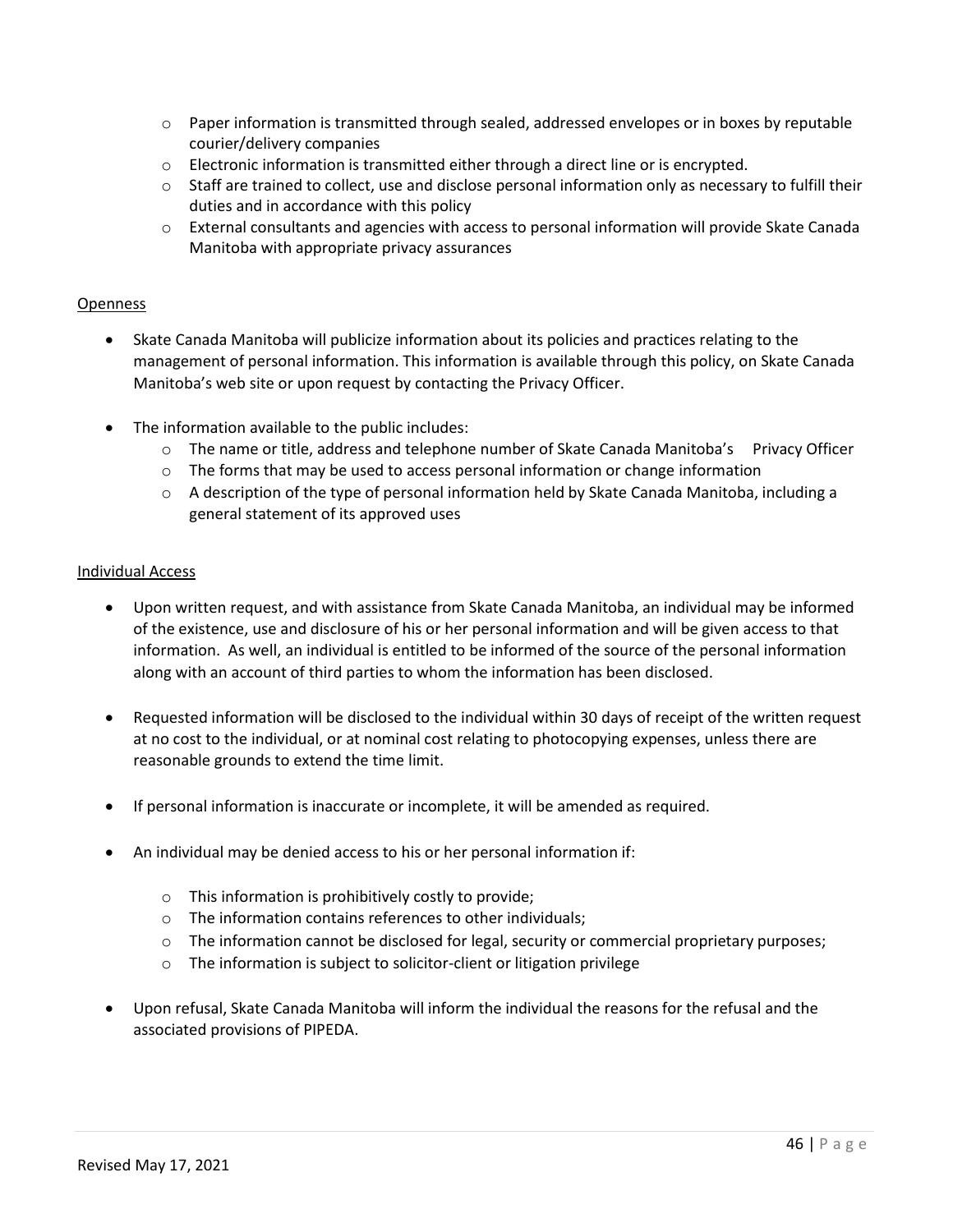# Challenging Compliance

- An individual may challenge Skate Canada Manitoba's compliance with this policy and PIPEDA, by submitting a challenge in writing.
- Upon receipt of a written complaint, Skate Canada Manitoba will:
	- o Record the date the complaint is received;
	- $\circ$  Notify the Privacy Officer who will serve in a neutral, unbiased capacity to resolve the complaint;
	- o Acknowledge receipt of the complaint by way of telephone conversation and clarify the nature of the complaint within three days of receipt of the complaint;
	- o Appoint an investigator using Skate Canada Manitoba personnel or an independent investigator, who will have the skills necessary to conduct a fair and impartial investigation, and who will have unfettered access to all files and personnel, within ten days of receipt of the complaint
		- Upon completion of the investigation and within 25 days of receipt of the complaint, the investigator will submit a written report to Skate Canada Manitoba
	- o Notify the complainant of the outcome of the investigation and any relevant steps taken to rectify the complaint, including any amendments to policies and procedures, within 30 days of receipt of the complaint
- An individual may appeal a decision made by Skate Canada Manitoba under this Policy, in accordance with Skate Canada Manitoba's policies for appeals.

# <span id="page-46-0"></span>**A.123 GOVERNANCE; EXTERNAL SOCIAL MEDIA POLICY EFFECTIVE DATE: APRIL 2015**

# **APPROVED DATE: APRIL 2015**

# **REVISED DATE: MAY 9, 2020 – SCMB AGM**

# Definitions

- The following terms have these meanings in this Policy:
	- o *"Case Manager" –* The person or organization appointed by Organization to oversee management and administration of complaints
	- o *"Organization"* Skate Canada Manitoba Inc.
	- o "*Social media"* The catch-all term that is applied broadly to computer mediated communication media such as blogs, YouTube, Facebook, Instagram, Tumblr, and Twitter, the Organization Facebook page, the Skate Canada Manitoba Team Blog, Organization Twitter Account, AttackPoint Training Log, AttackPoint Discussions, DOMA, etc…
	- o *Stakeholders"* Stakeholders include:
		- All categories of membership defined in the Organization's Bylaws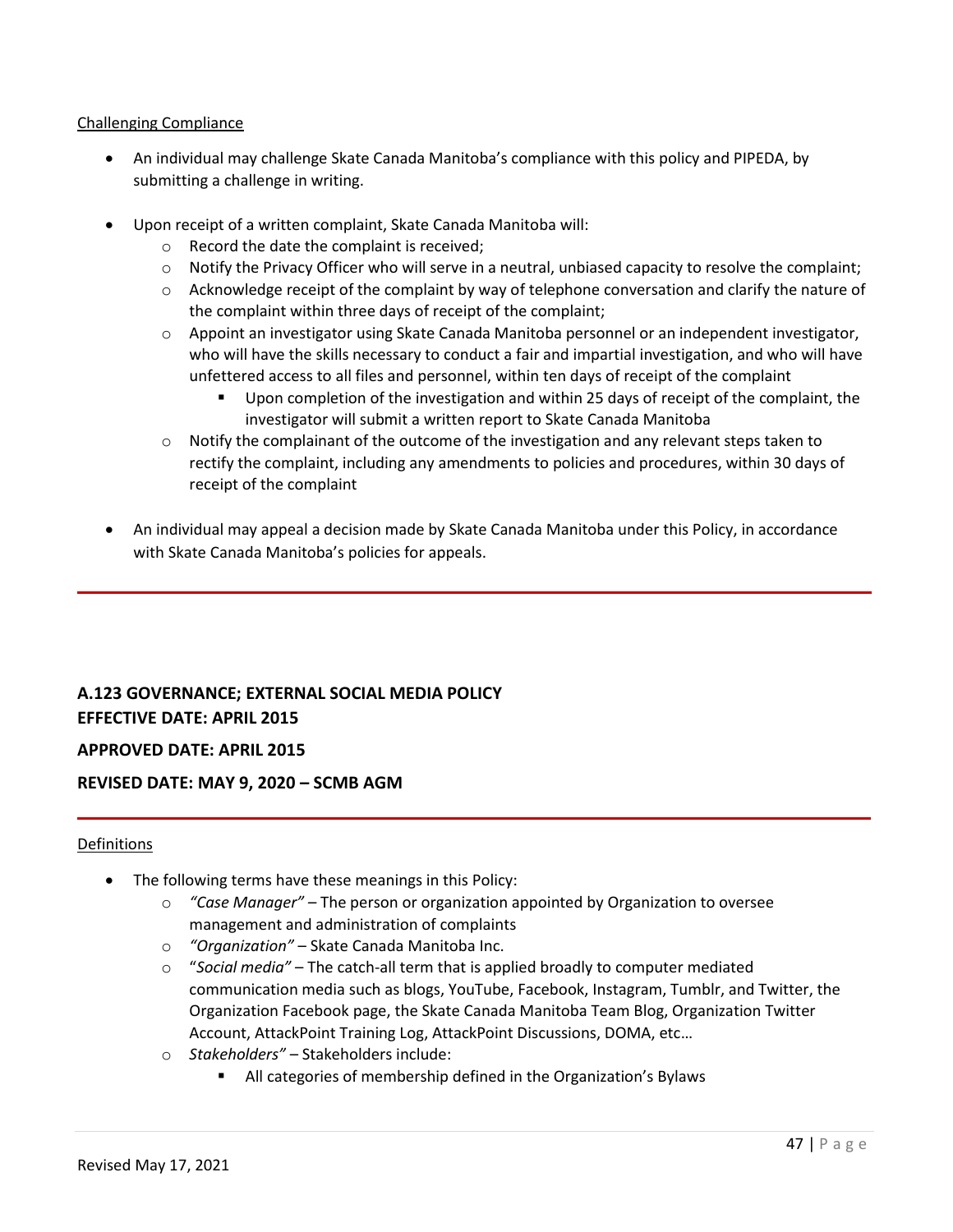- All individuals engaged in activities with, Organization including, but not limited to, athletes, coaches, officials, volunteers, team managers, medical personnel, administrators, committee members, staff and directors and officers of Organization.
- All members of Organization-Member Clubs

# Preamble

• The Organization is aware that Stakeholder interaction and communication occurs frequently on Social Media and is a tool for the Organization to engage its Stakeholders. The Organization cautions Stakeholders that any conduct falling short of the standard of behaviour required by the Organization's Code of Conduct will be subject to the disciplinary sanctions identified within the Organization's Discipline and Complaints Policy.

# Jurisdiction

- The Organization is aware that Stakeholders work, play and operate outside of the Organizations programs and events and as such the Organization wants to set the jurisdiction of our responsibility.
	- $\circ$  Social Media conduct infractions may be considered when it takes/took place during one of the Organizations sanctioned events or programs

# **Application**

• This Policy applies to all Stakeholders as defined in the Definitions.

# Conduct and Behaviour

- Per the Organization's *Discipline and Complaints Policy and Code of Conduct*, the following Social Media conduct may be considered minor or major infractions at the discretion of the Case Manager:
	- $\circ$  Posting a disrespectful, hateful, insulting, or otherwise negative comment on a personal blog, in a Facebook post or note, or as a Tweet on Twitter, that is directed at Stakeholders or at other persons connected with the Organization
	- o Posting a disparaging or harmful comment on a personal blog, in a Facebook post or note, or as a Tweet on Twitter, that is directed at the Organization
	- o Creating or contributing to a Facebook group, webpage, blog, or online forum devoted solely or in part to promoting negative or disparaging remarks or commentary about the Organization or its reputation
	- $\circ$  Posting a picture, altered picture, or video on Facebook, Tumblr, Twitter, YouTube, or other social medium that is harmful, disrespectful, insulting, or otherwise offensive, and that is directed at Stakeholders or at other persons connected with the Organization
	- $\circ$  Any instance of cyber-bullying or cyber-harassment between one Stakeholder and another Stakeholder (including a teammate, coach, opponent, volunteer, or official), where incidents of cyber-bullying and cyber-harassment can include but are not limited to the following conduct on any social medium, via text-message, or via email: regular insults, negative comments, vexatious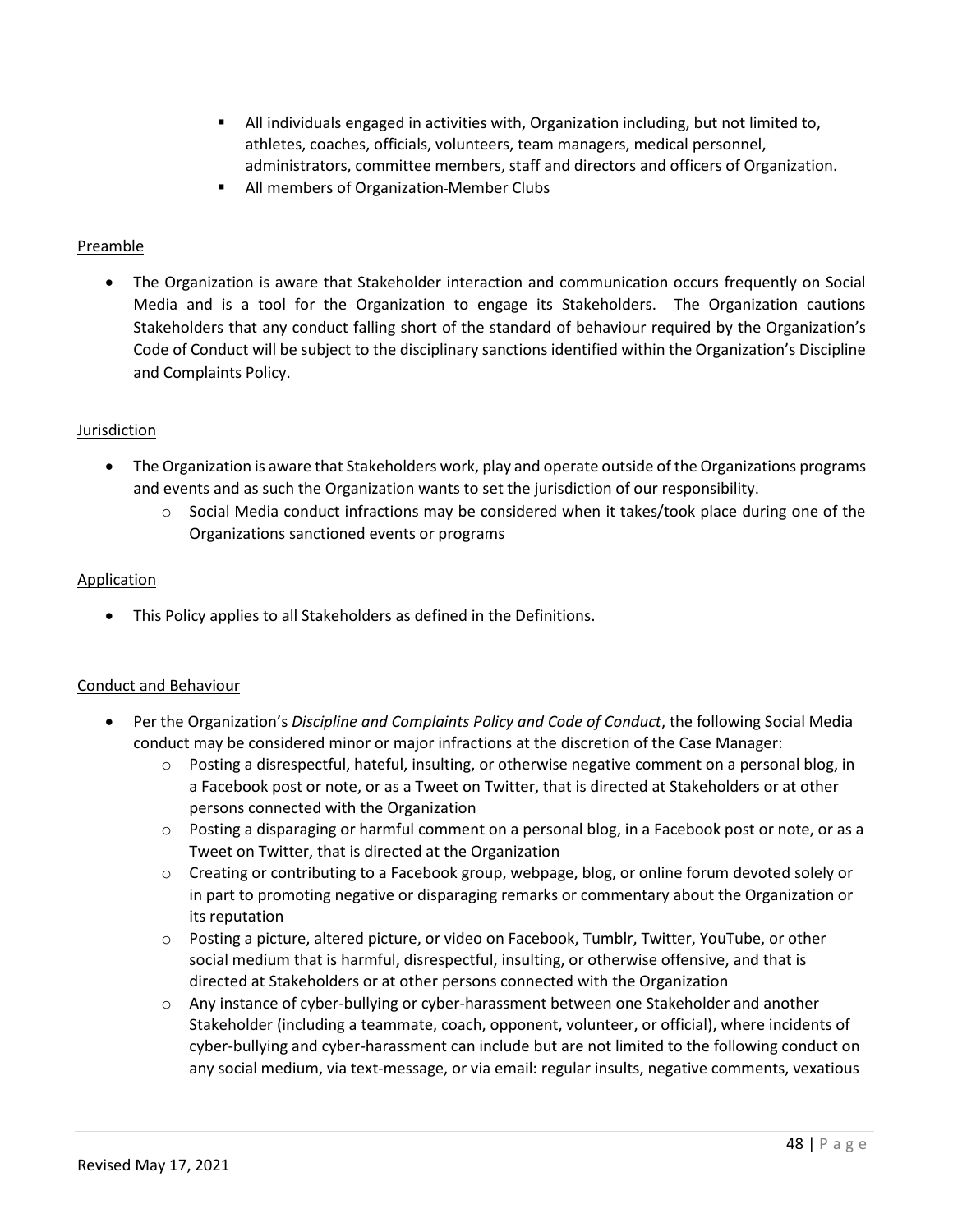behavior, pranks or jokes, threats, posing as another person, spreading rumors or lies, or other harmful behavior

- o Acting as any other person other than the Stakeholder
- In addition to Section 'Conduct and Behaviour', Stakeholders have a responsibility to:
	- o Use casual, respectful and friendly language, and never say anything online that a Stakeholder would not say in front of individuals to whom they respect
	- $\circ$  Be truthful and in the case of in advert mistake, make every effort to correct the mistake as soon as possible
	- o Refrain from the use of profanity and hateful language
	- $\circ$  Refrain from venting frustrations about an event or decisions or actions by other Stakeholders
	- $\circ$  Understand that what is posted on Social Media becomes a permanent public record
	- $\circ$  Understand that it is not productive to get into an argument with anyone online or via Social Media
	- $\circ$  Understand that the Organization relies on volunteer efforts of organizers and will be respectful of this and show appreciation when appropriate and avoid public criticism at all times
	- $\circ$  Understand that Stakeholders are ambassadors for sport and will act in a manner that positively promotes sport

# Stakeholder Responsibilities

- Stakeholders must be aware that their Social Media use may be monitored by the Organization or by the Stakeholder' local associations.
- When using Social Media, a Stakeholder must model appropriate behaviour benefitting the Stakeholder's status as an athlete and a Stakeholder of the Organization.
- Removing content from Social Media after it has been posted (either publicly or privately) does not excuse the Stakeholder from being subject to the Organization *Discipline and Complaints Policy*.
- Any individual who believes that the Social Media use by another Stakeholder is inappropriate or may violate the Organization's policies and procedures should report the matter to the Organization in the manner outlined by the Organization *Discipline and Complaints Policy.*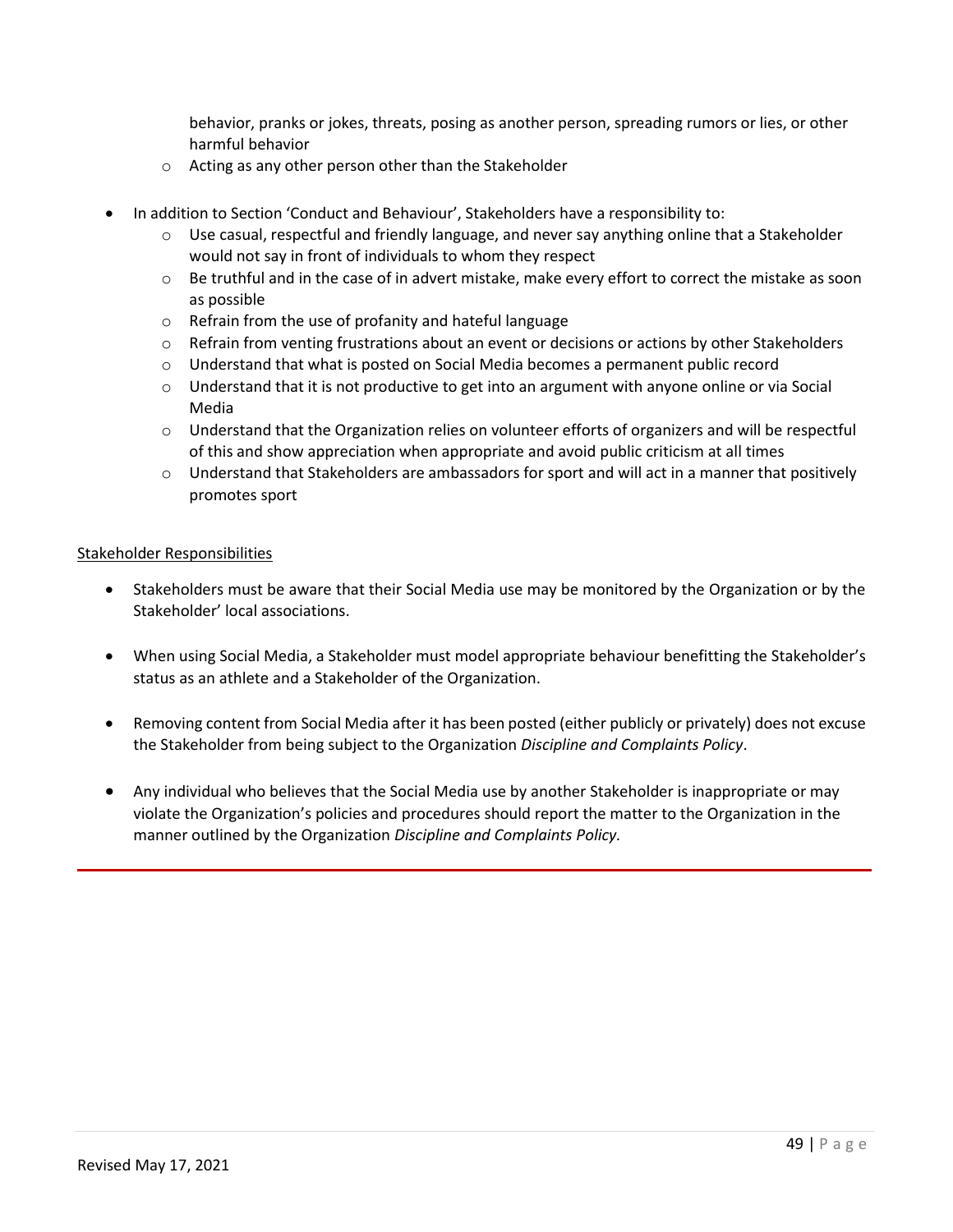# <span id="page-49-0"></span>**A.124 GOVERNANCE; INTERNAL SOCIAL MEDIA POLICY EFFECTIVE DATE: APRIL 2015**

# **APPROVED DATE: APRIL 2015**

# **REVISED DATE: MAY 9, 2020 – SCMB AGM**

# Definitions

- The following terms have these meanings in this Policy:
	- o "*Social media"* The catch-all term that is applied broadly to computer communication media such as blogs, YouTube, Facebook, and Twitter
	- o "B*randed social media*" Official social media engagement by the Organization including the Organization's Facebook page(s), Twitter feed, photo sharing accounts, YouTube channels, blogs, message boards, or other social media engagement; both those that exist currently and those that will be created by the Organization in the future
	- o "*Representative*" All individuals employed by, or engaged in activities on behalf of, the Organization. Representatives include, but are not limited to, staff members, contract personnel (clinicians), volunteers, officials, coaches, athletes, club administrators, committee members, and directors and officers of the Organization
	- o *"Organization"* Skate Canada Manitoba

# Purpose

• The Organization encourages the use of social media by its Representatives to enhance effective communication, build the Organization brand, and interact with members and clients. Since there is so much ambiguity in the use of social media, the Organization has created this policy to inform boundaries and standards for Representatives' social media use.

#### Application of this Policy

• This Policy applies to all Representatives.

# Representatives' Responsibilities

- In their capacity as an Organization representative, Organization Representatives will not:
	- $\circ$  Use social media for the purpose of fraud or any other activity that contravenes the laws of Canada, the Organization's *Code of Conduct and Ethics*, or any other applicable jurisdiction;
	- $\circ$  Impersonate any other person or misrepresent their identity, role, or position with the Organization;
	- $\circ$  Display preference or favouritism with regard to athletes, coaches, or other individuals associated with the Organization;
	- o Upload, post, email, or otherwise transmit:
		- Any content that is offensive, obscene, unlawful, threatening, abusive, harassing, defamatory, hateful, invasive or another person's privacy, or otherwise objectionable;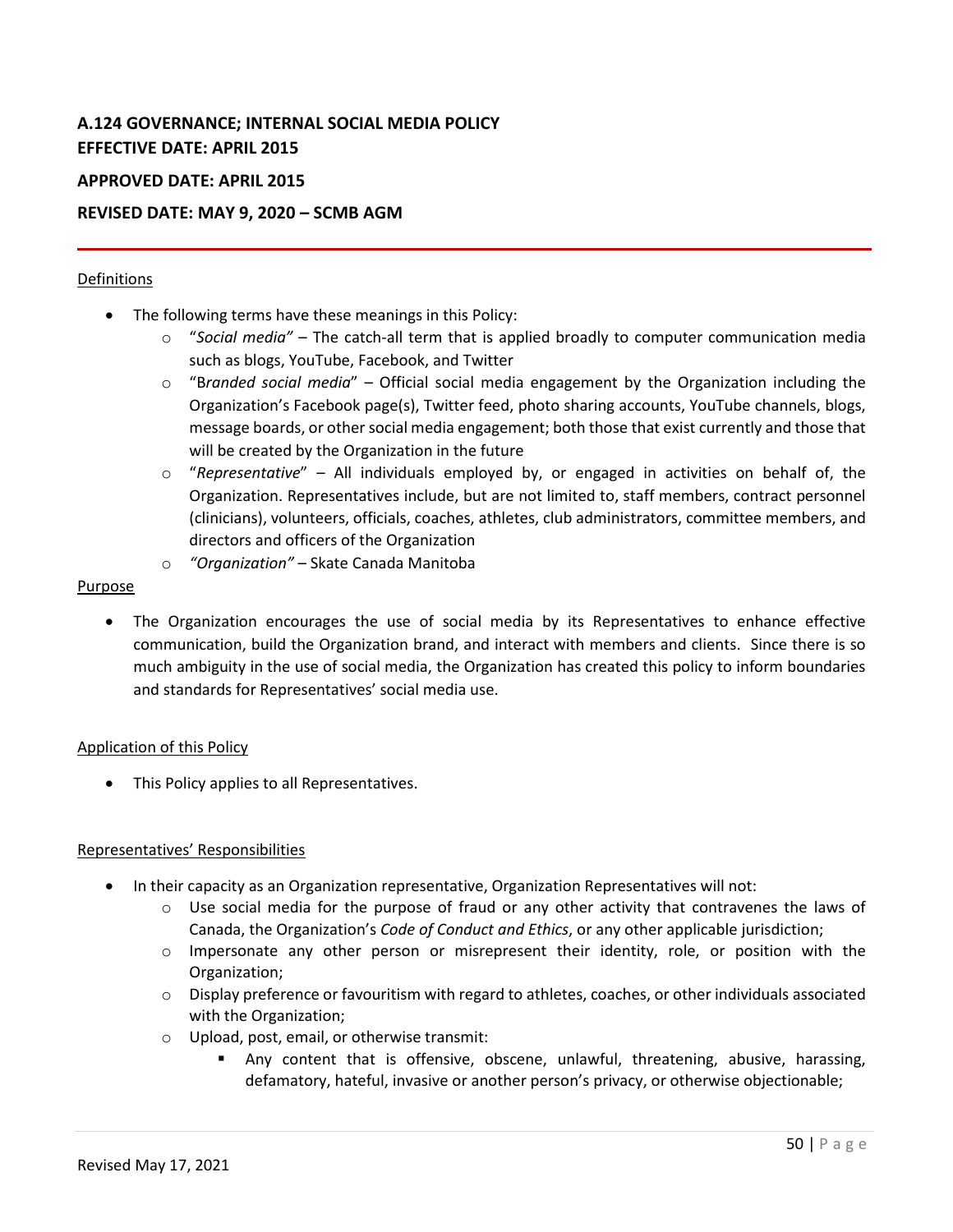- Any material which is designed to cause annoyance, inconvenience, or needless anxiety to others;
- Any material that infringes on the patent, trademark, trade secrets, copyright, or other proprietary right of any other party;
- Any material that is considered Organization's confidential information or intellectual property, per the Organization's *Confidentiality Policy;*
- Representatives shall refrain from discussing matters related to the Organization or its operations on Representatives' personal social media. Instead, matters related to the Organization or its operations should be handled through more official communication channels (like email) or through the Organization branded social media.
- Representatives shall use their best judgment to respond to controversial or negative content posted by other people on the Organization-branded social media. In some cases, deletion of the material may be the most prudent action. In other cases, responding publicly may be preferred. If a Representative questions the correct action to take, the Representative shall consult with another Representative who has more decision-making authority at the Organization.
- Representatives shall use a clear and appropriate writing style.
- Representatives must use their best judgement when using their personal social media to interact with athletes, parents/guardians of athletes, coaches, and other individuals affiliated with the Organization. The Organization does not prescribe social media rules for Representatives' personal social media use but instead trusts and encourages Representatives to develop their own personal social media strategy (informed by Organization's *Code of Conduct and Ethics*) for communication. The Organization has developed suggested guidelines for coaches and athletes on Social Media.
- Representatives who create external websites, Facebook pages, or other social media related to the Organization activities must abide by the following conditions:
	- o Must follow **Section 'Representatives' Responsibilities'** of this Policy when posting material
	- o Must obtain consent (per Organization's *Privacy Policy*) before posting personal information (as defined in the Organization's *Privacy Policy*) or pictures of athletes or other individuals
	- o Must contain a hyperlink to the Organization website

# Organization Responsibilities

- The Organization will:
	- $\circ$  Ensure that Representatives only use the Organization-branded social media in a positive manner when connecting with others
	- o Properly vet and understand each social medium before directing Representatives to engage with, or create, Organization-branded social media
	- o Monitor Representatives' use of the Organization-branded social media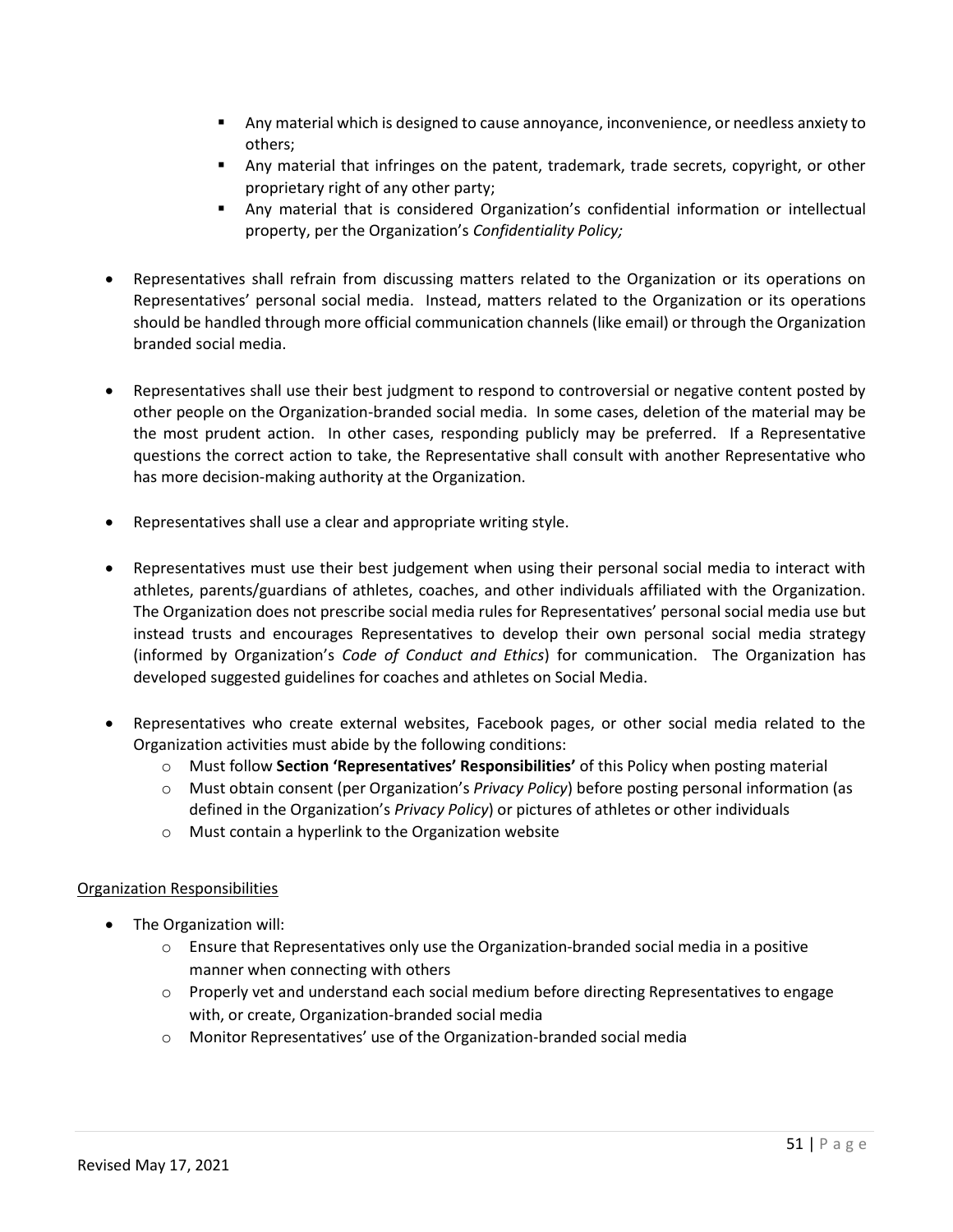# Enforcement

• Failure to adhere to this Policy may permit discipline in accordance with the Organization's *Discipline and Complaints Policy*, legal recourse, or termination of the employment/volunteer position.

# <span id="page-51-0"></span>**A.125 GOVERNANCE; CONFIDENTIALITY POLICY EFFECTIVE DATE: MAY 13, 2021**

# **APPROVED DATE: MAY 13, 2021 SCMB AGM**

# **"Organization" refers to: Skate Canada Manitoba Inc**

# Purpose

• The purpose of this Policy is to ensure the protection of Confidential Information that is proprietary to the Organization.

# Application of this Policy

• This Policy applies to all categories of membership defined in the Organization's Bylaws as well as all individuals employed by, or engaged in activities with, the Organization. Persons affected by this Policy include, but are not limited to, athletes, coaches, clubs, officials, volunteers, managers, administrators, committee members, and Directors and Officers of the Organization (hereinafter "Representatives").

# Confidential Information

- The term "Confidential Information" includes, but is not limited to, the following:
	- o Personal information of Organization Representatives including:
		- Home address
		- Email address
		- Personal phone numbers
		- Date of birth
		- Financial information
		- Medical history
		- Criminal Record Checks
	- $\circ$  Organization intellectual property, proprietary information, and business related to the Organization's programs, fundraisers, procedures, business methods, forms, policies, marketing and development plans, advertising programs, creative and training materials,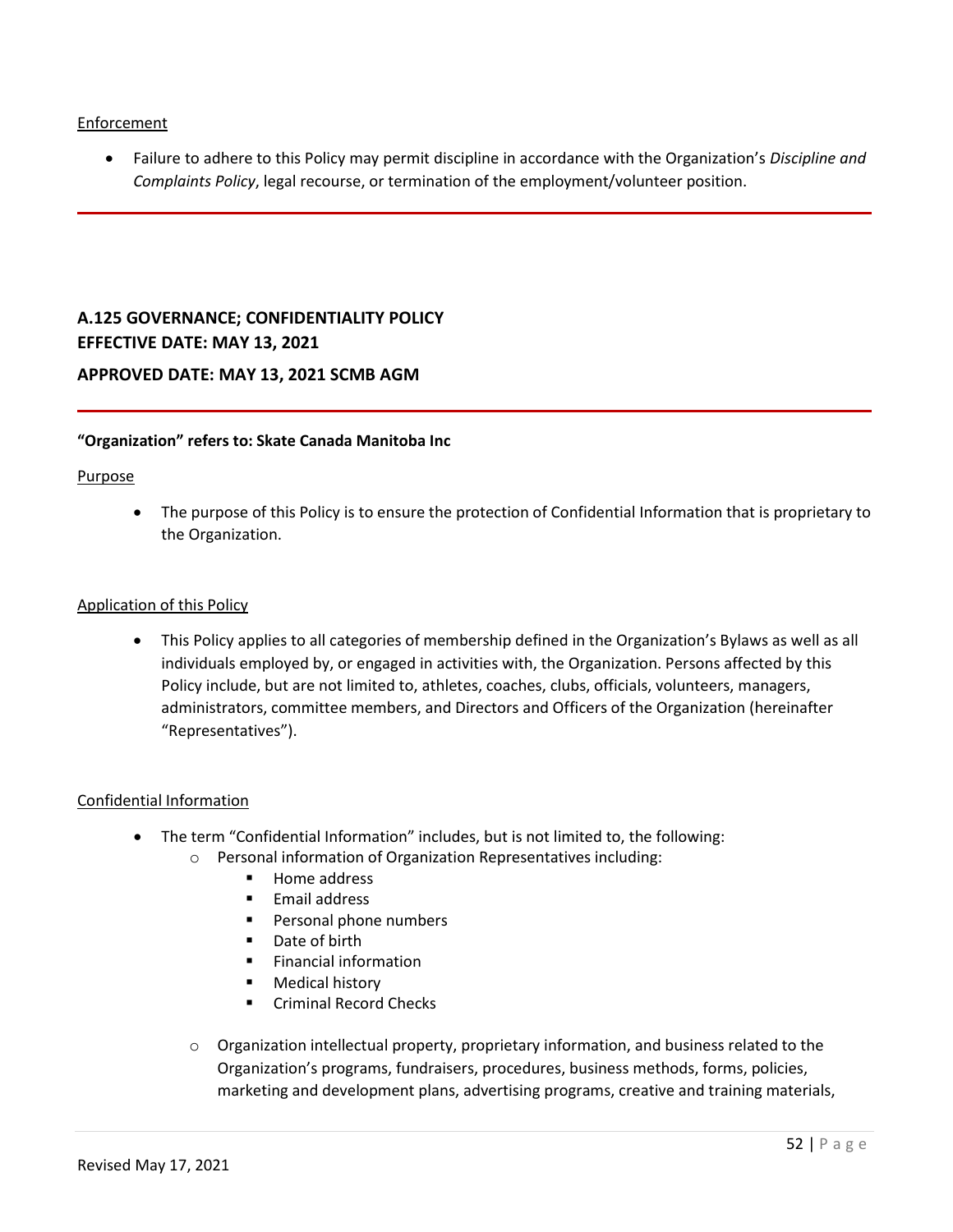trade secrets, knowledge, techniques, data, products, technology, computer programs, manuals, registration lists, software, financial information, and information that is not generally or publicly known or distributed.

- Confidential Information does not include the following: name, title, business address, work telephone number, or any other information widely available or posted publicly.
- Representatives voluntarily publishing or consenting to the publication of basic personal information in a public forum (such as the listing of an email address on a website) forfeit the expectation of confidentiality for that personal information for as long as it is available publicly.

# Responsibilities

- Representatives will not, either during the period of their involvement/employment with the Organization or at any time, thereafter, disclose to any person or organization any Confidential Information acquired during their period of involvement/employment, unless expressly authorized to do so.
- Representatives will not publish, communicate, divulge, or disclose to any unauthorized person, firm, corporation, or third party any Confidential Information without the express written consent of the Organization.
- Representatives will not use, reproduce, or distribute Confidential Information without the express written consent of the Organization.
- All files and written materials relating to Confidential Information will remain the property of the Organization and, upon termination of involvement/employment with the Organization or upon request of the Organization, Representatives will immediately return all written or tangible Confidential Information, as well as copies and reproductions, and any other media containing Confidential Information.

# Intellectual Property

• Copyright and any other intellectual property rights for all written material (including material in electronic format or posted on a website) and other works produced in connection with employment or involvement with the Organization will be owned solely by the Organization, which shall have the right to use, reproduce, or distribute such material and works, in whole or in part, for any purpose it wishes. The Organization may grant permission for others to use its intellectual property.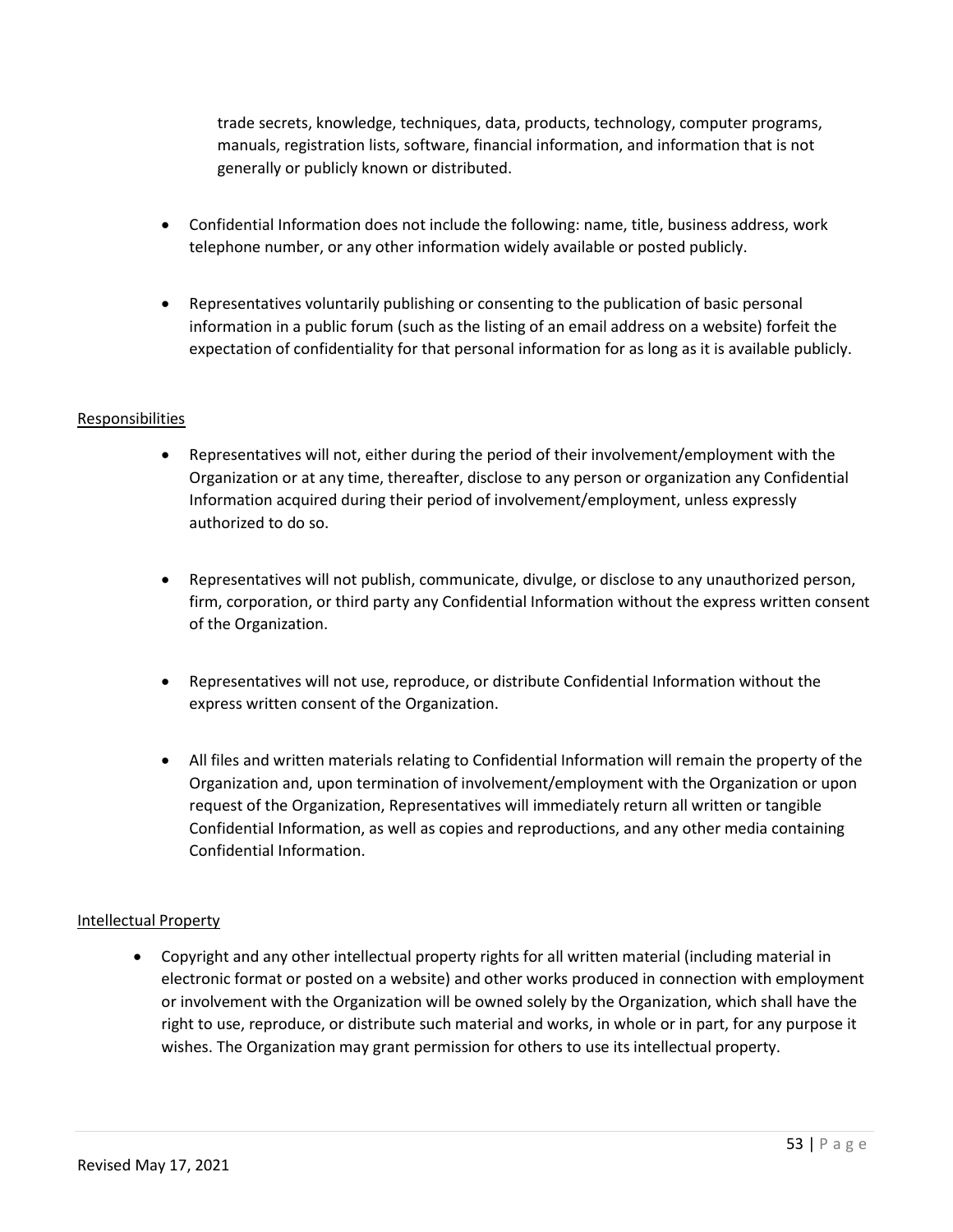# Enforcement

• A breach of any provision in this Policy may be subject to legal recourse, termination of the employment or volunteer position, or sanctions pursuant to the Organization's *Discipline and Complaints Policy*.

# <span id="page-53-0"></span>**A.126 GOVERNANCE; SKATE CANADA MANITOBA EQUIPMENT EFFECTIVE DATE: MAY 13, 2021**

# **APPROVED DATE: MAY 13, 2021 SCMB AGM**

Skate Canada Manitoba approved equipment will be used for all competitions sanctioned by Skate Canada Manitoba. There will be a fee charged to the organizing committee for use of any equipment, and it is their responsibility to pay expenses. The requesting organizing committee will be charged for all repairs caused by negligent care while the equipment is in their custody.

Rules and fees pertaining to Skate Canada Manitoba equipment will be reviewed annually by SCMB executive with the recommendation of the respective committees.

#### **Data**

• The Data Committee is responsible for the general upkeep of the data equipment and printers used at all SCMB competitions.

#### **Audio/Sound Equipment**

Audio and sound equipment refers to audio computers, speakers, cables, headsets, and microphones

- The Audio committee is responsible for general upkeep of all audio equipment.
- SCMB audio equipment will be used at SCMB competitions. Request for audio can be requested for FunSkates by the organizing committee. Requests are to be sent to the Audio Chair.
- All SCMB audio equipment will only be used by a trained SCMB Audio Technician.
- It will be the responsibility of the organizing committee requesting the equipment to pay all travel expenses incurred by the Events Technicians.
- It will be the responsibility of the organizing committee requesting the equipment to provide transportation of the equipment if necessary to and from the Section Office within the dates prescribed by the Audio Electronics Chair.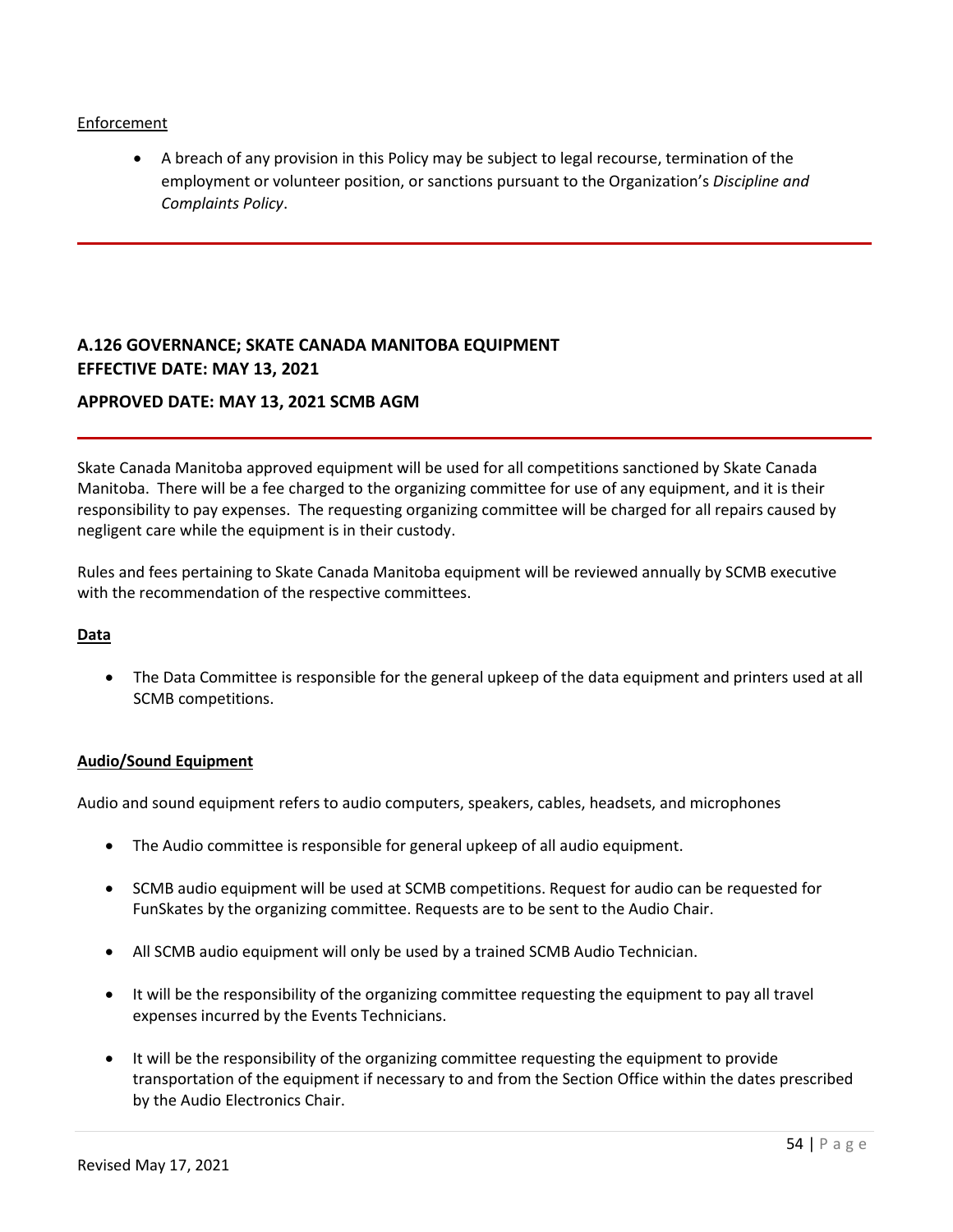• Local organizing committees are responsible for all music fees payable to user's i.e. Entandem, SOCAN & Re: Sound.

# **Video Replay**

• Authorized SCMB video replay equipment is the only equipment to be used at SCMB competitions in conjunctions with SCMB Competition Scoring System on the SCMB Data System.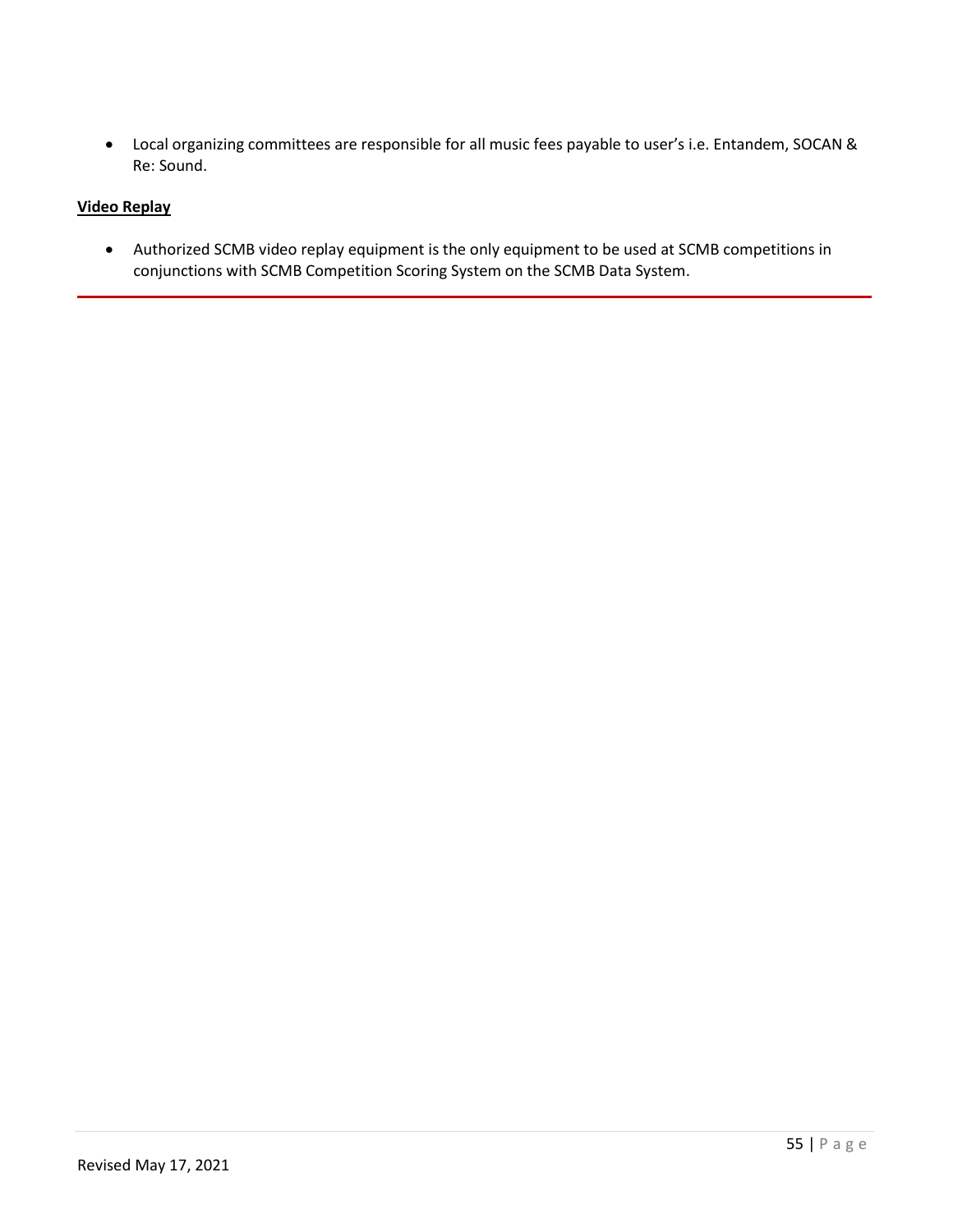# <span id="page-55-0"></span>**SECTION B: ATHLETES COACHES OFFICIALS**

# <span id="page-55-1"></span>**B.101 ATHLETES COACHES OFFICIALS; ATHLETE CODE OF CONDUCT EFFECTIVE DATE: APRIL 28, 2018**

# **APPROVED DATE: APRIL 28, 2018**

# **REVISED DATE: MAY 9, 2020 – SCMB AGM**

The following Code of Conduct shall be signed by:

- o All Team Athletes
- $\circ$  All skaters representing Skate Canada Manitoba prior to being allowed to enter a National Competition

#### Athlete Code of Conduct

- Skate Canada Manitoba team member athletes are representatives of Skate Canada Manitoba, and Skate Canada. It is important that team members conduct themselves at all times in a manner that reflects a positive image of Manitoba, Skate Canada Manitoba and its members, your club and your family.
- Skaters representing Skate Canada Manitoba shall:
	- o Conduct themselves in a reasonable and acceptable manner. Unacceptable behavior includes, but is not limited to:
		- Unsportsmanlike conduct
		- Breaking training or curfew regulations as may be established from time to time
		- Willful damage to property (any such damage will be assessed to the skaters concerned)
		- Committing any act which is considered an offense under any municipal, provincial or federal law
		- **■** Any action or conduct, which could damage the reputation of the Provincial team, Skate Canada Manitoba or Skate Canada
	- $\circ$  Not possess nor use alcohol, cannabis, smoking devices such as ecigerettes or vaping, or tobacco in any form within the immediate area of any figure skating activity or event (i.e. arena, lodging, etc.), nor supply such substances to others. Underage members shall not possess or use alcohol or tobacco at any time.
	- $\circ$  Refrain from the possession or use of any drug other than medical drugs, which must be registered in advance with the official responsible. Competitors shall refrain from the use of medical drugs except those on the list of permitted drugs as listed in the Sports Medicine Council of Canada's "Banned, Restricted and Permissible Substances and Methods"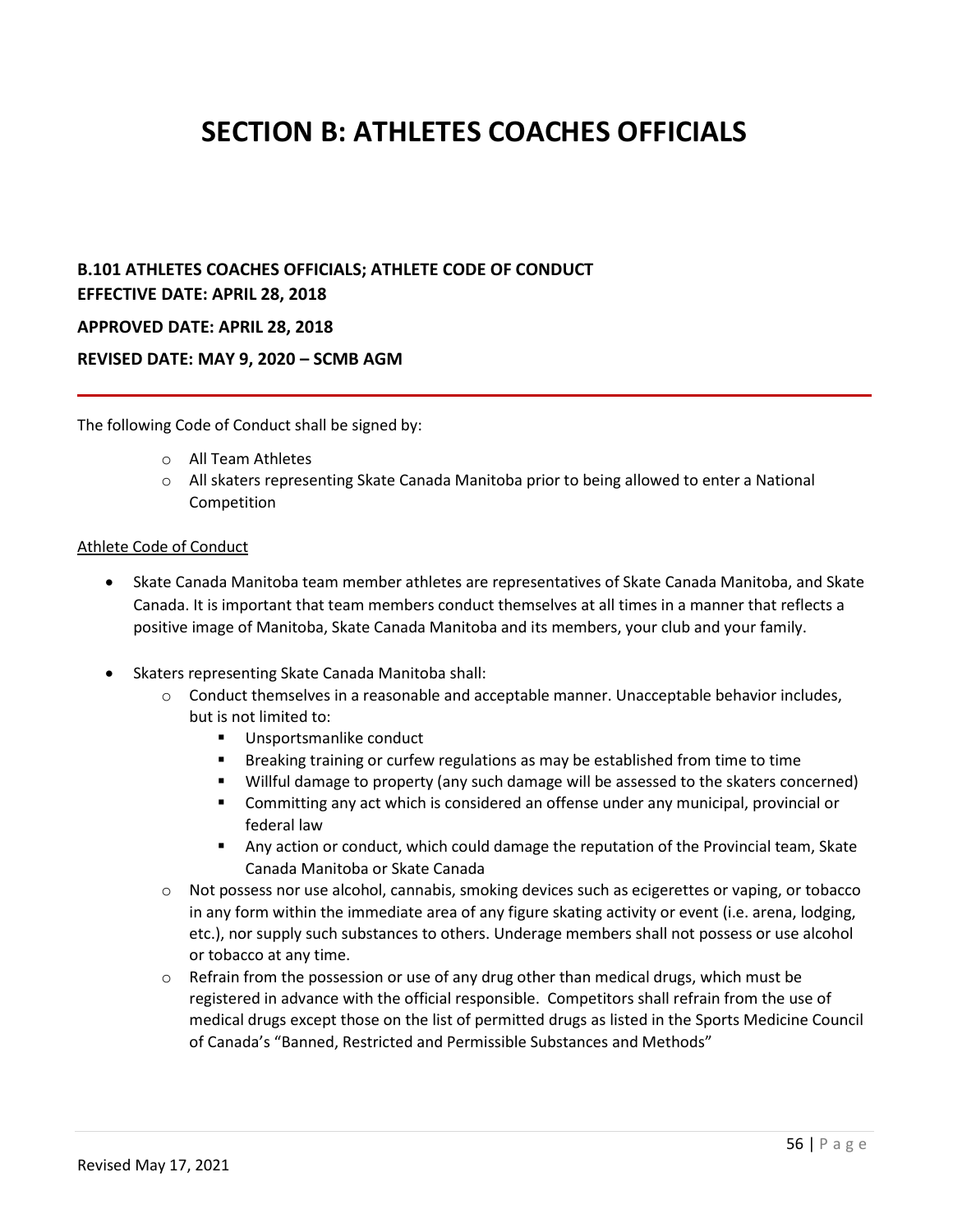- Contravention of the Skate Canada Anti-Doping Policy and Doping Control Program rules will be dealt with by Skate Canada Manitoba, which shall implement such action, as it deems appropriate.
- Infractions in this code of conduct may result in all or any of the following penalties:
	- o Removal of funding
	- o Return to residence at own expense
	- o Temporary suspension from the Manitoba Team
	- o Permanent suspension from the Manitoba Team
- Skaters attending any Skate Canada National, Section or Regional supported competition/event must attend all scheduled programs/workshops in their entirety. Failure to do so will result in loss of Skate Canada Manitoba funding and support.
- The Policy will be enforced by the Team Managers or duly appointed person in charge of the skaters.
- Appeals to the decision of the Team Managers and duly appointed person in charge may be made first to the Section Executive Committee and ultimately to the Skate Canada Manitoba Board of Directors.

# <span id="page-56-0"></span>**B.102 ATHLETES COACHES OFFICIALS; SOCIAL MEDIA FOR COACHES AND ATHLETES EFFECTIVE DATE: APRIL 2015**

# **APPROVED DATE: APRIL 2015**

# **REVISED DATE: MAY 9, 2020 – SCMB AGM**

# Definitions

- The following term has this meaning in these Guidelines:
	- o "*Social media"* The catch-all term that is applied broadly to new computer mediated communication media such as blogs, YouTube, Facebook, and Twitter

#### Purpose

- These Guidelines provide coaches and athletes with tips and suggestions for social media use. Coaches and athletes are strongly encouraged to develop their own strategy for social media use (either written down or not) and ensure that their strategy for social media use is acceptable pursuant to Skate Canada Professional Coaches *Code of Conduct and Ethics* and the Skate Canada Manitoba Athletes Code of Conduct and the Skate Canada Manitoba Code of Conduct
- Given the nature of social media as a continually developing communication sphere, Skate Canada Manitoba trusts its coaches and athletes to use their best judgment when interacting with social media.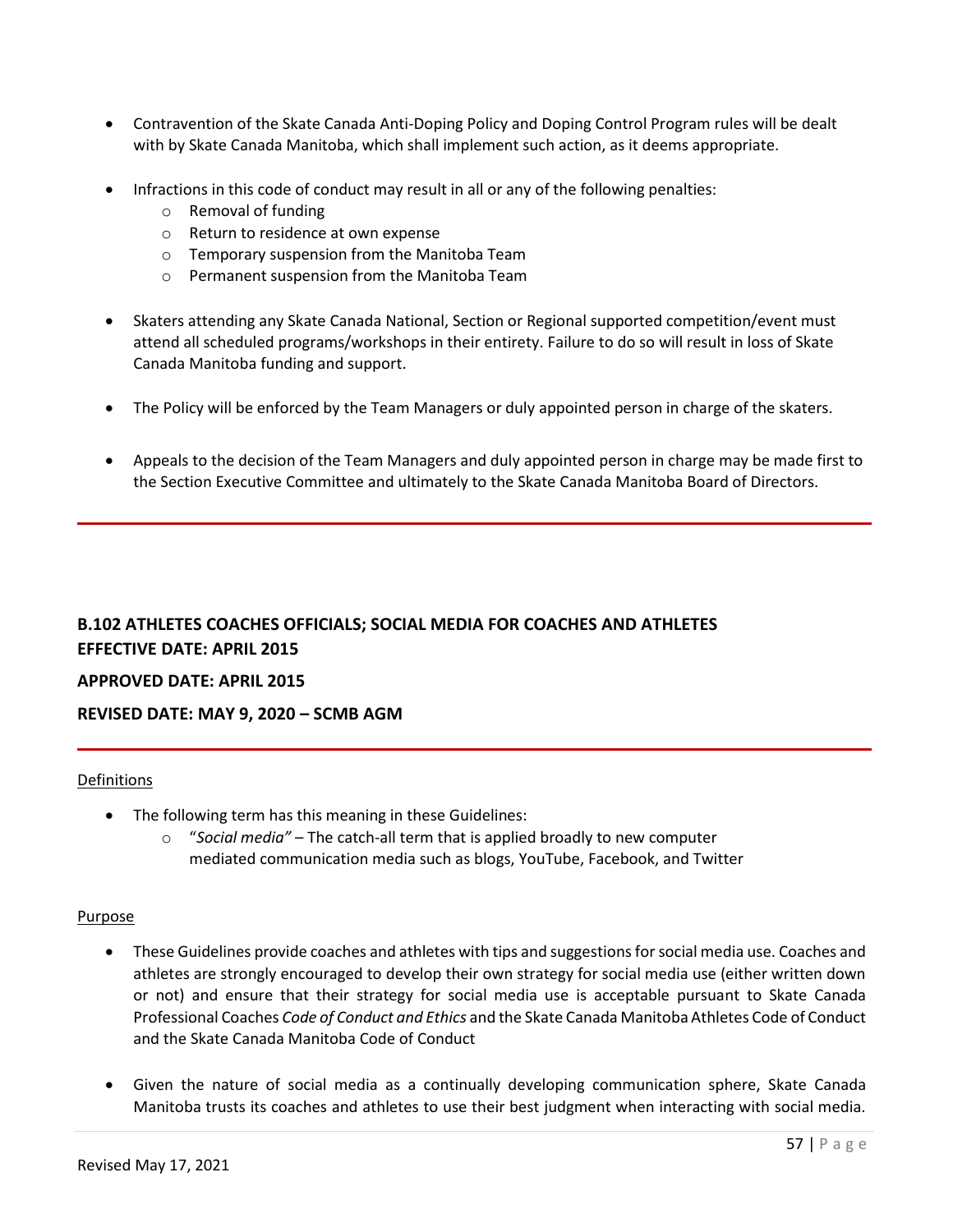These Guidelines are not hard and fast rules or behavioral laws; but rather ideas that will inform coaches' and athletes' best judgment.

# Social Media Guidelines for Coaches

- The following tips should be used by coaches to inform their own strategy for social media use:
	- $\circ$  Choosing not to engage with social media is an acceptable social media strategy. But you must have good reasons for your choice and be active in other communication media
	- o Despite what Facebook says, you are not actually "friends" with athletes. Resist commenting on athletes' personal activities, status updates, or tweets on Twitter
	- o Consider monitoring or being generally aware of athletes' public social media behaviour to ensure compliance with Skate Canada Professional Coaches *Code of Conduct and Ethics* and the Skate Canada Manitoba Athletes Code of Conduct and the Skate Canada Manitoba Code of Conduct
	- $\circ$  Coaches may not demand access to an athlete's private posts on Twitter or Facebook
	- $\circ$  Do not "friend" athletes on Facebook unless they request the connection. Never pressure athletes to "friend" you
	- $\circ$  If you accept some "friend" requests, or follow one athlete on Twitter, you should accept all friend requests and follow all the athletes. Be careful not to show favouritism on social media
	- $\circ$  Consider managing your social media so that athletes do not have the option to follow you on Twitter or "friend" you on Facebook
	- $\circ$  Seek permission from athletes before posting pictures or videos of the athletes on publicly available social media like a blog or on YouTube
	- o Do not use social media to 'trap' athletes if they say one thing to you in person but their social media activity reveals they were doing something different
	- o Keep selection decisions and other official team business off social media
	- $\circ$  Never require athletes to join Facebook, join a Facebook group, subscribe to a Twitter feed, or join a Facebook fan page about your team or organization
	- $\circ$  If you create a fan page on Facebook for your team or athlete, do not make this social media site the exclusive location for important information. Duplicate important information in more official channels (like on a website or via email)
	- $\circ$  Ensure that parents are aware that some coach-athlete interactions may take place on Facebook
	- $\circ$  Exercise appropriate discretion when using social media for your own personal communications (with friends, colleagues, and other athletes) with the knowledge that your behaviour may be used as a model by your athletes
	- $\circ$  Avoid association with Facebook groups or Twitter feeds with explicit sexual contact or viewpoints that might offend or compromise the coach athlete relationship
	- o Never misrepresent yourself by using a fake name or fake profile
	- o Be aware that you may acquire information about an athlete that imposes an obligation of disclosure on your part (such as seeing pictures of underage athletes drinking during a trip)
	- $\circ$  Attempt to make communication with athletes in social media as one sided as possible. Be available for athletes if they initiate contact via social media – athletes may wish to have this easy and quick access to you – but avoid imposing yourself into an athlete's personal social media space unless explicitly requested to do so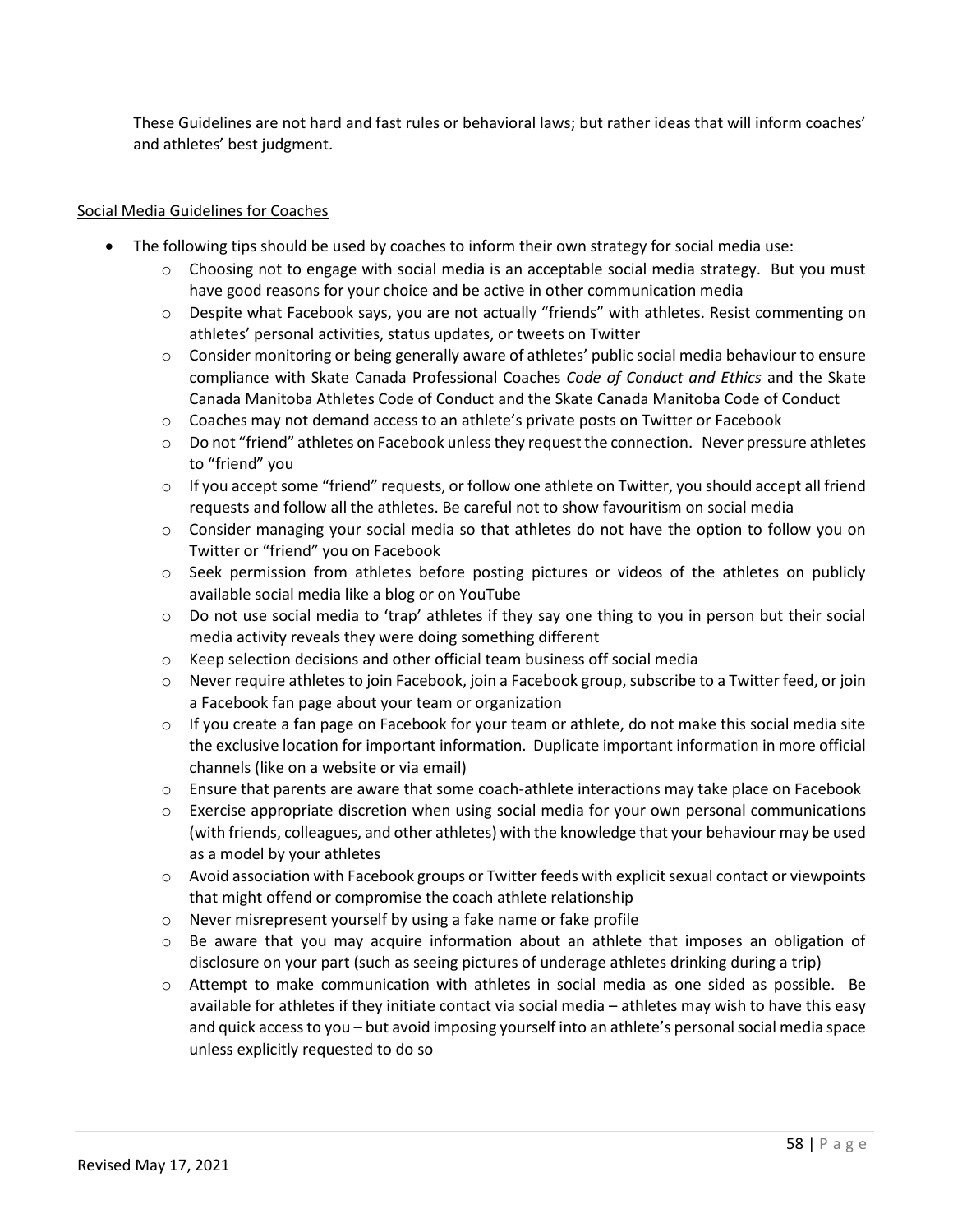# Social Media Guidelines for Athletes

- The following tips should be used by athletes to inform their own strategy for social media use:
	- $\circ$  Set your privacy settings to restrict who can search for you and what private information other people can see
	- o Coaches, teammates, officials, or opposing competitors may all add you to Facebook or follow you on Twitter. You are not required to follow anyone or be Facebook friends with anyone
	- $\circ$  If you feel harassed by someone in a social medium, report it to your coach, club official, or to Skate Canada Manitoba
	- o Do not feel pressure to join a fan page on Facebook or follow a Twitter feed
	- o Content posted on Twitter and Facebook, relative to your privacy settings, is considered public. In most cases, you do not have a reasonable expectation of privacy for any material that you post
	- o Avoid posting pictures of, or alluding to, participation in illegal activity such as: speeding, physical assault, harassment, drinking alcohol (if underage), smoking devices such as vaporizers and ecigarettes, and cannabis use.
	- $\circ$  Model appropriate behaviour in social media befitting your status as a) an elite athlete, and b) a member of your club and of Skate Canada Manitoba, As a Member of Skate Canada Manitoba, you have agreed to Skate Canada Manitoba's *Code of Conduct and Ethics* and most follow that Code when you post material and interact with other people through social media
	- $\circ$  Be aware that your public Facebook page or Twitter feed may be monitored by your club, coach, or by Skate Canada Manitoba and content or behaviour demonstrated in social media may be subject to sanction under Skate Canada Manitoba's *Discipline and Complaints Policy*

# Club Responsibilities

- Clubs should not attempt to impose social media restrictions onto coaches or athletes. There are many situations where social media contact is desirable and necessary; yet many situations where social media contact is unwanted and risky. Coaches and athletes should be trusted, pursuant to Skate Canada Manitoba's *Code of Conduct and Ethics*, to navigate social media using their best judgment.
- Clubs should monitor social media use by its athletes and coaches and should consider regular surveys and reviews to understand how coaches and athletes are using social media. Coaches and athletes may need to be reminded that behaviour in social media is still subject to Skate Canada Manitoba's *Code of Conduct and Ethics*.
- Complaints and concerns about an athlete's or a coach's conduct or behaviour in social media can be addressed under Skate Canada Manitoba's *Discipline and Complaints Policy*.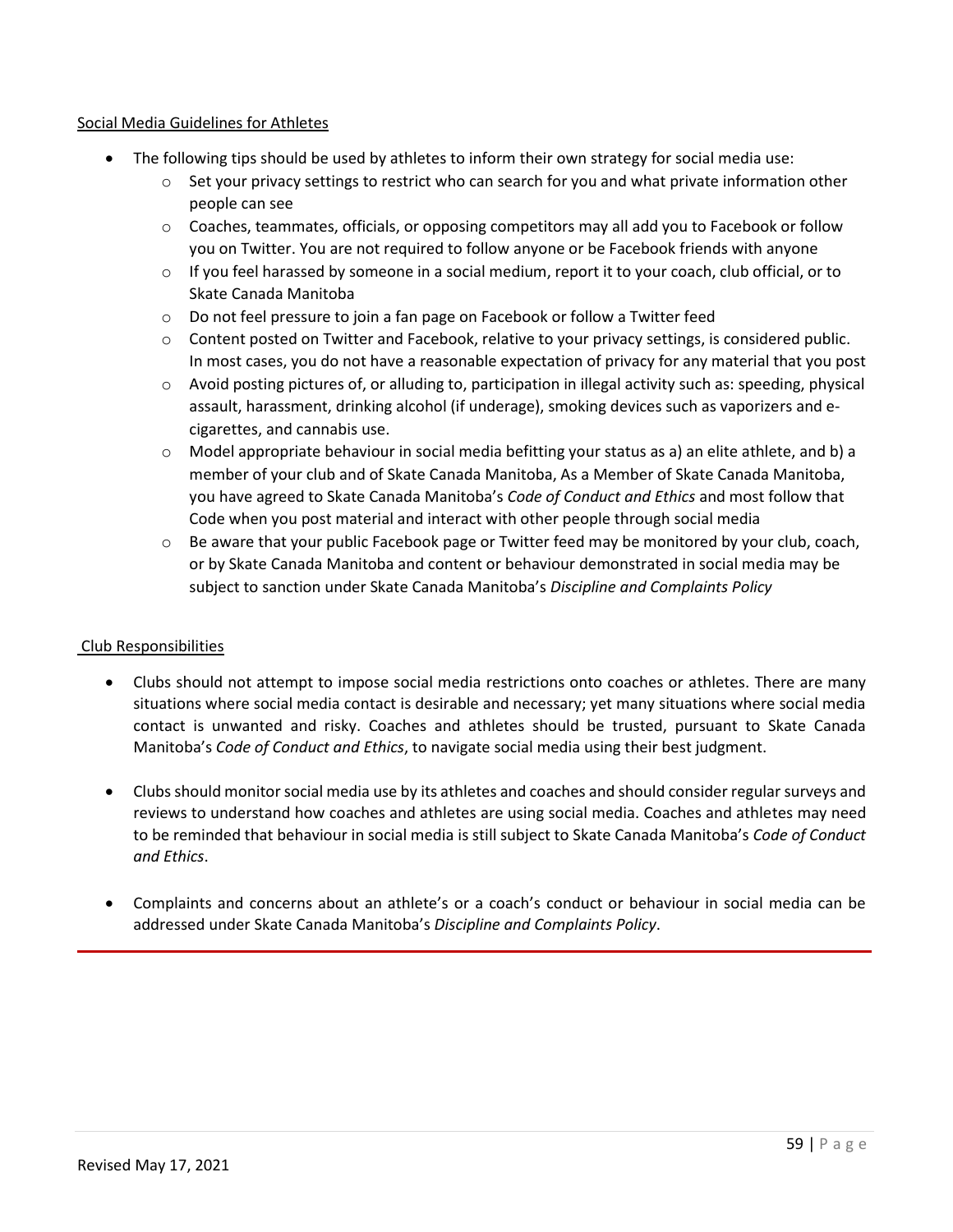# <span id="page-59-0"></span>**B.103 ATHLETES COACHES OFFICIALS; ELIGIBILITY FOR ATHLETE ASSISTANCE EFFECTIVE DATE: APRIL 2014**

# **APPROVED DATE: APRIL 2014**

To be eligible for funding for the current year, new skater(s) to Manitoba must be a registered Skate Canada member and declare a Manitoba club as their home organization for one (1) full skating year (September – August) preceding the funding.

Skater(s) must have been a Manitoba resident for a minimum of one (1) year preceding the funding while maintaining their membership in the above declared Manitoba home organization.

Skaters must be a member of a team and in good standing to be eligible for Athlete Assistance.

# <span id="page-59-1"></span>**B.104 ATHLETES COACHES OFFICIALS; NORMAN TRAVEL ALLOWANCE EFFECTIVE DATE: APRIL 2015**

# **APPROVED DATE: APRIL 2015**

The Norman Regional Travel Assistance Grant of \$1500.00 annually is to be divided equally to the skaters traveling to the Manitoba STARSkate Championships and the Skate Canada Manitoba Sectional Championships to a maximum of \$150.00 per trip.

# <span id="page-59-2"></span>**B.105 ATHLETES COACHES OFFICIALS; HONOR SOCIETY EFFECTIVE DATE: APRIL 2015**

#### **APPROVED DATE: APRIL 2015**

# **REVISED DATE: MAY 9, 2020 – SCMB AGM**

Skate Canada Manitoba may honor individuals from the sport of figure skating annually by induction into the Skate Canada Manitoba Honor Society.

Maximum of four inductees per year.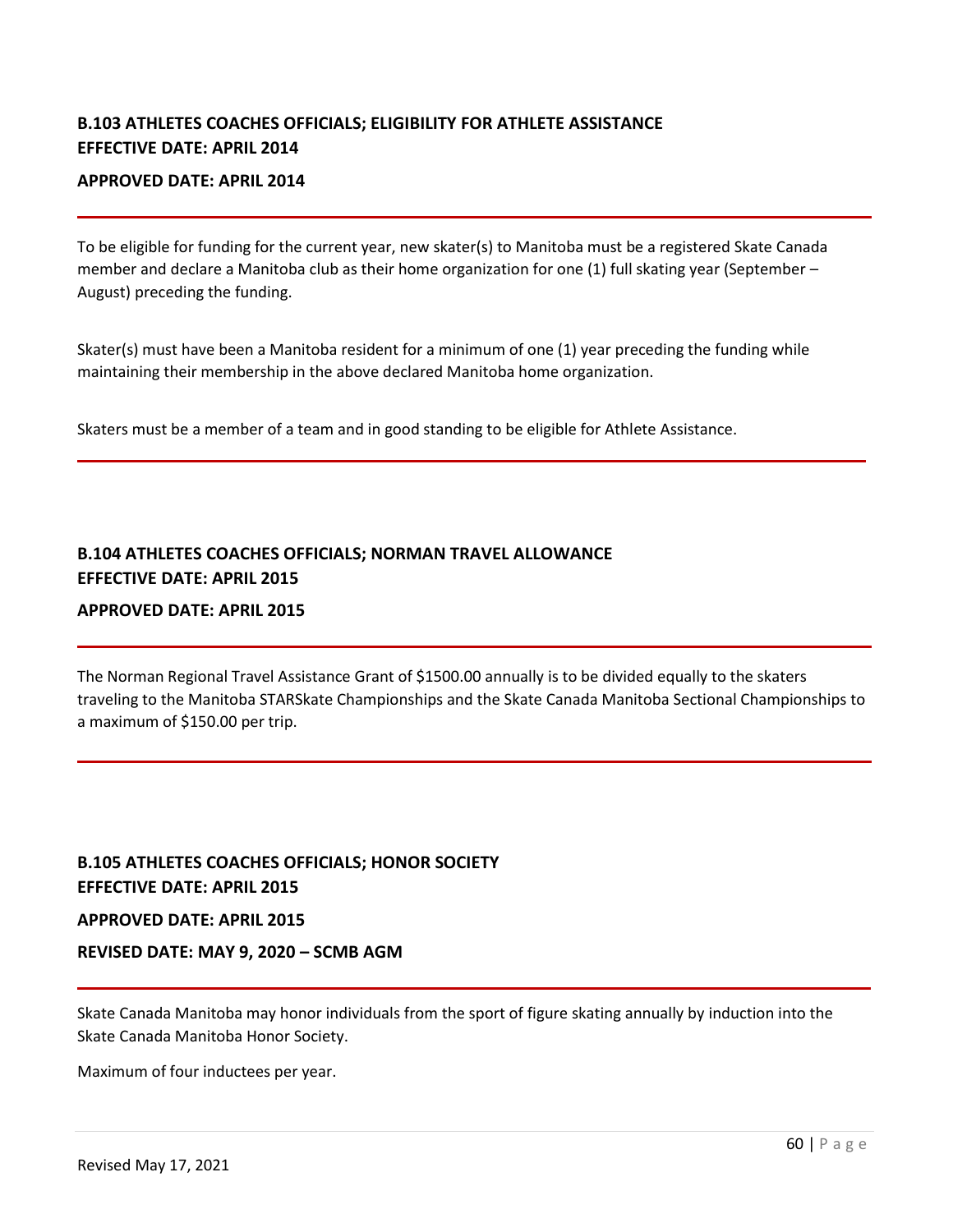# Eligibility**:**

- Athletes, Volunteers or Coaches
- Criteria (active or inactive) contributed over a period of years to figure skating in Manitoba.
- All nominations to remain active for a three-year period.

Nominations by deadline as determined by the Chair within the month of February to the Chairman c/o Section **Office** 

- From Skate Canada Manitoba Clubs or Skating Schools
- From any member of the Skate Canada Manitoba Board of Directors

# Award

• Inductee(s) to be recommended by an Honor Society Committee to the Section Executive Committee for approval.

# Presentation

• At Skate Canada Manitoba Annual General Meeting if possible, or otherwise as arranged by Skate Canada Manitoba Chair.

# Committee Structure

Honor Society Committee Structure consists of:

- Past Chair
- Honored Member
- Honored Member

# <span id="page-60-0"></span>**B.106 ATHLETES COACHES OFFICIALS; CANADIAN CHAMPIONS EFFECTIVE DATE: APRIL 2015**

# **APPROVED DATE: APRIL 2015**

Skate Canada Manitoba shall recognize all Canadian Championships Medal winners.

#### Eligibility

• The recipient(s) shall be medal winners, including partners from out of Section, at the following Canadian Championships.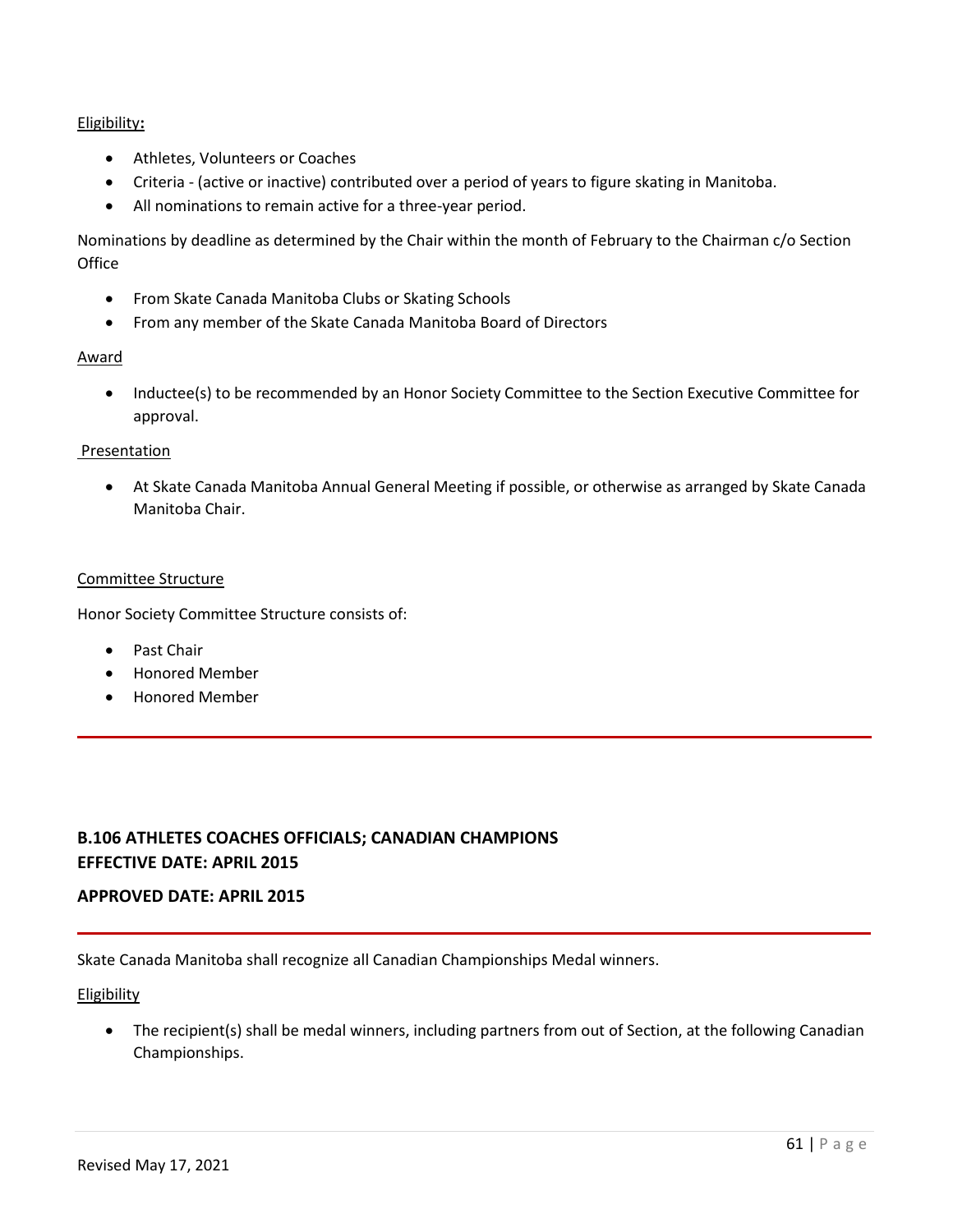# Award

• The medal winners and out of Section partners shall be recognized in the following way. The amounts are per individual or per team.

| <b>Canadian Championships</b>          |                                        |                                        |
|----------------------------------------|----------------------------------------|----------------------------------------|
| <b>Novice</b>                          | <b>Junior</b>                          | <b>Senior</b>                          |
| Gold - \$400.00                        | Gold - \$700.00                        | Gold - \$1000.00                       |
| Silver - \$300.00<br>Bronze - \$200.00 | Silver - \$600.00<br>Bronze - \$500.00 | Silver - \$900.00<br>Bronze - \$800.00 |

| <b>Skate Canada Challenge</b> |  |
|-------------------------------|--|
|                               |  |
| <b>Pre-Novice</b>             |  |
| Gold - \$250.00               |  |
| Silver - \$150.00             |  |
| Bronze - \$100.00             |  |

| <b>Synchronized Skating Nationals</b> |                   |                   |  |
|---------------------------------------|-------------------|-------------------|--|
| <b>Novice</b>                         | Intermediate      | Open              |  |
| Gold - \$400.00                       | Gold - \$500.00   | Gold - \$600.00   |  |
| Silver - \$300.00                     | Silver - \$400.00 | Silver - \$500.00 |  |
| Bronze - \$200.00                     | Bronze - \$300.00 | Bronze - \$400.00 |  |
|                                       |                   |                   |  |
| Junior                                | <b>Senior</b>     |                   |  |
| Gold - \$700.00                       | Gold - \$1000.00  |                   |  |
| Silver - \$600.00                     | Silver - \$900.00 |                   |  |
| Bronze - \$500.00                     | Bronze - \$800.00 |                   |  |

# **Presentation**

• At Skate Canada Manitoba Annual General Meeting if possible, or otherwise as arranged by Skate Canada Manitoba Chair.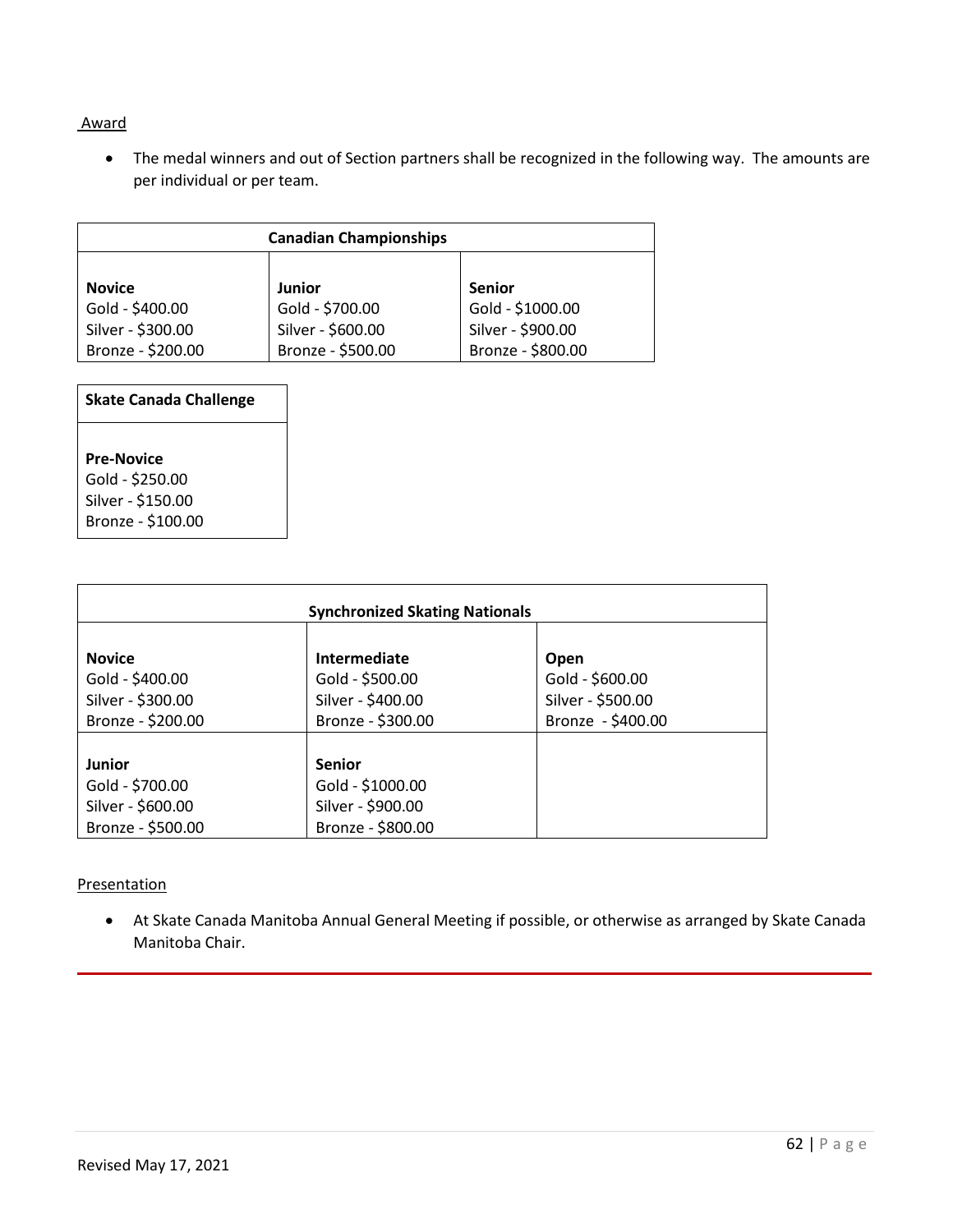# <span id="page-62-0"></span>**B.107 ATHLETES COACHES OFFICIALS; IAN CARMICHAEL MEMORIAL AWARD EFFECTIVE DATE: APRIL 2015**

# **APPROVED DATE: APRIL 2015**

# **REVISED DATE: MAY 9, 2020 – SCMB AGM**

Skate Canada Manitoba may honor annually an individual who is showing commitment and dedication, both to the sport of figure skating and to further education.

# Eligibility

The recipient should be:

- A skater or ex-skater in any discipline between the ages of 16 and 25 years who has achieved at least their STAR 5 Free Skate Assessments or STAR 5 Dance Assessments (Junior Bronze free or Junior Bronze Dance)
- Continuing in the sport as either a judge, technical specialist, technical controller, data specialist or coach and has attained any of the following minimum levels:
	- o Judge STAR 1-4 Official, Juvenile and / or Novice Synchronized Skating
	- o Data Specialist Data Specialist level 1
	- o Coach Regional Coach Trained
	- o Technical Specialist or Technical Controller Minimum Section Level
- Currently pursuing a post-secondary education (at least three full courses)
- An individual who has contributed significantly to the sport of figure skating in Manitoba for at least two years.

Nominations by deadline as determined by the Chair in the month of February to the Chairman c/o Section Office

- From Skate Canada Manitoba Clubs or Skating Schools
- From any member of the Skate Canada Manitoba Board of Directors

#### Award

• The Section Executive Committee will select and announce the recipient of the Award.

#### Presentation

• At Skate Canada Manitoba Annual General Meeting if possible, or otherwise as arranged by Skate Canada Manitoba Chair.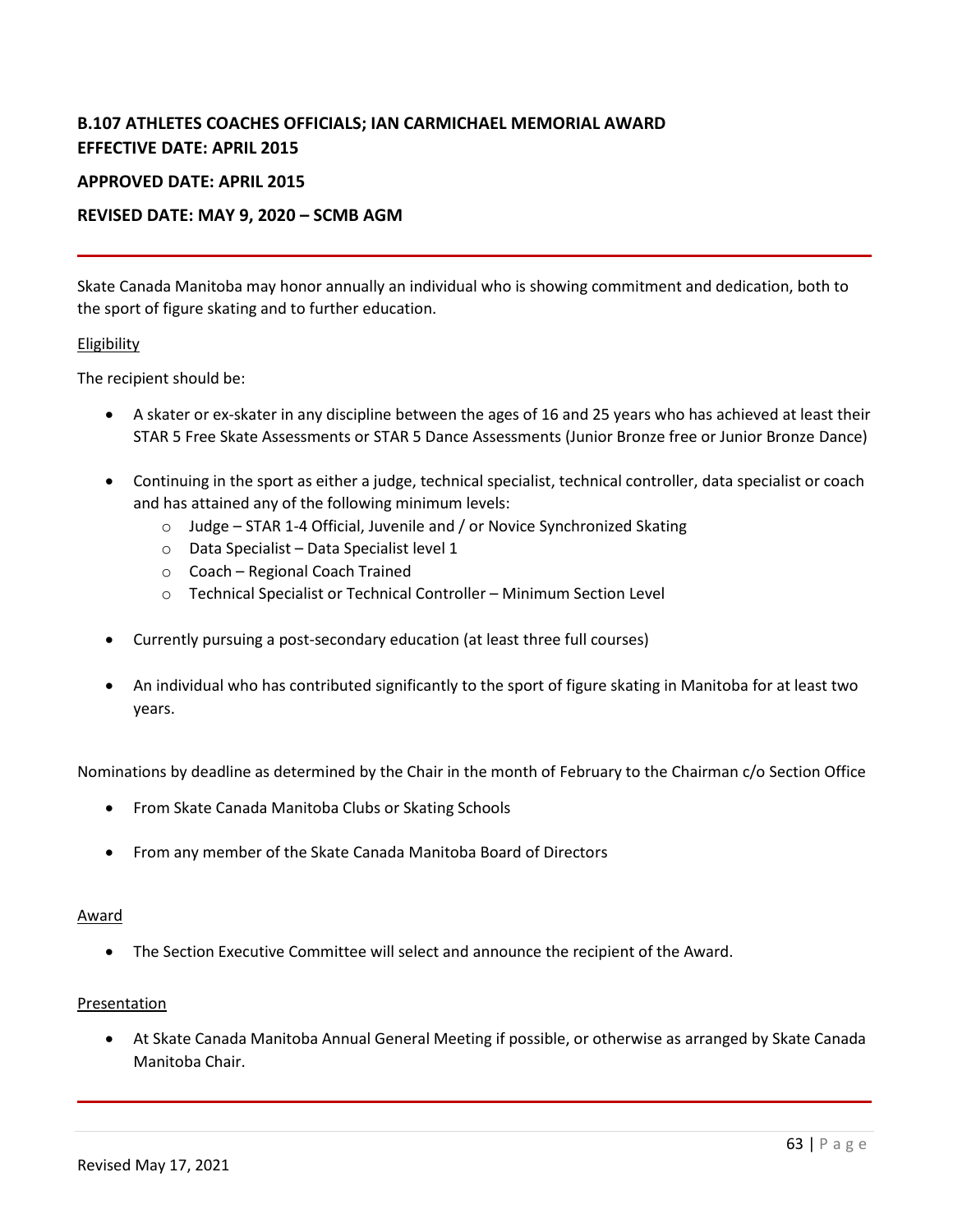# <span id="page-63-0"></span>**B.108 ATHLETES COACHES OFFICIALS; THE CANADIANS LEGACY AWARD EFFECTIVE DATE:**

# **APPROVED DATE:**

Skate Canada Manitoba currently has invested \$25,000.00 that was received as hosting grant from Skate Canada for hosting the 2001 BMO Financial Group Canadian Championships.

From the interest earned from this investment, Skate Canada Manitoba will provide a grant to Manitoba skaters who receive International assignments from Skate Canada. The grant will be in the amount of **up to** \$500 per International assignment. Included with this grant will be a \$500 bonus for any podium placement.

To be eligible for the Grant: the skater must be a member in good standing of a Skate Canada Manitoba Club/Skating School and must be representing Manitoba in the discipline for which they are competing internationally.

# <span id="page-63-1"></span>**B.109 ATHLETES COACHES OFFICIALS; COMPETITION ASSISTANCE TO MANITOBA REPRESENTATIVES EFFECTIVE DATE: APRIL 28, 2018**

# **APPROVED DATE: APRIL 28, 2018**

- Skate Canada Manitoba shall provide 50% of return airfare, as determined by Section Office, from Winnipeg to competition site for skaters representing Manitoba at:
	- o Skate Canada Canadian Championships
- Skate Canada Manitoba shall provide a percentage of the competition assistance budget, as determined by the Executive Committee, for Synchronized Skating teams representing Manitoba at:
	- o Skate Canada Synchronized Nationals
- Skate Canada Manitoba shall provide \$400.00 for top 1/3 final placement, or \$250.00 for top 2/3 final placement for skaters (individual skaters, which include Pre-Novice, Novice, in the four disciplines) representing Manitoba at:
	- o Skate Canada Challenge
- Skate Canada Manitoba shall provide a minimum of \$150 to all Junior and Senior skaters representing Manitoba, in all disciplines, who meet the qualifying standards as set out by Skate Canada, to the Skate Canada Challenge event. Skaters who achieve a top 2/3 placement at the event will have their funding increased to \$250.00, skaters who qualified for Skate Canada Canadian Championships will have their funding increased to \$400.00.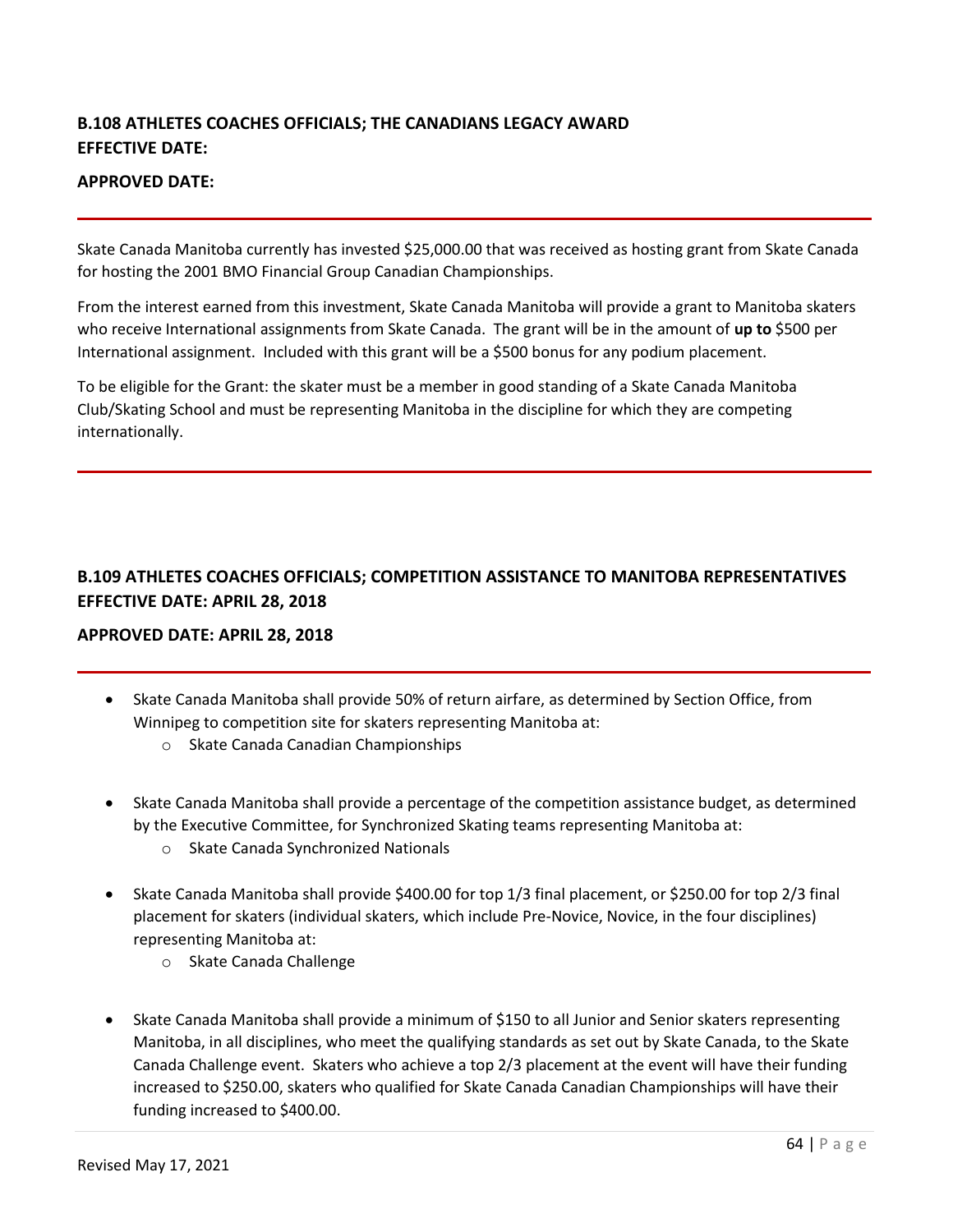- Skate Canada Manitoba shall be responsible for Section Chairman expenses not covered by Skate Canada at the Skate Canada Canadian Championships.
- Whenever any of the competitions designated in B.109 are held within the boundaries of the Manitoba Section, competition assistance will be at the discretion of the Executive Committee.
- For an athlete to be eligible for above funding they must be members in good standing of the current year's team structure as approved by the Executive of the Skate Canada Manitoba Board of Directors.

# <span id="page-64-0"></span>**B.110 ATHLETES COACHES OFFICIALS; FUNDING AND ACCREDITATION FOR COACHES EFFECTIVE DATE: APRIL 27, 2019**

# **APPROVED DATE: APRIL 27, 2019**

In order to receive funding and accreditation from the Association, Skate Canada Coaches must meet the following standards as per the NCCP pathways. The qualification in the accreditation matrix must be valid at the time of competition entry and on-site during the event.

| Category              | <b>NCCP Certification</b> |
|-----------------------|---------------------------|
| $STAR 1 - GOLD$       | <b>Regional Coach</b>     |
| Pre-Juvenile/Juvenile | <b>Regional Coach</b>     |
| Pre-Novice            | <b>Provincial Coach</b>   |
| Novice-Senior         | <b>National Coach</b>     |
| Intermediate/Open     | <b>National Coach</b>     |

# Conditions for Receiving Accreditation

- In order to receive accreditation from the Association at any Skate Canada Manitoba competition, Skate Canada Professional coaches must:
	- o Be members of Skate Canada in Good Standing
	- $\circ$  Carry a valid Coach Photo ID (ie. Driver's License, passport) and complete the sign in process outlined within the Competition Technical Package, which includes the Accreditation matrix from the Skate Canada Policy – Coach Accreditation Policy for Skate Canada Qualifying Events. Coaches failing to provide the proper Photo ID and complete the sign in process will be charged admission to the event and will not be permitted in to any restricted or designated Coaching areas.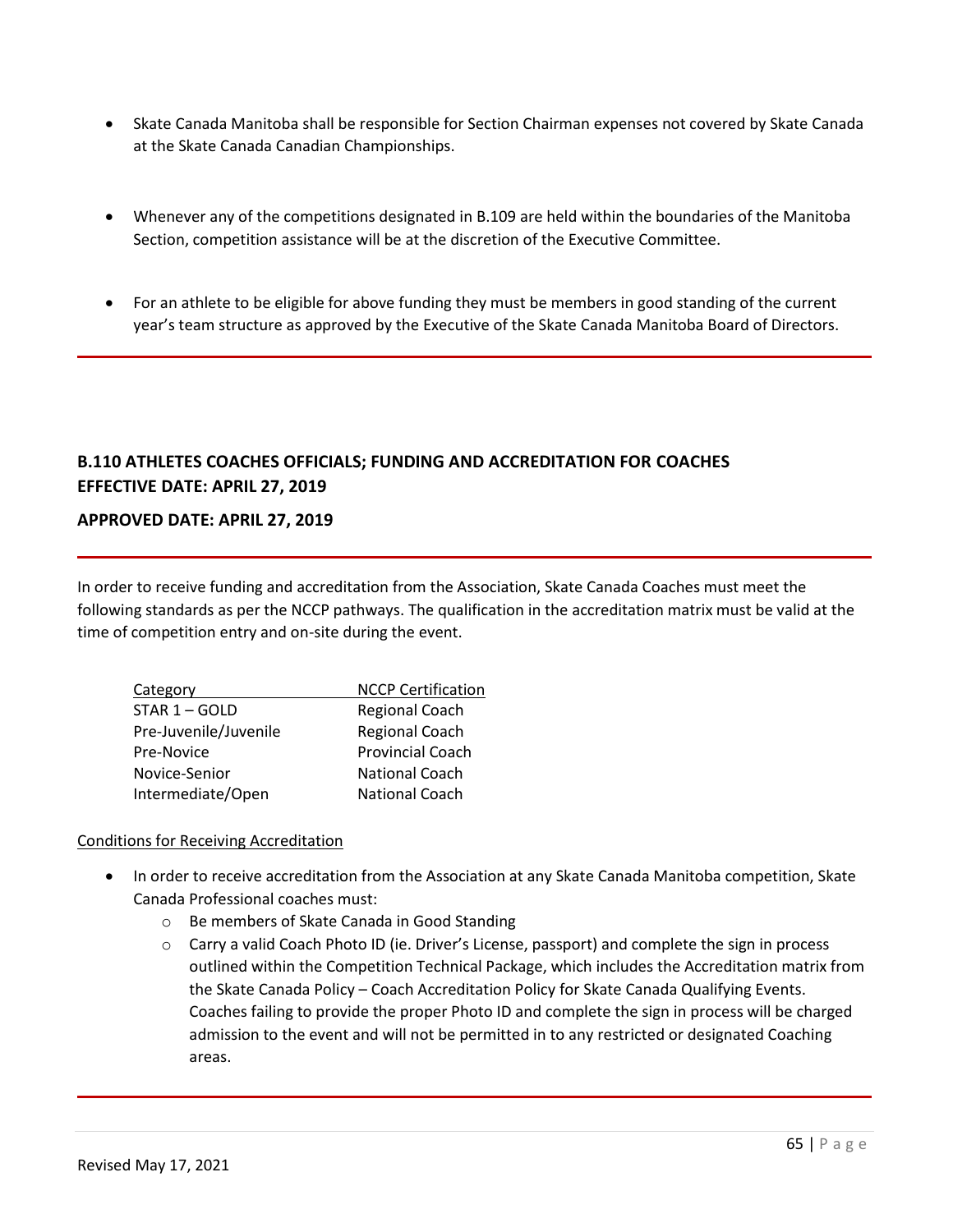# <span id="page-65-0"></span>**B.111 ATHLETES COACHES OFFICIALS; TRAVEL ASSISTANCE – COACH TRAINING GRANT EFFECTIVE DATE: APRIL 28, 2018**

# **APPROVED DATE: APRIL 28, 2018**

# **REVISED DATE: MAY 9, 2020 – SCMB AGM**

# Education Opportunity - Out of Province

- In a situation when a coach must go out of Province to receive certification, Skate Canada Manitoba may provide a grant to a maximum of \$250.00 to the coach under the following criteria:
	- $\circ$  At the request of Skate Canada Manitoba, the coach receiving the grant will be required to provide a professional development opportunity to skaters, coaches and officials
	- $\circ$  The coach must apply for the grant in writing within sixty (60) days of the start of the professional development opportunity
	- o Within thirty (30) days of the end of the course, the coach must provide proof of completion to Skate Canada Manitoba
	- o Must be a member In Good Standing with Skate Canada

# Education Opportunity - Canceled NCCP courses

- When an NCCP course is canceled in Manitoba, a grant may be provided to coaches who have registered and paid for the course prior to the registration deadline.
	- $\circ$  The coach must apply for the grant in writing, within thirty (30) days of the cancellation of the course in Manitoba
	- $\circ$  The coach must provide proof of registration in the out of Province course
	- $\circ$  A grant may be provided to qualified applicants to a maximum of one hundred and fifty (\$150.00) dollars
	- o Must be a member In Good Standing with Skate Canada

# <span id="page-65-1"></span>**B.112 ATHLETES COACHES OFFICIALS; COACHING HIGH PERFORMANCE GRANT EFFECTIVE DATE: APRIL 28, 2018**

# **APPROVED DATE: APRIL 28, 2018**

Skate Canada Manitoba will provide a grant(s) up to \$500 each to a registered Skate Canada coach(s) in good standing to further their knowledge. The coach(s) must meet the following criteria:

- o Must be registered and in good standing with Skate Canada Manitoba
- $\circ$  Must have had an athlete compete at National Skating Championships in the past year or an athlete compete internationally within the past year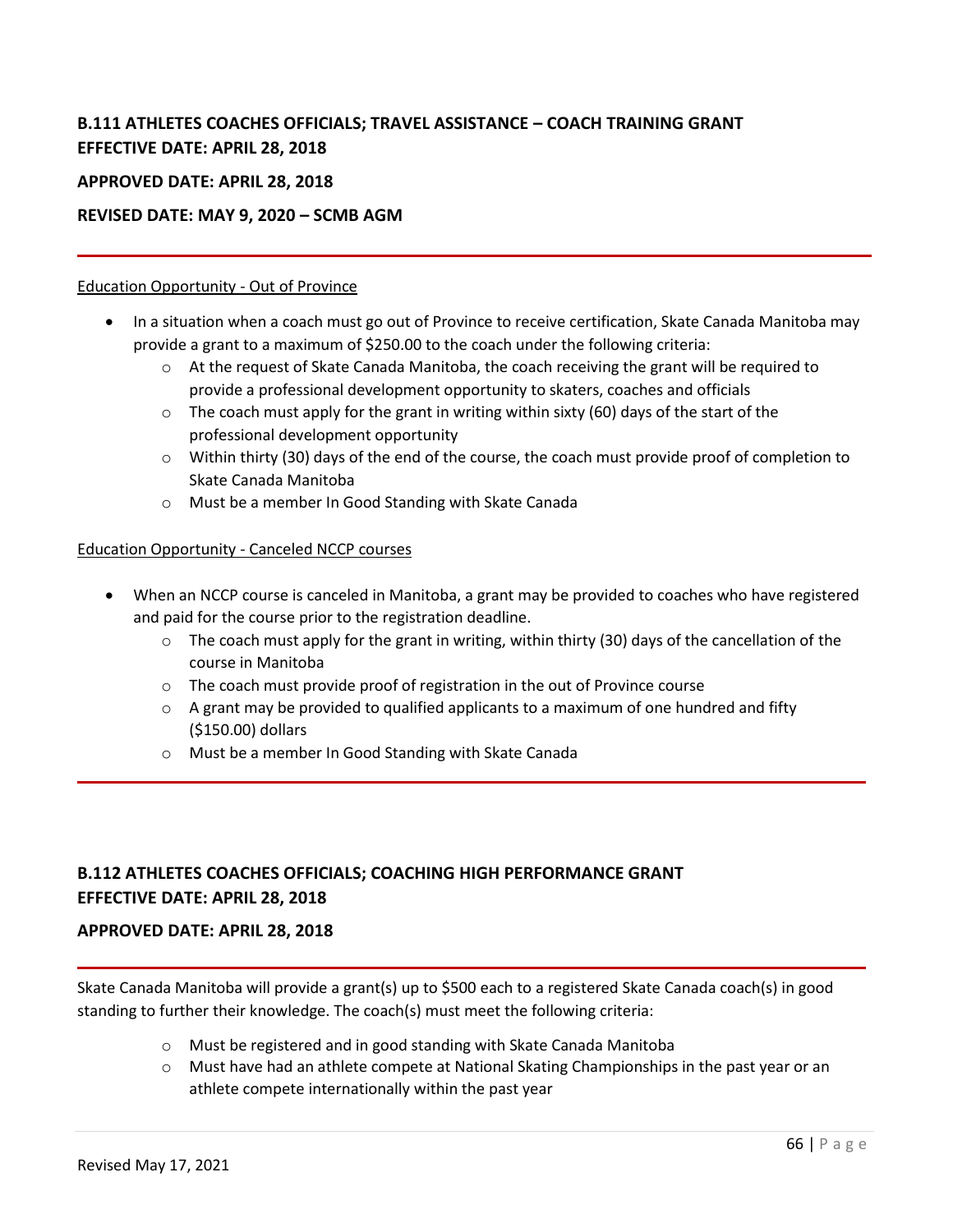$\circ$  Must apply for the Grant prior to attending profession development opportunity A coach can only receive this grant once in the Skating year

# <span id="page-66-0"></span>**B.113 ATHLETES COACHES OFFICIALS; OUT OF PROVINCE ASSIGNMENT POLICY EFFECTIVE DATE:**

# **APPROVED DATE:**

# **REVISED DATE: MAY 9, 2020 – SCMB AGM**

References [Code of Ethics](https://info.skatecanada.ca/index.php/en-ca/policies/79-skate-canada-code-of-ethics.html) [Duties of Officials](https://info.skatecanada.ca/index.php/en-ca/rules-of-sport/31-officials.html#h5-duties-of-officials) Evaluators/Judges' Bureau Guidelines

# Aim

- This policy is to clarify the role of the Skate Canada Manitoba (SCMB) Section
- Evaluator/Judges' Committee Chairperson and its officials (Evaluators, Judges, Technical Controllers, and Technical Specialists in all disciplines) the assigning and accepting competitions and test days both in Section and out of Section opportunities.

#### Introduction

• SCMB receives requests from other Sections for Officials to attend competitions or test days in their Section. As well, there are training opportunities in other Sections that members of our Section can attend. The purpose of this policy is to clarify the selection process for candidates for in and out of Section opportunities.

#### General Principles

- Continuing education is a requirement for all officials. There are a limited number of officials in the Section. In order to ensure sufficient officials at Section events, all requests must be channelled through the Officials committee. Due to the number and level of competitive skaters in our Section, opportunities for training of officials seeking promotion are often not sufficient in our home Section.
- In some cases, there are an insufficient number of skaters at a level to allow for adequate training/reports for officials seeking promotion. The SCMB Section Evaluator/Judges' Committee strives to be a transparent committee; this policy will put in writing practices that already exist within the section.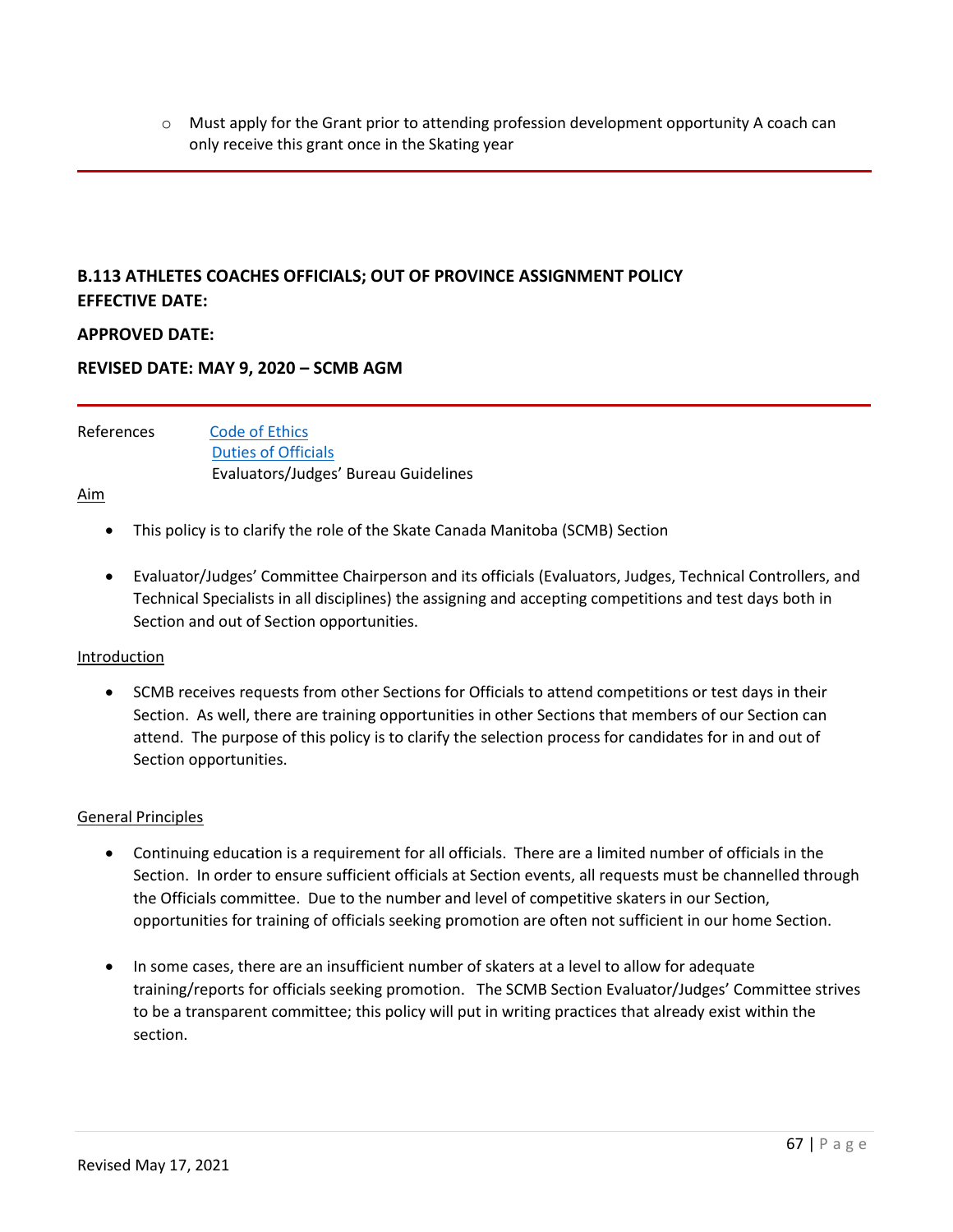# Procedure

# *Assessment Days*

- All requests for evaluators at assessment days shall go through the committee. This will also apply to out of Section requests for evaluators.
- In the case of a school, the evaluator (as per Skate Canada rules) may be contacted directly; however, the evaluator is required to notify the committee of the request. To allow for development of evaluators and skaters, evaluators shall not (whenever possible) attend consecutive assessment days at the same club/school. It is the responsibility of the evaluator to inform the club of the proper procedure if they have been contacted directly or if they are being invited to consecutive assessment days. The Section office will also be advised of the assignments.

# *Selection of Technical Representatives/ Chief Referees*

• As close to the posting of the season's competition schedule and the Skate Canada ACGM and before the September long weekend, the committee will send out notice to all officials requesting their availability. In early fall the committee will meet to assign Chief Referee and Technical Representatives based on availability and Section requirements. Invitations will be sent out to these officials to confirm acceptance of position. A list of interested officials will be sent to all respective Chief Referees or Technical Representatives 1 month before the first competition of the season. They will then contact the officials via email to confirm availability three weeks prior to the competition.

# *National Officials Exchange*

• Officials Exchange is an opportunity for Sections to identify individuals in need of further training and place them on an invite list to larger competitions in other Sections. The Exchange is voluntary. The official's home Section is responsible for transportation to the competition and the competition's Section is responsible for all costs once the official is on the ground. Prior to the Skate Canada ACGM, the Evaluator/Judges' committee will determine who requires further training out of section. A request will be sent out to all officials seeking their input. Priority will be given to those seeking a promotion. The committee cannot guarantee that all requests will be actioned. This is dependent on the requirements received from the other section.

# *Out of Section Requests*

• All requests for out of Section assignments will go through the Section Evaluator/Judges' committee. (This does not include invitations by Skate Canada for Challenge, Canadians etc.). Should an official receive a request directly from someone other than the Section Evaluator/Judges' Committee, they shall direct the request to the committee.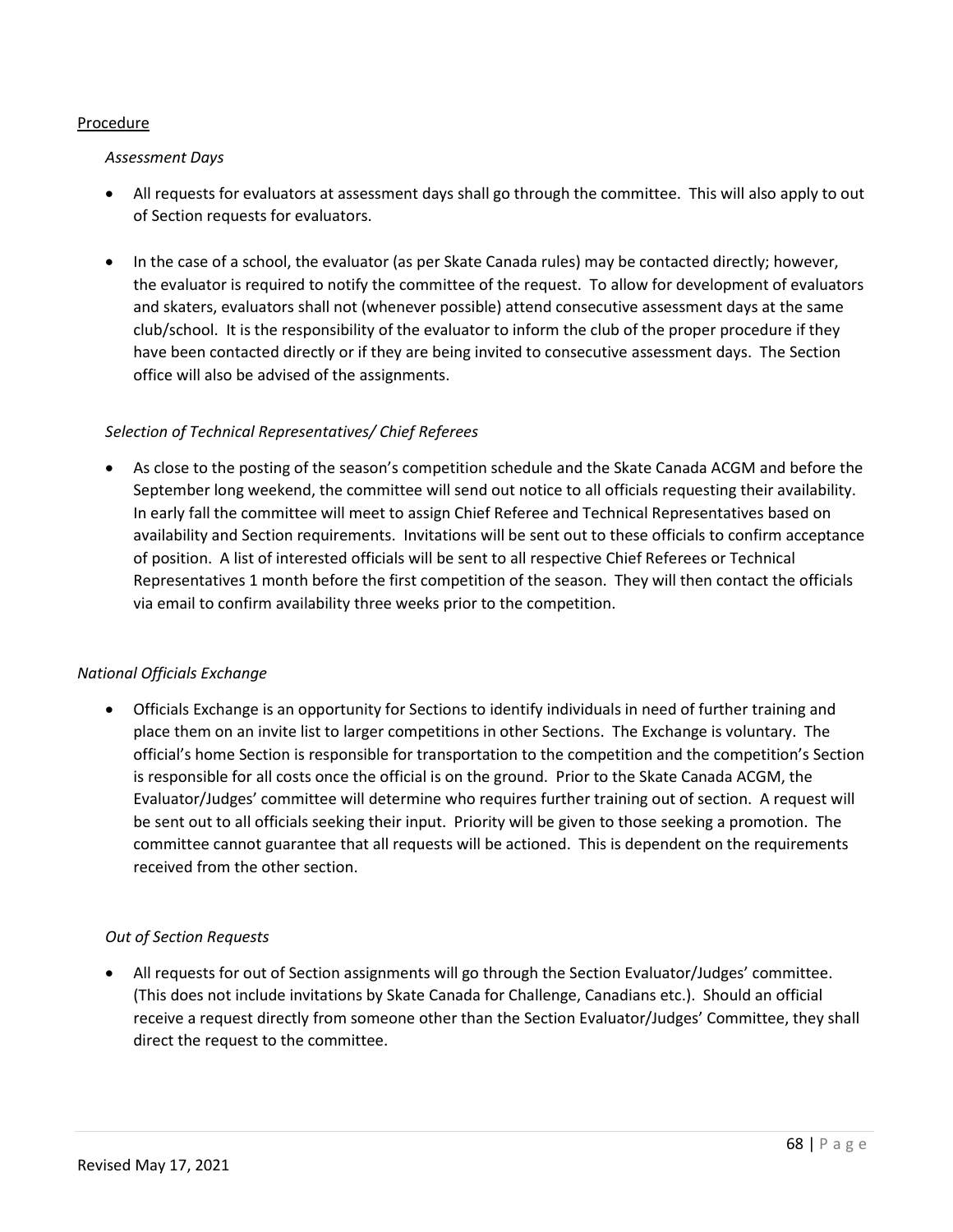- Requests will be handled as follows. Requests cannot conflict with a Section sponsored event or the Section AGM. The committee will determine the level of official required. All officials at that level or higher will be contacted via email and given a time limit to respond. If there are more officials than spots the committee will use the following process:
	- o Who has not been to an event yet?
	- o Who requires the opportunity for advancement?
	- o Who requires the opportunity for continued skill training?
	- $\circ$  Who lives closest to the event? It may not be feasible to send someone from western MB to a test day/competition in northern ON or someone from eastern MB to a test day/competition in eastern Sask. (Common sense will prevail)
- Invitations will be sent to the officials once confirmation has been received that the official is available for the competition, this information along with their contact information will be sent to the applicable Section for their considerations. The SC MB Section cannot guarantee that the official will be used by the other Section. The applicable Section will contact the official with details. The official will then let SCMB know of their selection.

# *Training Opportunities*

• Officials are encouraged to forward their requests or intentions for training and out of Section opportunities to the Section as soon as possible. The Evaluator/Judges' Committee has limited funding available for training of Officials. The committee will endeavour to fund all reasonable requests for training. The official would be responsible for requesting this funding. If funding is not available, the official may choose to attend the training at their own cost. If officials choose this option, they are requested to inform the SCMB Section office as well as the Evaluator/Judges' Committee so that their files may be updated. Officials are encouraged to apply for funding that may be available through other channels or organizations such as Regional Sport Associations.

# <span id="page-68-0"></span>**B.114 ATHLETES COACHES OFFICIALS; CLUB PROGRAMMING ENHANCEMENT SUPPORT EFFECTIVE DATE: APRIL 28, 2018**

# **APPROVED DATE: APRIL 28, 2018**

Monies received by the MLLC will be directed to member clubs in the Section through specific programs/initiatives as indicated below.

Program support will be determined by the Section in consultation with membership.

The following areas may be considered for funding: